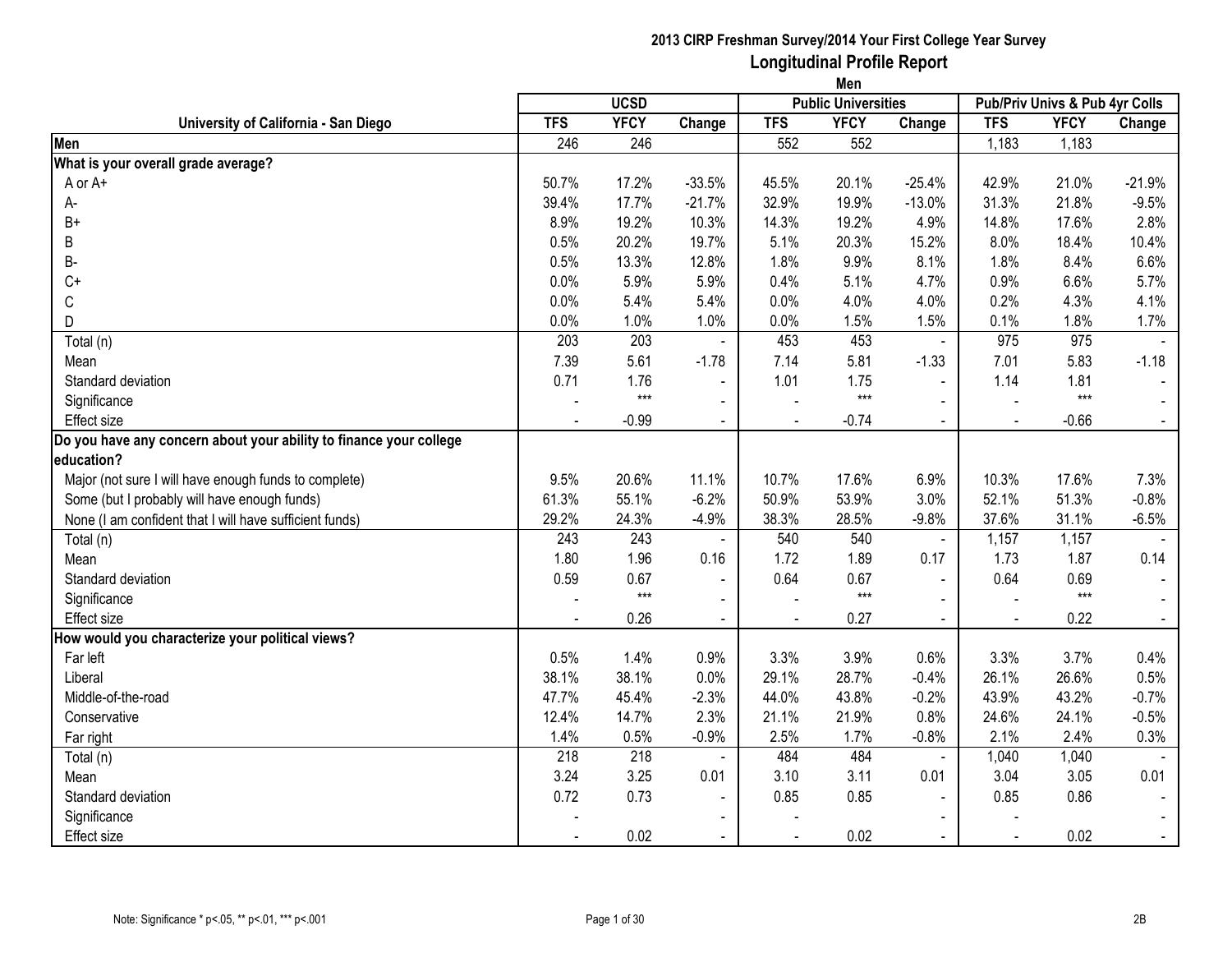|                                                                            | Men            |                  |                          |                |                            |                          |                                |             |                |  |
|----------------------------------------------------------------------------|----------------|------------------|--------------------------|----------------|----------------------------|--------------------------|--------------------------------|-------------|----------------|--|
|                                                                            |                | <b>UCSD</b>      |                          |                | <b>Public Universities</b> |                          | Pub/Priv Univs & Pub 4yr Colls |             |                |  |
| University of California - San Diego                                       | <b>TFS</b>     | <b>YFCY</b>      | Change                   | <b>TFS</b>     | <b>YFCY</b>                | Change                   | <b>TFS</b>                     | <b>YFCY</b> | Change         |  |
| Rate yourself on each of the following traits as compared with the average |                |                  |                          |                |                            |                          |                                |             |                |  |
| person your age.                                                           |                |                  |                          |                |                            |                          |                                |             |                |  |
| <b>Academic ability</b>                                                    |                |                  |                          |                |                            |                          |                                |             |                |  |
| Highest 10%                                                                | 39.8%          | 20.8%            | $-19.0%$                 | 41.2%          | 28.0%                      | $-13.2%$                 | 39.5%                          | 30.1%       | $-9.4%$        |  |
| Above average                                                              | 52.0%          | 50.7%            | $-1.3%$                  | 50.3%          | 48.7%                      | $-1.6%$                  | 48.1%                          | 44.8%       | $-3.3%$        |  |
| Average                                                                    | 7.2%           | 24.0%            | 16.8%                    | 7.9%           | 20.5%                      | 12.6%                    | 11.1%                          | 21.4%       | 10.3%          |  |
| Below average                                                              | 0.9%           | 3.2%             | 2.3%                     | 0.6%           | 2.0%                       | 1.4%                     | 1.1%                           | 2.7%        | 1.6%           |  |
| Lowest 10%                                                                 | 0.0%           | 1.4%             | 1.4%                     | 0.0%           | 0.8%                       | 0.8%                     | 0.1%                           | 1.0%        | 0.9%           |  |
| Total (n)                                                                  | 221            | 221              |                          | 493            | 493                        | $\blacksquare$           | 1,068                          | 1,068       |                |  |
| Mean                                                                       | 4.31           | 3.86             | $-0.45$                  | 4.32           | 4.01                       | $-0.31$                  | 4.26                           | 4.00        | $-0.26$        |  |
| Standard deviation                                                         | 0.64           | 0.83             |                          | 0.64           | 0.80                       |                          | 0.70                           | 0.85        |                |  |
| Significance                                                               |                | $***$            | $\blacksquare$           |                | $***$                      | $\blacksquare$           |                                | $***$       |                |  |
| Effect size                                                                | $\blacksquare$ | $-0.58$          | $\blacksquare$           | $\blacksquare$ | $-0.40$                    | $\blacksquare$           | $\blacksquare$                 | $-0.34$     | $\sim$         |  |
| <b>Artistic ability</b>                                                    |                |                  |                          |                |                            |                          |                                |             |                |  |
| Highest 10%                                                                | 3.2%           | 5.0%             | 1.8%                     | 5.7%           | 5.1%                       | $-0.6%$                  | 5.6%                           | 6.0%        | 0.4%           |  |
| Above average                                                              | 22.5%          | 21.2%            | $-1.3%$                  | 18.8%          | 21.3%                      | 2.5%                     | 17.8%                          | 21.0%       | 3.2%           |  |
| Average                                                                    | 30.2%          | 37.4%            | 7.2%                     | 27.1%          | 33.0%                      | 5.9%                     | 28.5%                          | 33.3%       | 4.8%           |  |
| Below average                                                              | 31.5%          | 28.8%            | $-2.7%$                  | 32.6%          | 31.2%                      | $-1.4%$                  | 33.9%                          | 29.7%       | $-4.2%$        |  |
| Lowest 10%                                                                 | 12.6%          | 7.7%             | $-4.9%$                  | 15.8%          | 9.5%                       | $-6.3%$                  | 14.3%                          | 10.1%       | $-4.2%$        |  |
| Total (n)                                                                  | 222            | $\overline{222}$ |                          | 494            | 494                        | $\blacksquare$           | 1,072                          | 1,072       |                |  |
| Mean                                                                       | 2.72           | 2.87             | 0.15                     | 2.66           | 2.81                       | 0.15                     | 2.67                           | 2.83        | 0.16           |  |
| Standard deviation                                                         | 1.05           | 1.00             | $\blacksquare$           | 1.12           | 1.04                       | $\blacksquare$           | 1.10                           | 1.06        |                |  |
| Significance                                                               |                | $\star$          | $\blacksquare$           |                | $\star$                    | $\blacksquare$           |                                | $\star$     |                |  |
| <b>Effect size</b>                                                         |                | 0.17             | $\blacksquare$           |                | 0.17                       | $\blacksquare$           |                                | 0.19        |                |  |
| <b>Competitiveness</b>                                                     |                |                  |                          |                |                            |                          |                                |             |                |  |
| Highest 10%                                                                | 24.2%          | 19.7%            | $-4.5%$                  | 22.8%          | 21.0%                      | $-1.8%$                  | 26.6%                          | 24.7%       | $-1.9%$        |  |
| Above average                                                              | 35.9%          | 37.7%            | 1.8%                     | 41.0%          | 38.2%                      | $-2.8%$                  | 39.2%                          | 35.7%       | $-3.5%$        |  |
| Average                                                                    | 30.0%          | 31.8%            | 1.8%                     | 27.1%          | 30.9%                      | 3.8%                     | 25.7%                          | 29.6%       | 3.9%           |  |
| Below average                                                              | 8.1%           | 9.0%             | 0.9%                     | 7.9%           | 7.9%                       | 0.0%                     | 7.1%                           | 7.7%        | 0.6%           |  |
| Lowest 10%                                                                 | 1.8%           | 1.8%             | 0.0%                     | 1.2%           | 2.0%                       | 0.8%                     | 1.4%                           | 2.2%        | 0.8%           |  |
| Total (n)                                                                  | 223            | 223              |                          | 495            | 495                        | $\blacksquare$           | 1,073                          | 1,073       |                |  |
| Mean                                                                       | 3.73           | 3.65             | $-0.08$                  | 3.76           | 3.68                       | $-0.08$                  | 3.82                           | 3.73        | $-0.09$        |  |
| Standard deviation                                                         | 0.98           | 0.96             | $\overline{\phantom{a}}$ | 0.93           | 0.96                       |                          | 0.95                           | 0.99        |                |  |
| Significance                                                               |                |                  | $\blacksquare$           |                |                            | $\overline{\phantom{a}}$ |                                |             |                |  |
| Effect size                                                                |                | $-0.09$          | $\blacksquare$           |                | $-0.09$                    | $\blacksquare$           | $\sim$                         | $-0.10$     | $\blacksquare$ |  |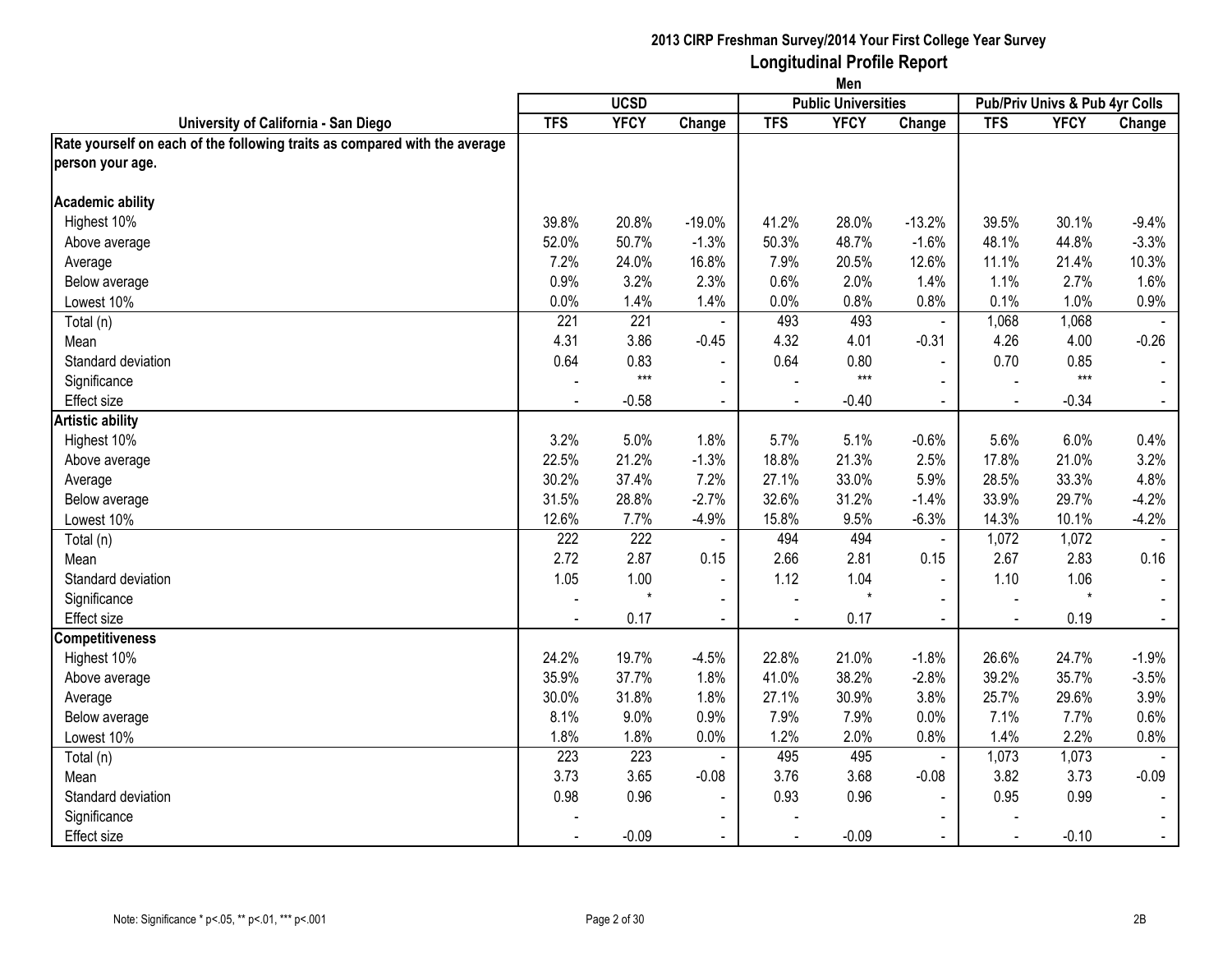|                                                                            |              |                  |                | Men          |                            |                          |                                |             |                |
|----------------------------------------------------------------------------|--------------|------------------|----------------|--------------|----------------------------|--------------------------|--------------------------------|-------------|----------------|
|                                                                            |              | <b>UCSD</b>      |                |              | <b>Public Universities</b> |                          | Pub/Priv Univs & Pub 4yr Colls |             |                |
| University of California - San Diego                                       | <b>TFS</b>   | <b>YFCY</b>      | Change         | <b>TFS</b>   | <b>YFCY</b>                | Change                   | <b>TFS</b>                     | <b>YFCY</b> | Change         |
| Rate yourself on each of the following traits as compared with the average |              |                  |                |              |                            |                          |                                |             |                |
| person your age.                                                           |              |                  |                |              |                            |                          |                                |             |                |
| <b>Computer skills</b>                                                     |              |                  |                |              |                            |                          |                                |             |                |
| Highest 10%                                                                | 12.2%        | 11.3%            | $-0.9%$        | 12.2%        | 11.2%                      | $-1.0%$                  | 10.0%                          | 11.0%       | 1.0%           |
| Above average                                                              | 36.7%        | 33.5%            | $-3.2%$        | 34.3%        | 36.3%                      | 2.0%                     | 35.0%                          | 35.9%       | 0.9%           |
| Average                                                                    | 38.9%        | 42.5%            | 3.6%           | 41.8%        | 41.0%                      | $-0.8%$                  | 43.8%                          | 43.0%       | $-0.8%$        |
| Below average                                                              | 10.0%        | 9.5%             | $-0.5%$        | 9.7%         | 9.5%                       | $-0.2%$                  | 9.6%                           | 8.2%        | $-1.4%$        |
| Lowest 10%                                                                 | 2.3%         | 3.2%             | 0.9%           | 2.0%         | 2.0%                       | 0.0%                     | 1.6%                           | 1.9%        | 0.3%           |
| Total (n)                                                                  | 221          | 221              |                | 493          | 493                        | $\blacksquare$           | 1,071                          | 1,071       |                |
| Mean                                                                       | 3.47         | 3.40             | $-0.07$        | 3.45         | 3.45                       | 0.00                     | 3.42                           | 3.46        | 0.04           |
| Standard deviation                                                         | 0.91         | 0.92             | $\blacksquare$ | 0.90         | 0.89                       |                          | 0.86                           | 0.86        |                |
| Significance                                                               |              |                  | $\blacksquare$ |              |                            | $\blacksquare$           |                                |             |                |
| <b>Effect size</b>                                                         | $\mathbf{r}$ | $-0.08$          | $\sim$         | $\mathbf{r}$ | 0.00                       | $\blacksquare$           | $\sim$                         | 0.05        | $\sim$         |
| <b>Cooperativeness</b>                                                     |              |                  |                |              |                            |                          |                                |             |                |
| Highest 10%                                                                | 19.5%        | 16.3%            | $-3.2%$        | 19.7%        | 20.5%                      | 0.8%                     | 21.3%                          | 22.2%       | 0.9%           |
| Above average                                                              | 53.4%        | 53.4%            | 0.0%           | 51.7%        | 50.7%                      | $-1.0%$                  | 50.0%                          | 48.2%       | $-1.8%$        |
| Average                                                                    | 24.0%        | 27.1%            | 3.1%           | 25.2%        | 26.6%                      | 1.4%                     | 25.1%                          | 26.2%       | 1.1%           |
| Below average                                                              | 2.7%         | 2.7%             | 0.0%           | 2.6%         | 1.8%                       | $-0.8%$                  | 3.2%                           | 2.7%        | $-0.5%$        |
| Lowest 10%                                                                 | 0.5%         | 0.5%             | 0.0%           | 0.8%         | 0.4%                       | $-0.4%$                  | 0.4%                           | 0.7%        | 0.3%           |
| Total (n)                                                                  | 221          | $\overline{221}$ |                | 493          | 493                        | $\blacksquare$           | 1,071                          | 1,071       |                |
| Mean                                                                       | 3.89         | 3.82             | $-0.07$        | 3.87         | 3.89                       | 0.02                     | 3.89                           | 3.89        | 0.00           |
| Standard deviation                                                         | 0.76         | 0.75             | $\blacksquare$ | 0.78         | 0.75                       | $\blacksquare$           | 0.78                           | 0.80        |                |
| Significance                                                               |              |                  | $\blacksquare$ |              |                            | $\blacksquare$           |                                |             |                |
| Effect size                                                                |              | $-0.08$          | $\blacksquare$ |              | 0.02                       | $\blacksquare$           |                                | 0.00        |                |
| <b>Creativity</b>                                                          |              |                  |                |              |                            |                          |                                |             |                |
| Highest 10%                                                                | 9.4%         | 9.0%             | $-0.4%$        | 13.7%        | 11.7%                      | $-2.0%$                  | 15.5%                          | 13.8%       | $-1.7%$        |
| Above average                                                              | 37.7%        | 39.9%            | 2.2%           | 36.6%        | 39.0%                      | 2.4%                     | 37.3%                          | 39.8%       | 2.5%           |
| Average                                                                    | 36.8%        | 39.0%            | 2.2%           | 35.6%        | 37.6%                      | 2.0%                     | 33.5%                          | 35.2%       | 1.7%           |
| Below average                                                              | 13.5%        | 9.4%             | $-4.1%$        | 12.3%        | 10.1%                      | $-2.2%$                  | 12.3%                          | 9.8%        | $-2.5%$        |
| Lowest 10%                                                                 | 2.7%         | 2.7%             | 0.0%           | 1.8%         | 1.6%                       | $-0.2%$                  | 1.4%                           | 1.4%        | 0.0%           |
| Total (n)                                                                  | 223          | 223              |                | 495          | 495                        | $\blacksquare$           | 1,072                          | 1,072       |                |
| Mean                                                                       | 3.38         | 3.43             | 0.05           | 3.48         | 3.49                       | 0.01                     | 3.53                           | 3.55        | 0.02           |
| Standard deviation                                                         | 0.93         | 0.88             | $\blacksquare$ | 0.94         | 0.89                       |                          | 0.94                           | 0.90        |                |
| Significance                                                               |              |                  | $\blacksquare$ |              |                            | $\overline{\phantom{a}}$ |                                |             |                |
| <b>Effect size</b>                                                         |              | 0.06             | $\blacksquare$ |              | 0.01                       | $\blacksquare$           | $\sim$                         | 0.02        | $\blacksquare$ |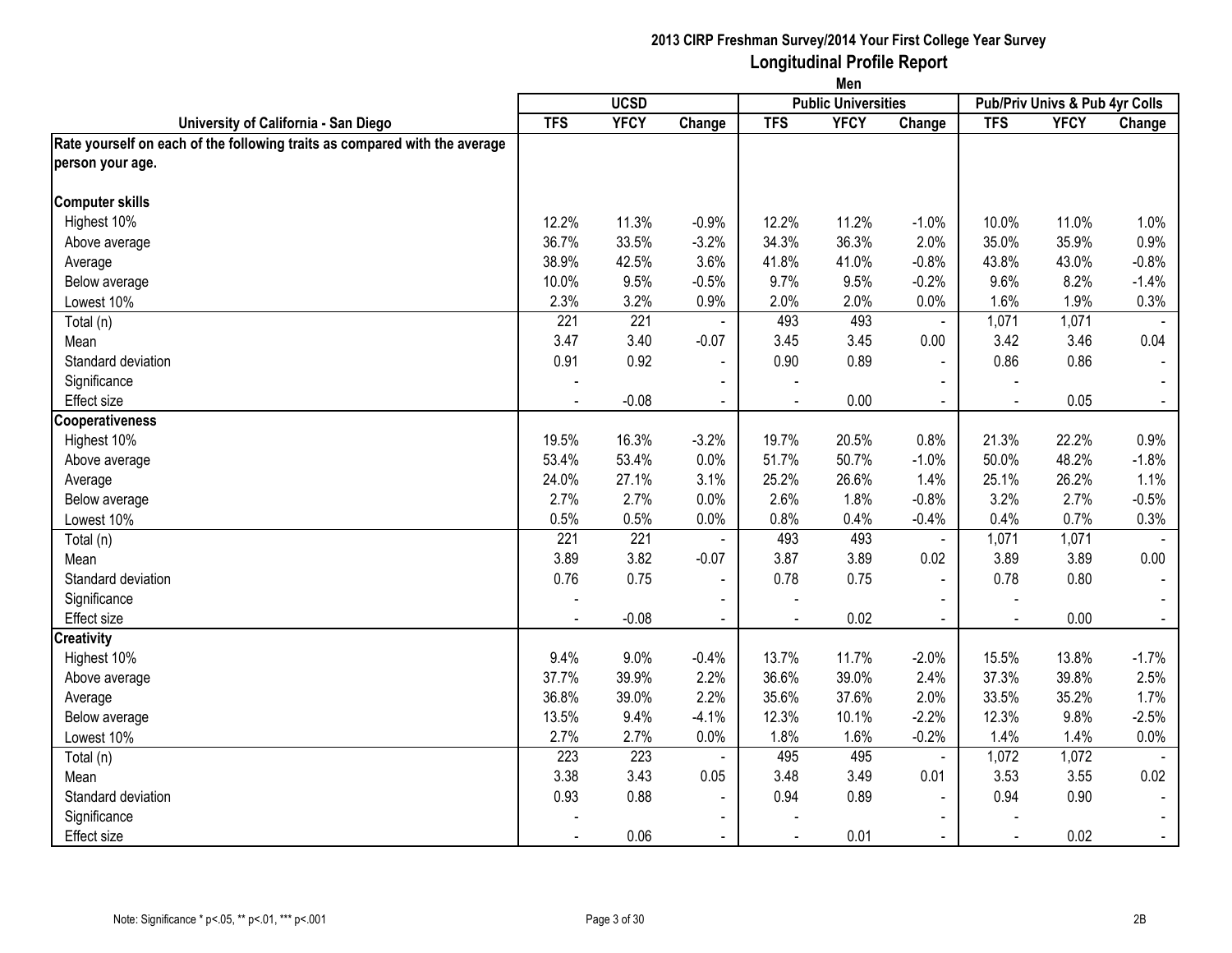|                                                                            | Men            |                 |                          |                |                            |                |                                |             |         |  |
|----------------------------------------------------------------------------|----------------|-----------------|--------------------------|----------------|----------------------------|----------------|--------------------------------|-------------|---------|--|
|                                                                            |                | <b>UCSD</b>     |                          |                | <b>Public Universities</b> |                | Pub/Priv Univs & Pub 4yr Colls |             |         |  |
| University of California - San Diego                                       | <b>TFS</b>     | <b>YFCY</b>     | Change                   | <b>TFS</b>     | <b>YFCY</b>                | Change         | <b>TFS</b>                     | <b>YFCY</b> | Change  |  |
| Rate yourself on each of the following traits as compared with the average |                |                 |                          |                |                            |                |                                |             |         |  |
| person your age.                                                           |                |                 |                          |                |                            |                |                                |             |         |  |
| Drive to achieve                                                           |                |                 |                          |                |                            |                |                                |             |         |  |
| Highest 10%                                                                | 35.0%          | 20.6%           | $-14.4%$                 | 37.0%          | 28.7%                      | $-8.3%$        | 40.8%                          | 33.2%       | $-7.6%$ |  |
| Above average                                                              | 44.4%          | 52.9%           | 8.5%                     | 43.8%          | 45.9%                      | 2.1%           | 40.4%                          | 39.8%       | $-0.6%$ |  |
| Average                                                                    | 16.1%          | 17.9%           | 1.8%                     | 16.2%          | 18.0%                      | 1.8%           | 16.1%                          | 19.9%       | 3.8%    |  |
| Below average                                                              | 3.6%           | 7.2%            | 3.6%                     | 2.6%           | 5.7%                       | 3.1%           | 2.2%                           | 5.0%        | 2.8%    |  |
| Lowest 10%                                                                 | 0.9%           | 1.3%            | 0.4%                     | 0.4%           | 1.8%                       | 1.4%           | 0.5%                           | 2.1%        | 1.6%    |  |
| Total (n)                                                                  | 223            | 223             |                          | 495            | 495                        | $\blacksquare$ | 1,072                          | 1,072       |         |  |
| Mean                                                                       | 4.09           | 3.84            | $-0.25$                  | 4.14           | 3.94                       | $-0.20$        | 4.19                           | 3.97        | $-0.22$ |  |
| Standard deviation                                                         | 0.85           | 0.88            |                          | 0.81           | 0.92                       |                | 0.82                           | 0.96        |         |  |
| Significance                                                               |                | $***$           | $\blacksquare$           |                | $***$                      |                |                                | $***$       |         |  |
| <b>Effect size</b>                                                         | $\blacksquare$ | $-0.30$         | $\blacksquare$           | $\blacksquare$ | $-0.24$                    | $\blacksquare$ | $\blacksquare$                 | $-0.26$     | $\sim$  |  |
| <b>Emotional health</b>                                                    |                |                 |                          |                |                            |                |                                |             |         |  |
| Highest 10%                                                                | 27.0%          | 21.2%           | $-5.8%$                  | 26.0%          | 19.7%                      | $-6.3%$        | 26.0%                          | 20.9%       | $-5.1%$ |  |
| Above average                                                              | 33.3%          | 33.3%           | 0.0%                     | 32.5%          | 35.1%                      | 2.6%           | 33.3%                          | 29.5%       | $-3.8%$ |  |
| Average                                                                    | 28.8%          | 27.9%           | $-0.9%$                  | 30.0%          | 27.6%                      | $-2.4%$        | 29.4%                          | 32.8%       | 3.4%    |  |
| Below average                                                              | 8.6%           | 14.9%           | 6.3%                     | 8.5%           | 14.8%                      | 6.3%           | 9.3%                           | 13.8%       | 4.5%    |  |
| Lowest 10%                                                                 | 2.3%           | 2.7%            | 0.4%                     | 3.0%           | 2.8%                       | $-0.2%$        | 2.1%                           | 3.0%        | 0.9%    |  |
| Total (n)                                                                  | 222            | 222             |                          | 493            | 493                        | $\blacksquare$ | 1,067                          | 1,067       |         |  |
| Mean                                                                       | 3.74           | 3.55            | $-0.19$                  | 3.70           | 3.54                       | $-0.16$        | 3.72                           | 3.52        | $-0.20$ |  |
| Standard deviation                                                         | 1.02           | 1.07            | $\blacksquare$           | 1.04           | 1.05                       | $\overline{a}$ | 1.02                           | 1.06        |         |  |
| Significance                                                               |                | $^{\star\star}$ | $\blacksquare$           |                | $^{\star\star}$            | $\blacksquare$ | $\overline{a}$                 | $**$        |         |  |
| <b>Effect size</b>                                                         |                | $-0.18$         | $\blacksquare$           |                | $-0.15$                    | $\overline{a}$ |                                | $-0.19$     |         |  |
| Leadership ability                                                         |                |                 |                          |                |                            |                |                                |             |         |  |
| Highest 10%                                                                | 18.8%          | 17.9%           | $-0.9%$                  | 22.4%          | 21.8%                      | $-0.6%$        | 25.1%                          | 25.1%       | 0.0%    |  |
| Above average                                                              | 38.1%          | 41.7%           | 3.6%                     | 40.8%          | 41.6%                      | 0.8%           | 41.6%                          | 40.8%       | $-0.8%$ |  |
| Average                                                                    | 29.6%          | 27.8%           | $-1.8%$                  | 26.9%          | 27.1%                      | 0.2%           | 24.6%                          | 25.6%       | 1.0%    |  |
| Below average                                                              | 11.2%          | 9.9%            | $-1.3%$                  | 7.7%           | 7.7%                       | 0.0%           | 6.9%                           | 6.9%        | 0.0%    |  |
| Lowest 10%                                                                 | 2.2%           | 2.7%            | 0.5%                     | 2.2%           | 1.8%                       | $-0.4%$        | 1.7%                           | 1.6%        | $-0.1%$ |  |
| Total (n)                                                                  | 223            | 223             | $\mathbf{r}$             | 495            | 495                        | $\blacksquare$ | 1,071                          | 1,071       |         |  |
| Mean                                                                       | 3.60           | 3.62            | 0.02                     | 3.74           | 3.74                       | 0.00           | 3.82                           | 3.81        | $-0.01$ |  |
| Standard deviation                                                         | 0.99           | 0.98            | $\overline{\phantom{a}}$ | 0.97           | 0.95                       |                | 0.94                           | 0.94        |         |  |
| Significance                                                               |                |                 | $\blacksquare$           |                |                            | $\blacksquare$ |                                |             |         |  |
| <b>Effect size</b>                                                         | $\blacksquare$ | 0.02            | $\blacksquare$           | $\blacksquare$ | 0.00                       | $\blacksquare$ | $\blacksquare$                 | $-0.01$     |         |  |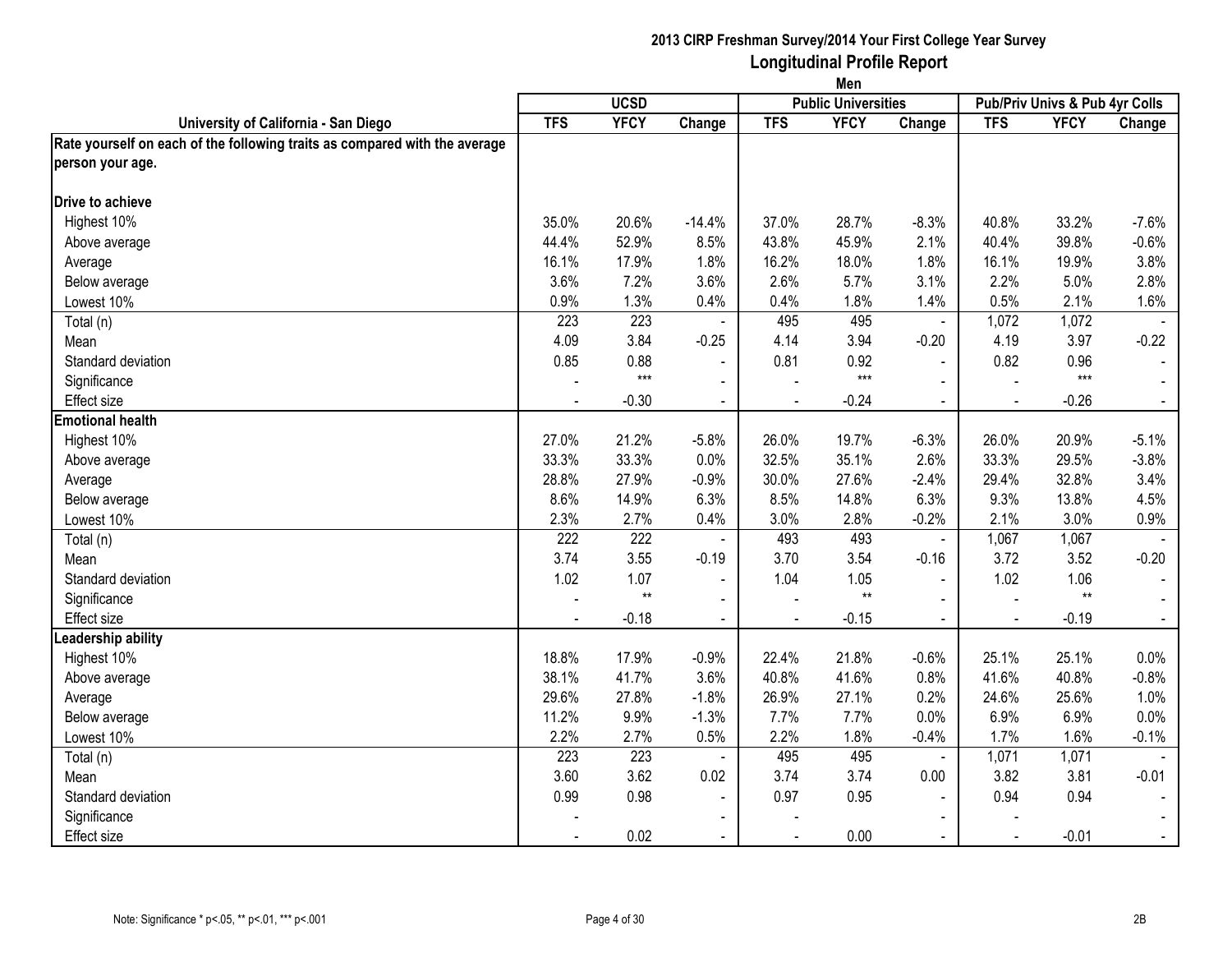|                                                                            | Men            |                  |                          |                |                            |                |                                |             |                |  |  |  |
|----------------------------------------------------------------------------|----------------|------------------|--------------------------|----------------|----------------------------|----------------|--------------------------------|-------------|----------------|--|--|--|
|                                                                            |                | <b>UCSD</b>      |                          |                | <b>Public Universities</b> |                | Pub/Priv Univs & Pub 4yr Colls |             |                |  |  |  |
| University of California - San Diego                                       | <b>TFS</b>     | <b>YFCY</b>      | Change                   | <b>TFS</b>     | <b>YFCY</b>                | Change         | <b>TFS</b>                     | <b>YFCY</b> | Change         |  |  |  |
| Rate yourself on each of the following traits as compared with the average |                |                  |                          |                |                            |                |                                |             |                |  |  |  |
| person your age.                                                           |                |                  |                          |                |                            |                |                                |             |                |  |  |  |
| <b>Mathematical ability</b>                                                |                |                  |                          |                |                            |                |                                |             |                |  |  |  |
| Highest 10%                                                                | 38.3%          | 15.8%            | $-22.5%$                 | 32.5%          | 19.3%                      | $-13.2%$       | 31.3%                          | 21.5%       | $-9.8%$        |  |  |  |
| Above average                                                              | 45.0%          | 50.0%            | 5.0%                     | 44.7%          | 44.7%                      | 0.0%           | 39.4%                          | 39.0%       | $-0.4%$        |  |  |  |
| Average                                                                    | 12.2%          | 28.4%            | 16.2%                    | 17.1%          | 27.8%                      | 10.7%          | 21.5%                          | 28.9%       | 7.4%           |  |  |  |
| Below average                                                              | 3.6%           | 5.0%             | 1.4%                     | 4.5%           | 6.7%                       | 2.2%           | 6.5%                           | 8.4%        | 1.9%           |  |  |  |
| Lowest 10%                                                                 | 0.9%           | 0.9%             | 0.0%                     | 1.2%           | 1.4%                       | 0.2%           | 1.4%                           | 2.2%        | 0.8%           |  |  |  |
| Total (n)                                                                  | 222            | $\overline{222}$ |                          | 492            | 492                        | $\blacksquare$ | 1,067                          | 1,067       |                |  |  |  |
| Mean                                                                       | 4.16           | 3.75             | $-0.41$                  | 4.03           | 3.74                       | $-0.29$        | 3.93                           | 3.69        | $-0.24$        |  |  |  |
| Standard deviation                                                         | 0.84           | 0.81             |                          | 0.89           | 0.89                       |                | 0.95                           | 0.97        |                |  |  |  |
| Significance                                                               |                | $***$            | $\blacksquare$           |                | $***$                      |                |                                | $***$       |                |  |  |  |
| <b>Effect size</b>                                                         | $\blacksquare$ | $-0.52$          | $\blacksquare$           | $\blacksquare$ | $-0.36$                    | $\sim$         | $\blacksquare$                 | $-0.30$     | $\sim$         |  |  |  |
| <b>Physical health</b>                                                     |                |                  |                          |                |                            |                |                                |             |                |  |  |  |
| Highest 10%                                                                | 26.1%          | 19.8%            | $-6.3%$                  | 23.9%          | 17.0%                      | $-6.9%$        | 24.0%                          | 17.4%       | $-6.6%$        |  |  |  |
| Above average                                                              | 37.4%          | 31.1%            | $-6.3%$                  | 41.9%          | 36.6%                      | $-5.3%$        | 40.9%                          | 36.9%       | $-4.0%$        |  |  |  |
| Average                                                                    | 22.1%          | 33.8%            | 11.7%                    | 23.3%          | 34.6%                      | 11.3%          | 25.8%                          | 34.2%       | 8.4%           |  |  |  |
| Below average                                                              | 14.0%          | 14.0%            | 0.0%                     | 9.9%           | 9.7%                       | $-0.2%$        | 8.5%                           | 9.7%        | 1.2%           |  |  |  |
| Lowest 10%                                                                 | 0.5%           | 1.4%             | 0.9%                     | 1.0%           | 2.0%                       | 1.0%           | 0.7%                           | 1.8%        | 1.1%           |  |  |  |
| Total (n)                                                                  | 222            | 222              |                          | 494            | 494                        | $\blacksquare$ | 1,070                          | 1,070       |                |  |  |  |
| Mean                                                                       | 3.75           | 3.54             | $-0.21$                  | 3.78           | 3.57                       | $-0.21$        | 3.79                           | 3.58        | $-0.21$        |  |  |  |
| Standard deviation                                                         | 1.01           | 1.00             | $\overline{\phantom{a}}$ | 0.95           | 0.95                       | $\blacksquare$ | 0.93                           | 0.94        |                |  |  |  |
| Significance                                                               |                | $***$            | $\blacksquare$           |                | $***$                      | $\blacksquare$ |                                | $***$       |                |  |  |  |
| <b>Effect size</b>                                                         |                | $-0.24$          | $\blacksquare$           |                | $-0.24$                    | $\blacksquare$ |                                | $-0.24$     |                |  |  |  |
| Popularity                                                                 |                |                  |                          |                |                            |                |                                |             |                |  |  |  |
| Highest 10%                                                                | 5.9%           | 3.2%             | $-2.7%$                  | 6.7%           | 3.5%                       | $-3.2%$        | 8.3%                           | 4.9%        | $-3.4%$        |  |  |  |
| Above average                                                              | 25.2%          | 28.8%            | 3.6%                     | 25.6%          | 26.2%                      | 0.6%           | 28.3%                          | 27.6%       | $-0.7%$        |  |  |  |
| Average                                                                    | 49.5%          | 47.3%            | $-2.2%$                  | 48.6%          | 48.2%                      | $-0.4%$        | 46.4%                          | 47.3%       | 0.9%           |  |  |  |
| Below average                                                              | 14.0%          | 15.8%            | 1.8%                     | 14.6%          | 16.5%                      | 1.9%           | 13.3%                          | 15.1%       | 1.8%           |  |  |  |
| Lowest 10%                                                                 | 5.4%           | 5.0%             | $-0.4%$                  | 4.5%           | 5.7%                       | 1.2%           | 3.7%                           | 5.2%        | 1.5%           |  |  |  |
| Total (n)                                                                  | 222            | 222              |                          | 492            | 492                        | $\blacksquare$ | 1,066                          | 1,066       |                |  |  |  |
| Mean                                                                       | 3.12           | 3.09             | $-0.03$                  | 3.15           | 3.05                       | $-0.10$        | 3.24                           | 3.12        | $-0.12$        |  |  |  |
| Standard deviation                                                         | 0.91           | 0.87             |                          | 0.91           | 0.89                       |                | 0.91                           | 0.90        |                |  |  |  |
| Significance                                                               |                |                  |                          |                |                            |                |                                |             |                |  |  |  |
| <b>Effect size</b>                                                         |                | $-0.03$          | $\sim$                   | $\blacksquare$ | $-0.12$                    | $\blacksquare$ | $\sim$                         | $-0.14$     | $\blacksquare$ |  |  |  |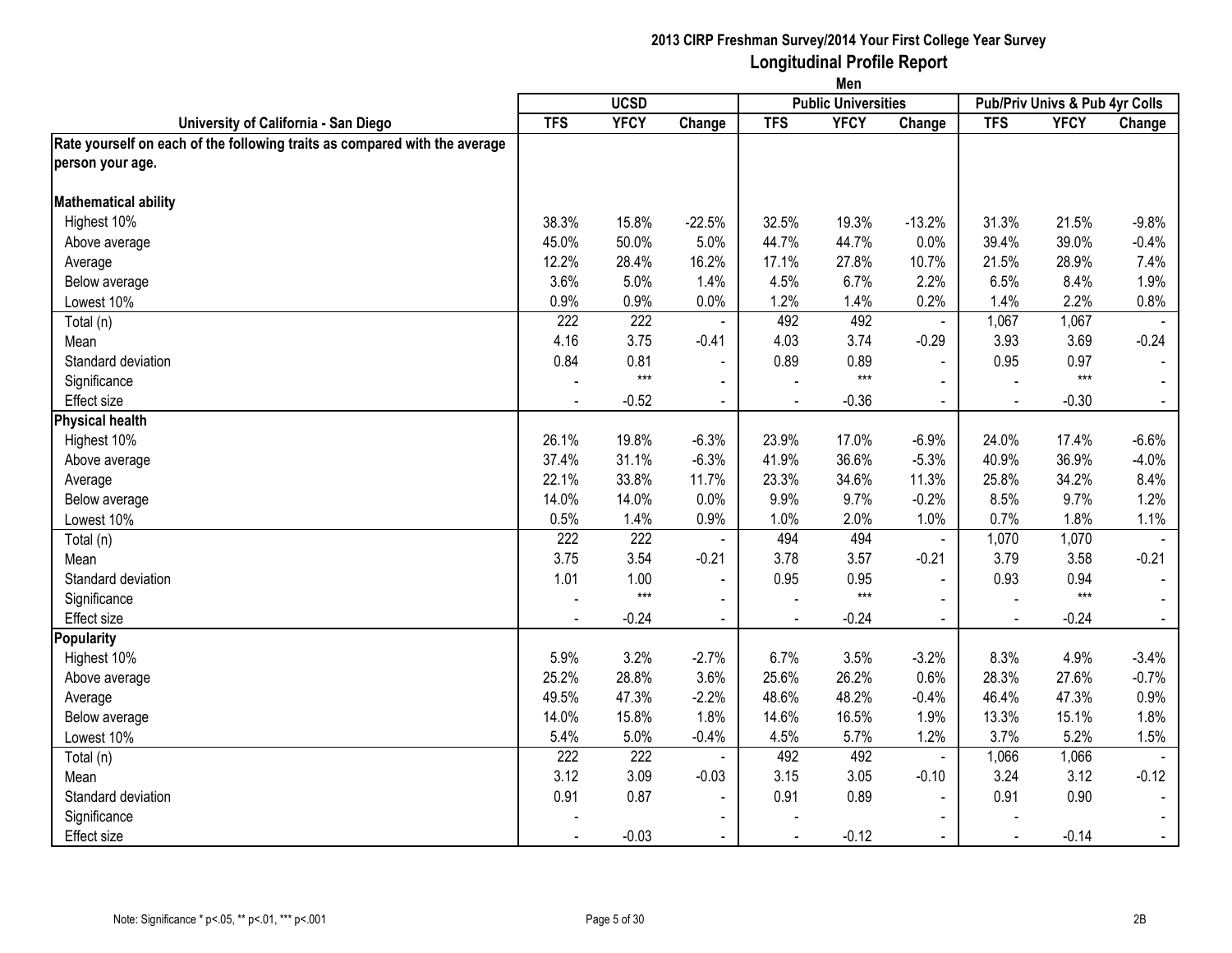|                                                                            | Men            |             |                          |                |                            |                          |                                |             |                |
|----------------------------------------------------------------------------|----------------|-------------|--------------------------|----------------|----------------------------|--------------------------|--------------------------------|-------------|----------------|
|                                                                            |                | <b>UCSD</b> |                          |                | <b>Public Universities</b> |                          | Pub/Priv Univs & Pub 4yr Colls |             |                |
| University of California - San Diego                                       | <b>TFS</b>     | <b>YFCY</b> | Change                   | <b>TFS</b>     | <b>YFCY</b>                | Change                   | <b>TFS</b>                     | <b>YFCY</b> | Change         |
| Rate yourself on each of the following traits as compared with the average |                |             |                          |                |                            |                          |                                |             |                |
| person your age.                                                           |                |             |                          |                |                            |                          |                                |             |                |
| <b>Public speaking ability</b>                                             |                |             |                          |                |                            |                          |                                |             |                |
| Highest 10%                                                                | 7.6%           | 9.9%        | 2.3%                     | 12.8%          | 11.8%                      | $-1.0%$                  | 14.9%                          | 13.4%       | $-1.5%$        |
| Above average                                                              | 36.8%          | 32.3%       | $-4.5%$                  | 33.7%          | 32.9%                      | $-0.8%$                  | 32.0%                          | 34.9%       | 2.9%           |
| Average                                                                    | 36.8%          | 37.2%       | 0.4%                     | 34.1%          | 35.1%                      | 1.0%                     | 33.1%                          | 33.1%       | 0.0%           |
| Below average                                                              | 13.9%          | 16.1%       | 2.2%                     | 15.0%          | 15.6%                      | 0.6%                     | 15.6%                          | 13.9%       | $-1.7%$        |
| Lowest 10%                                                                 | 4.9%           | 4.5%        | $-0.4%$                  | 4.5%           | 4.7%                       | 0.2%                     | 4.4%                           | 4.7%        | 0.3%           |
| Total (n)                                                                  | 223            | 223         |                          | 493            | 493                        | $\blacksquare$           | 1,068                          | 1,068       |                |
| Mean                                                                       | 3.28           | 3.27        | $-0.01$                  | 3.35           | 3.31                       | $-0.04$                  | 3.37                           | 3.38        | 0.01           |
| Standard deviation                                                         | 0.97           | 1.00        |                          | 1.03           | 1.02                       |                          | 1.05                           | 1.03        |                |
| Significance                                                               |                |             | $\blacksquare$           |                |                            |                          |                                |             |                |
| <b>Effect size</b>                                                         | $\blacksquare$ | $-0.01$     | $\blacksquare$           | $\blacksquare$ | $-0.05$                    | $\sim$                   | $\blacksquare$                 | 0.01        | $\sim$         |
| <b>Risk-taking</b>                                                         |                |             |                          |                |                            |                          |                                |             |                |
| Highest 10%                                                                | 9.9%           | 10.8%       | 0.9%                     | 9.3%           | 10.1%                      | 0.8%                     | 12.7%                          | 12.2%       | $-0.5%$        |
| Above average                                                              | 30.5%          | 30.0%       | $-0.5%$                  | 30.8%          | 30.0%                      | $-0.8%$                  | 32.2%                          | 31.6%       | $-0.6%$        |
| Average                                                                    | 41.7%          | 42.2%       | 0.5%                     | 41.5%          | 43.9%                      | 2.4%                     | 37.6%                          | 41.9%       | 4.3%           |
| Below average                                                              | 15.2%          | 15.2%       | 0.0%                     | 15.8%          | 14.6%                      | $-1.2%$                  | 15.3%                          | 12.7%       | $-2.6%$        |
| Lowest 10%                                                                 | 2.7%           | 1.8%        | $-0.9%$                  | 2.6%           | 1.4%                       | $-1.2%$                  | 2.2%                           | 1.6%        | $-0.6%$        |
| Total (n)                                                                  | 223            | 223         |                          | 494            | 494                        | ä,                       | 1,068                          | 1,068       |                |
| Mean                                                                       | 3.30           | 3.33        | 0.03                     | 3.28           | 3.33                       | 0.05                     | 3.38                           | 3.40        | 0.02           |
| Standard deviation                                                         | 0.94           | 0.92        | $\overline{\phantom{a}}$ | 0.93           | 0.89                       | $\blacksquare$           | 0.96                           | 0.91        |                |
| Significance                                                               |                |             | $\blacksquare$           |                |                            | $\blacksquare$           |                                |             |                |
| <b>Effect</b> size                                                         |                | 0.03        | $\blacksquare$           |                | 0.05                       |                          |                                | 0.02        |                |
| Self-confidence (intellectual)                                             |                |             |                          |                |                            |                          |                                |             |                |
| Highest 10%                                                                | 27.9%          | 18.0%       | $-9.9%$                  | 27.8%          | 23.1%                      | $-4.7%$                  | 30.6%                          | 25.6%       | $-5.0%$        |
| Above average                                                              | 47.3%          | 43.7%       | $-3.6%$                  | 46.9%          | 43.0%                      | $-3.9%$                  | 44.2%                          | 42.5%       | $-1.7%$        |
| Average                                                                    | 20.3%          | 28.4%       | 8.1%                     | 20.3%          | 25.2%                      | 4.9%                     | 20.0%                          | 23.1%       | 3.1%           |
| Below average                                                              | 4.1%           | 8.1%        | 4.0%                     | 4.1%           | 6.7%                       | 2.6%                     | 4.4%                           | 6.5%        | 2.1%           |
| Lowest 10%                                                                 | 0.5%           | 1.8%        | 1.3%                     | 1.0%           | 2.0%                       | 1.0%                     | 0.8%                           | 2.3%        | 1.5%           |
| Total (n)                                                                  | 222            | 222         |                          | 493            | 493                        | $\blacksquare$           | 1,069                          | 1,069       |                |
| Mean                                                                       | 3.98           | 3.68        | $-0.30$                  | 3.96           | 3.78                       | $-0.18$                  | 3.99                           | 3.83        | $-0.16$        |
| Standard deviation                                                         | 0.83           | 0.92        | $\blacksquare$           | 0.86           | 0.94                       |                          | 0.87                           | 0.96        |                |
| Significance                                                               |                | $***$       | $\blacksquare$           |                | $***$                      | $\overline{\phantom{a}}$ |                                | $***$       |                |
| <b>Effect size</b>                                                         |                | $-0.34$     | $\sim$                   | $\blacksquare$ | $-0.20$                    | $\sim$                   | $\sim$                         | $-0.18$     | $\blacksquare$ |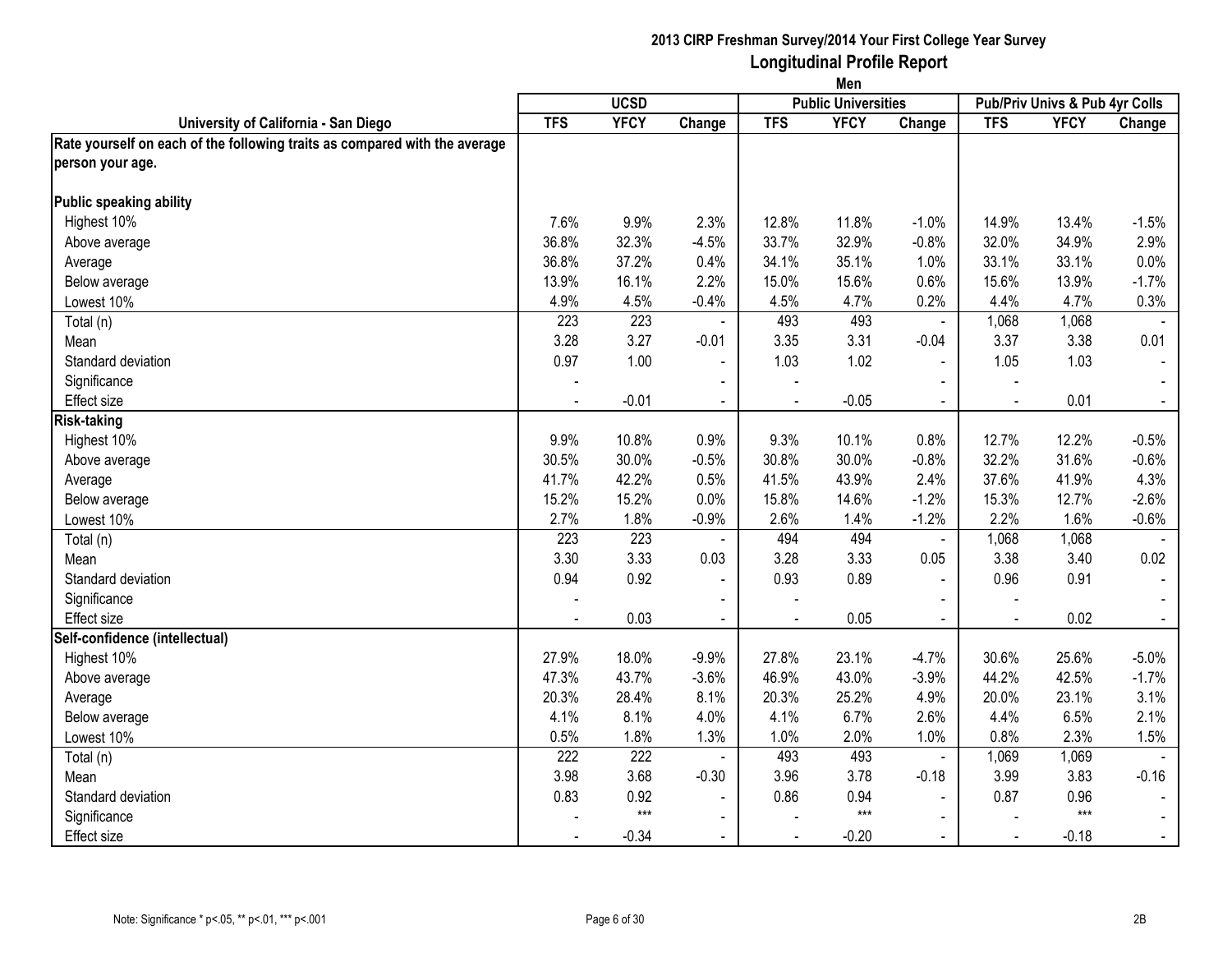|                                                                            | Men                      |             |                          |                          |                            |         |                          |                                           |          |  |  |
|----------------------------------------------------------------------------|--------------------------|-------------|--------------------------|--------------------------|----------------------------|---------|--------------------------|-------------------------------------------|----------|--|--|
|                                                                            |                          | <b>UCSD</b> |                          |                          | <b>Public Universities</b> |         |                          | <b>Pub/Priv Univs &amp; Pub 4yr Colls</b> |          |  |  |
| University of California - San Diego                                       | <b>TFS</b>               | <b>YFCY</b> | Change                   | TFS                      | <b>YFCY</b>                | Change  | <b>TFS</b>               | <b>YFCY</b>                               | Change   |  |  |
| Rate yourself on each of the following traits as compared with the average |                          |             |                          |                          |                            |         |                          |                                           |          |  |  |
| person your age.                                                           |                          |             |                          |                          |                            |         |                          |                                           |          |  |  |
| Self-confidence (social)                                                   |                          |             |                          |                          |                            |         |                          |                                           |          |  |  |
| Highest 10%                                                                | 13.1%                    | 11.3%       | $-1.8%$                  | 13.0%                    | 11.6%                      | $-1.4%$ | 14.8%                    | 13.8%                                     | $-1.0\%$ |  |  |
| Above average                                                              | 31.5%                    | 34.7%       | 3.2%                     | 29.6%                    | 31.2%                      | $1.6\%$ | 29.8%                    | 29.4%                                     | $-0.4%$  |  |  |
| Average                                                                    | 34.2%                    | 33.3%       | $-0.9%$                  | 36.1%                    | 32.7%                      | $-3.4%$ | 35.2%                    | 32.2%                                     | $-3.0%$  |  |  |
| Below average                                                              | 17.6%                    | 16.2%       | $-1.4%$                  | 17.2%                    | 19.7%                      | 2.5%    | 16.1%                    | 19.8%                                     | 3.7%     |  |  |
| Lowest 10%                                                                 | 3.6%                     | 4.5%        | 0.9%                     | 4.1%                     | 4.9%                       | 0.8%    | 4.1%                     | 4.9%                                      | 0.8%     |  |  |
| Total (n)                                                                  | 222                      | 222         | $\overline{\phantom{a}}$ | 493                      | 493                        | $\sim$  | 1,069                    | 1,069                                     |          |  |  |
| Mean                                                                       | 3.33                     | 3.32        | $-0.01$                  | 3.30                     | 3.25                       | $-0.05$ | 3.35                     | 3.27                                      | $-0.08$  |  |  |
| Standard deviation                                                         | 1.03                     | 1.02        | $\overline{\phantom{a}}$ | 1.03                     | 1.05                       | $\sim$  | 1.05                     | 1.08                                      | $\sim$   |  |  |
| Significance                                                               | $\overline{\phantom{0}}$ |             | $\blacksquare$           | $\overline{\phantom{a}}$ |                            | $\sim$  | $\overline{\phantom{0}}$ |                                           | $\sim$   |  |  |
| <b>Effect size</b>                                                         |                          | $-0.01$     | $\overline{\phantom{a}}$ | $\overline{\phantom{a}}$ | $-0.05$                    | $\sim$  | $\overline{\phantom{a}}$ | $-0.09$                                   | $\sim$   |  |  |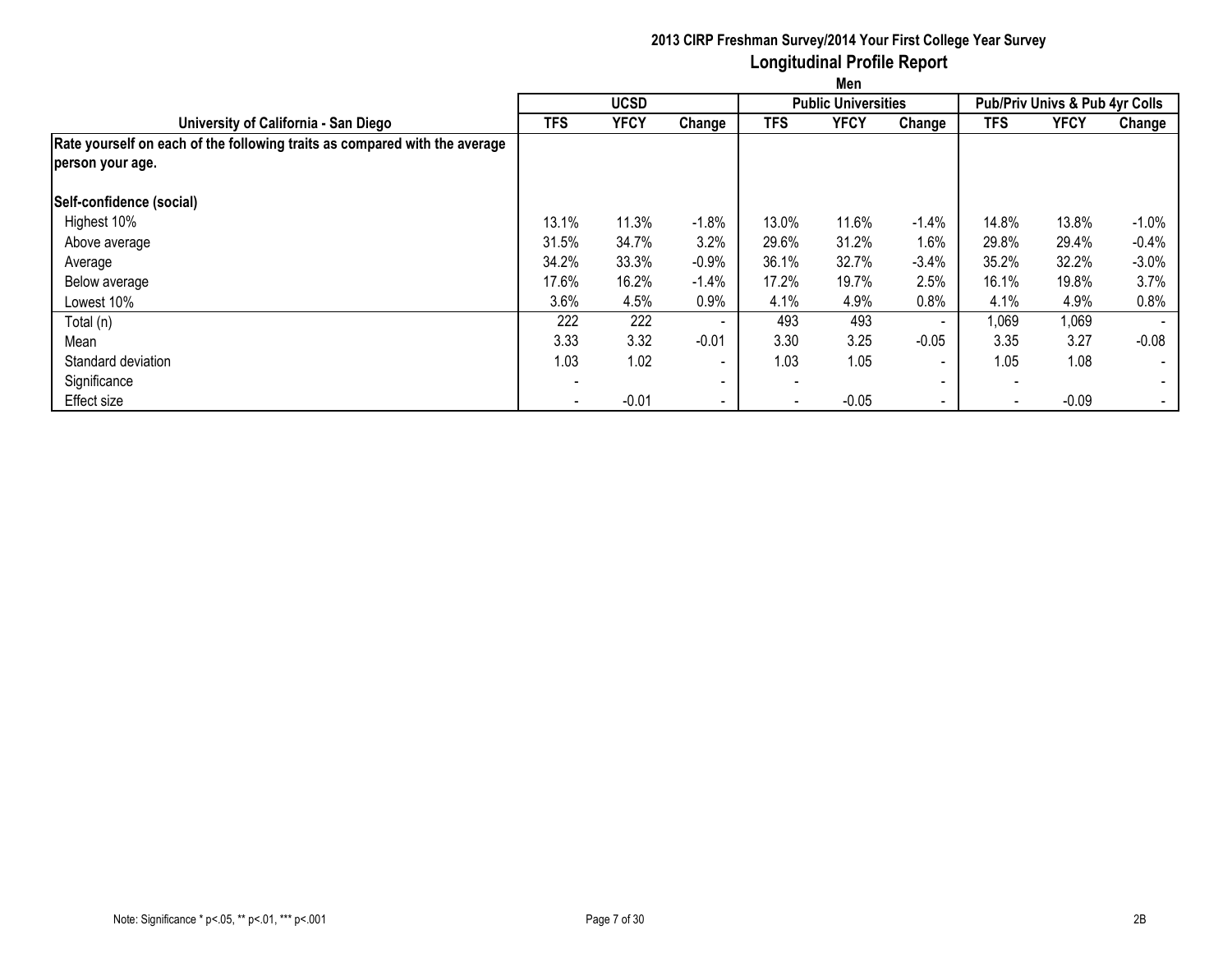|                                      | Men        |             |                |            |                            |                |                                |             |                |
|--------------------------------------|------------|-------------|----------------|------------|----------------------------|----------------|--------------------------------|-------------|----------------|
|                                      |            | <b>UCSD</b> |                |            | <b>Public Universities</b> |                | Pub/Priv Univs & Pub 4yr Colls |             |                |
| University of California - San Diego | <b>TFS</b> | <b>YFCY</b> | Change         | <b>TFS</b> | <b>YFCY</b>                | Change         | <b>TFS</b>                     | <b>YFCY</b> | Change         |
| Self-understanding                   |            |             |                |            |                            |                |                                |             |                |
| Highest 10%                          | 23.0%      | 23.4%       | 0.4%           | 21.5%      | 24.2%                      | 2.7%           | 25.4%                          | 25.9%       | 0.5%           |
| Above average                        | 43.2%      | 40.1%       | $-3.1%$        | 41.1%      | 39.6%                      | $-1.5%$        | 39.2%                          | 36.1%       | $-3.1%$        |
| Average                              | 28.4%      | 26.6%       | $-1.8%$        | 31.1%      | 26.8%                      | $-4.3%$        | 30.0%                          | 28.9%       | $-1.1%$        |
| Below average                        | 4.1%       | 6.8%        | 2.7%           | 4.9%       | 7.1%                       | 2.2%           | 4.5%                           | 7.0%        | 2.5%           |
| Lowest 10%                           | 1.4%       | 3.2%        | 1.8%           | 1.4%       | 2.2%                       | 0.8%           | 0.8%                           | 2.1%        | 1.3%           |
| Total (n)                            | 222        | 222         |                | 492        | 492                        | $\blacksquare$ | 1,066                          | 1,066       |                |
| Mean                                 | 3.82       | 3.74        | $-0.08$        | 3.76       | 3.76                       | 0.00           | 3.84                           | 3.77        | $-0.07$        |
| Standard deviation                   | 0.88       | 1.00        | $\blacksquare$ | 0.89       | 0.97                       | $\mathbf{r}$   | 0.89                           | 0.98        | $\blacksquare$ |
| Significance                         |            |             | $\blacksquare$ |            |                            |                |                                |             |                |
| <b>Effect size</b>                   |            | $-0.08$     | $\blacksquare$ |            | 0.00                       | $\blacksquare$ |                                | $-0.07$     | $\blacksquare$ |
| <b>Spirituality</b>                  |            |             |                |            |                            |                |                                |             |                |
| Highest 10%                          | 12.2%      | 13.6%       | 1.4%           | 11.6%      | 13.8%                      | 2.2%           | 12.9%                          | 14.4%       | 1.5%           |
| Above average                        | 19.0%      | 22.2%       | 3.2%           | 23.4%      | 25.5%                      | 2.1%           | 25.4%                          | 25.8%       | 0.4%           |
| Average                              | 38.9%      | 38.5%       | $-0.4%$        | 32.6%      | 32.4%                      | $-0.2%$        | 32.3%                          | 33.3%       | 1.0%           |
| Below average                        | 14.9%      | 16.7%       | 1.8%           | 15.3%      | 15.7%                      | 0.4%           | 16.1%                          | 13.9%       | $-2.2%$        |
| Lowest 10%                           | 14.9%      | 9.0%        | $-5.9%$        | 17.1%      | 12.6%                      | $-4.5%$        | 13.2%                          | 12.6%       | $-0.6%$        |
| Total (n)                            | 221        | 221         | $\blacksquare$ | 491        | 491                        | $\blacksquare$ | 1,066                          | 1,066       |                |
| Mean                                 | 2.99       | 3.14        | 0.15           | 2.97       | 3.12                       | 0.15           | 3.09                           | 3.16        | 0.07           |
| Standard deviation                   | 1.20       | 1.13        | $\blacksquare$ | 1.24       | 1.21                       | $\blacksquare$ | 1.21                           | 1.21        | $\blacksquare$ |
| Significance                         |            | $\star$     | $\blacksquare$ |            | $\star$                    |                |                                | $\star$     |                |
| <b>Effect size</b>                   |            | 0.15        | $\blacksquare$ |            | 0.15                       | $\blacksquare$ |                                | 0.07        | $\blacksquare$ |
| <b>Understanding of others</b>       |            |             |                |            |                            |                |                                |             |                |
| Highest 10%                          | 22.5%      | 23.4%       | 0.9%           | 22.5%      | 24.1%                      | 1.6%           | 22.8%                          | 23.7%       | 0.9%           |
| Above average                        | 46.8%      | 45.0%       | $-1.8%$        | 44.8%      | 44.0%                      | $-0.8%$        | 45.8%                          | 43.6%       | $-2.2%$        |
| Average                              | 26.6%      | 26.6%       | 0.0%           | 28.8%      | 26.4%                      | $-2.4%$        | 27.5%                          | 27.1%       | $-0.4%$        |
| Below average                        | 3.6%       | 4.1%        | 0.5%           | 3.4%       | 4.5%                       | 1.1%           | 3.5%                           | 4.8%        | 1.3%           |
| Lowest 10%                           | 0.5%       | 0.9%        | 0.4%           | 0.4%       | 1.0%                       | 0.6%           | 0.4%                           | 0.8%        | 0.4%           |
| Total (n)                            | 222        | 222         |                | 493        | 493                        |                | 1,071                          | 1,071       |                |
| Mean                                 | 3.87       | 3.86        | $-0.01$        | 3.86       | 3.86                       | 0.00           | 3.87                           | 3.85        | $-0.02$        |
| Standard deviation                   | 0.81       | 0.85        | $\blacksquare$ | 0.82       | 0.87                       | $\sim$         | 0.81                           | 0.87        | $\blacksquare$ |
| Significance                         |            |             |                |            |                            |                |                                |             |                |
| Effect size                          |            | $-0.01$     | $\blacksquare$ |            | 0.00                       |                |                                | $-0.02$     | $\blacksquare$ |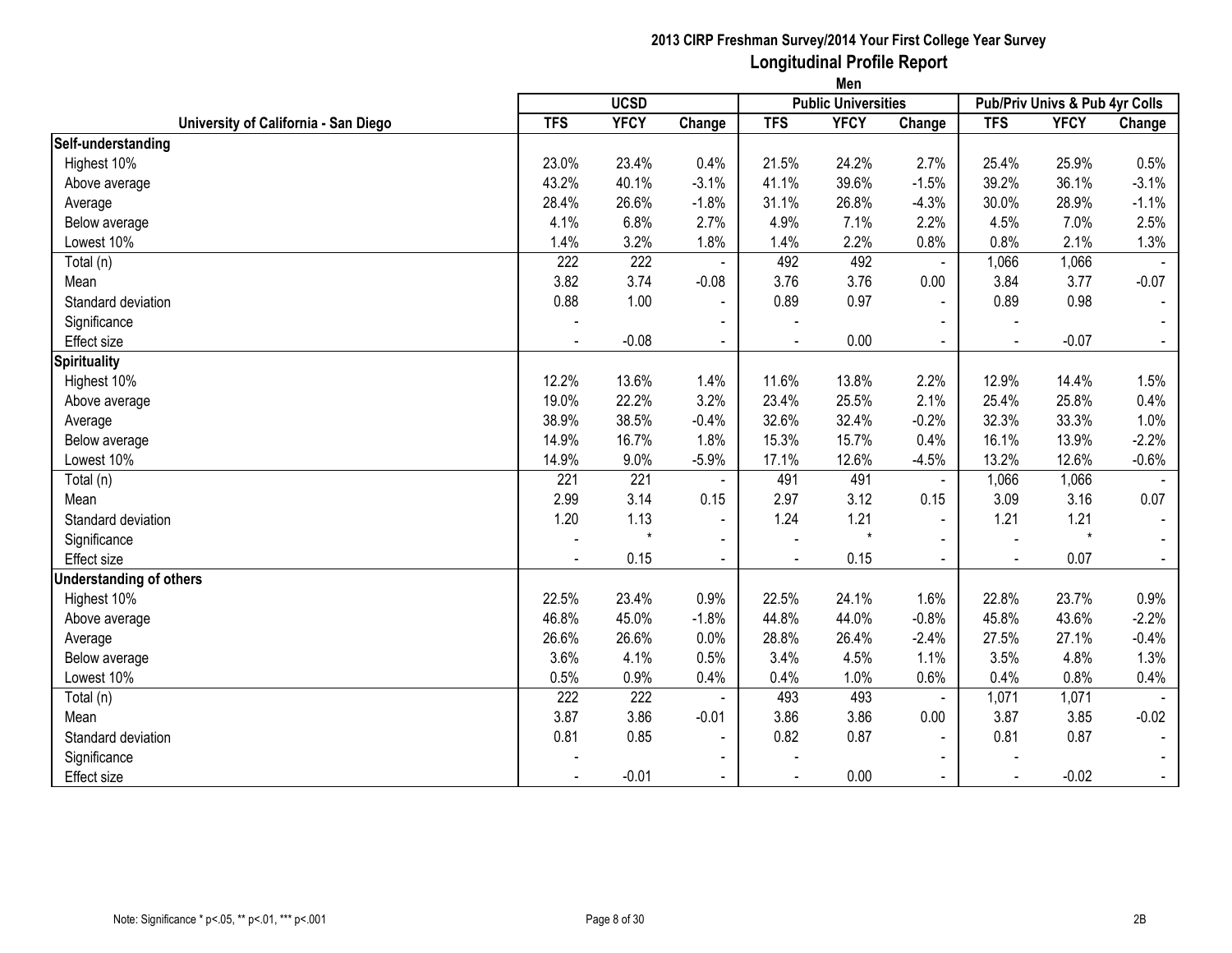|                                                                            | Men            |             |                          |                |                            |                          |            |                                |                          |
|----------------------------------------------------------------------------|----------------|-------------|--------------------------|----------------|----------------------------|--------------------------|------------|--------------------------------|--------------------------|
|                                                                            |                | <b>UCSD</b> |                          |                | <b>Public Universities</b> |                          |            | Pub/Priv Univs & Pub 4yr Colls |                          |
| University of California - San Diego                                       | <b>TFS</b>     | <b>YFCY</b> | Change                   | <b>TFS</b>     | <b>YFCY</b>                | Change                   | <b>TFS</b> | <b>YFCY</b>                    | Change                   |
| Rate yourself on each of the following traits as compared with the average |                |             |                          |                |                            |                          |            |                                |                          |
| person your age.                                                           |                |             |                          |                |                            |                          |            |                                |                          |
| <b>Writing ability</b>                                                     |                |             |                          |                |                            |                          |            |                                |                          |
| Highest 10%                                                                | 9.5%           | 10.9%       | 1.4%                     | 11.6%          | 14.5%                      | 2.9%                     | 13.2%      | 15.9%                          | 2.7%                     |
| Above average                                                              | 37.7%          | 34.1%       | $-3.6%$                  | 36.7%          | 38.1%                      | 1.4%                     | 38.1%      | 38.5%                          | 0.4%                     |
| Average                                                                    | 36.8%          | 36.8%       | 0.0%                     | 34.8%          | 35.8%                      | 1.0%                     | 32.6%      | 33.2%                          | 0.6%                     |
| Below average                                                              | 14.5%          | 15.0%       | 0.5%                     | 15.5%          | 9.8%                       | $-5.7%$                  | 14.4%      | 9.7%                           | $-4.7%$                  |
| Lowest 10%                                                                 | 1.4%           | 3.2%        | 1.8%                     | 1.4%           | 1.8%                       | 0.4%                     | 1.7%       | 2.6%                           | 0.9%                     |
| Total (n)                                                                  | 220            | 220         | $\blacksquare$           | 491            | 491                        | $\blacksquare$           | 1,068      | 1,068                          |                          |
| Mean                                                                       | 3.40           | 3.35        | $-0.05$                  | 3.42           | 3.54                       | 0.12                     | 3.47       | 3.55                           | 0.08                     |
| Standard deviation                                                         | 0.90           | 0.97        | $\overline{\phantom{a}}$ | 0.93           | 0.92                       | $\blacksquare$           | 0.95       | 0.96                           |                          |
| Significance                                                               |                |             |                          |                |                            |                          |            |                                |                          |
| <b>Effect size</b>                                                         | $\sim$         | $-0.06$     | $\blacksquare$           | $\blacksquare$ | 0.14                       | $\blacksquare$           | $\sim$     | 0.10                           |                          |
| How would you currently rate yourself in the following areas:              |                |             |                          |                |                            |                          |            |                                |                          |
| Ability to see the world from someone else's perspective                   |                |             |                          |                |                            |                          |            |                                |                          |
| A major strength                                                           | 26.7%          | 27.6%       | 0.9%                     | 26.9%          | 28.2%                      | 1.3%                     | 28.9%      | 30.3%                          | 1.4%                     |
| Somewhat strong                                                            | 51.6%          | 49.8%       | $-1.8%$                  | 49.6%          | 46.1%                      | $-3.5%$                  | 48.4%      | 45.0%                          | $-3.4%$                  |
| Average                                                                    | 19.5%          | 19.5%       | 0.0%                     | 21.4%          | 22.0%                      | 0.6%                     | 20.1%      | 21.5%                          | 1.4%                     |
| Somewhat weak                                                              | 2.3%           | 3.2%        | 0.9%                     | 2.0%           | 3.5%                       | 1.5%                     | 2.5%       | 3.0%                           | 0.5%                     |
|                                                                            | 0.0%           | 0.0%        | 0.0%                     | 0.0%           | 0.2%                       | 0.2%                     | 0.0%       | 0.2%                           | 0.2%                     |
| A major weakness<br>Total (n)                                              | 221            | 221         | $\blacksquare$           | 490            | 490                        | $\blacksquare$           | 1,061      | 1,061                          |                          |
| Mean                                                                       | 4.03           | 4.02        | $-0.01$                  | 4.01           | 3.99                       | $-0.02$                  | 4.04       | 4.02                           | $-0.02$                  |
| Standard deviation                                                         | 0.74           | 0.77        | $\blacksquare$           | 0.75           | 0.81                       | $\blacksquare$           | 0.77       | 0.81                           | $\overline{\phantom{a}}$ |
|                                                                            |                |             |                          |                |                            |                          |            |                                |                          |
| Significance<br><b>Effect size</b>                                         | L.             | $-0.01$     | $\blacksquare$           | $\overline{a}$ | $-0.02$                    | $\blacksquare$<br>$\sim$ | $\sim$     | $-0.02$                        | $\blacksquare$           |
| Tolerance of others with different beliefs                                 |                |             |                          |                |                            |                          |            |                                |                          |
| A major strength                                                           | 39.8%          | 33.0%       | $-6.8%$                  | 44.5%          | 36.7%                      | $-7.8%$                  | 45.3%      | 38.6%                          | $-6.7%$                  |
| Somewhat strong                                                            | 41.6%          | 48.9%       | 7.3%                     | 37.6%          | 43.1%                      | 5.5%                     | 37.7%      | 41.6%                          | 3.9%                     |
|                                                                            | 15.8%          | 15.4%       | $-0.4%$                  | 15.7%          | 17.1%                      | 1.4%                     | 14.4%      | 16.6%                          | 2.2%                     |
| Average<br>Somewhat weak                                                   | 2.3%           | 2.7%        | 0.4%                     | 2.0%           | 2.7%                       | 0.7%                     | 2.4%       | 2.8%                           | 0.4%                     |
|                                                                            | 0.5%           | 0.0%        | $-0.5%$                  | 0.2%           | 0.4%                       | 0.2%                     | 0.3%       | 0.3%                           | 0.0%                     |
| A major weakness                                                           | 221            | 221         | $\sim$                   | 490            | 490                        |                          | 1,059      | 1,059                          |                          |
| Total (n)                                                                  |                | 4.12        |                          |                |                            | $\blacksquare$           |            |                                |                          |
| Mean<br>Standard deviation                                                 | 4.18           | 0.76        | $-0.06$                  | 4.24<br>0.80   | 4.13<br>0.82               | $-0.11$                  | 4.25       | 4.15                           | $-0.10$                  |
|                                                                            | 0.81           |             | $\blacksquare$           |                |                            | $\blacksquare$           | 0.81       | 0.82                           |                          |
| Significance                                                               |                |             |                          |                |                            |                          |            |                                |                          |
| <b>Effect size</b>                                                         | $\blacksquare$ | $-0.07$     | $\blacksquare$           |                | $-0.12$                    |                          | $\sim$     | $-0.11$                        |                          |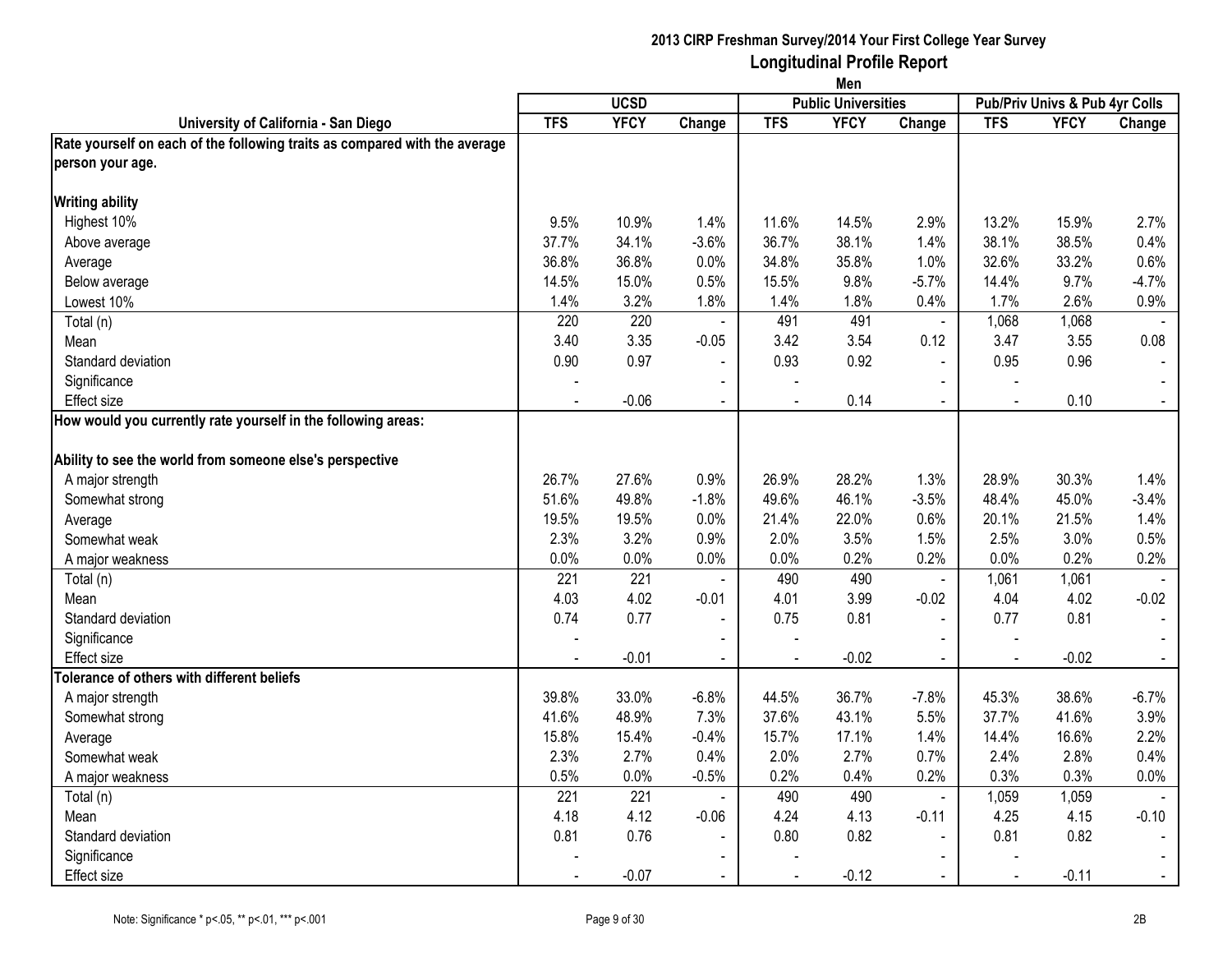|                                                               | Men        |                  |                |                |                            |                |                                |             |                |
|---------------------------------------------------------------|------------|------------------|----------------|----------------|----------------------------|----------------|--------------------------------|-------------|----------------|
|                                                               |            | <b>UCSD</b>      |                |                | <b>Public Universities</b> |                | Pub/Priv Univs & Pub 4yr Colls |             |                |
| University of California - San Diego                          | <b>TFS</b> | <b>YFCY</b>      | Change         | <b>TFS</b>     | <b>YFCY</b>                | Change         | <b>TFS</b>                     | <b>YFCY</b> | Change         |
| How would you currently rate yourself in the following areas: |            |                  |                |                |                            |                |                                |             |                |
| Openness to having my own views challenged                    |            |                  |                |                |                            |                |                                |             |                |
| A major strength                                              | 20.8%      | 24.9%            | 4.1%           | 26.3%          | 27.8%                      | 1.5%           | 29.7%                          | 29.3%       | $-0.4%$        |
| Somewhat strong                                               | 42.5%      | 44.8%            | 2.3%           | 38.2%          | 39.2%                      | 1.0%           | 36.7%                          | 39.6%       | 2.9%           |
| Average                                                       | 28.1%      | 23.5%            | $-4.6%$        | 28.0%          | 25.9%                      | $-2.1%$        | 25.8%                          | 24.6%       | $-1.2%$        |
| Somewhat weak                                                 | 8.1%       | 6.3%             | $-1.8%$        | 6.9%           | 6.5%                       | $-0.4%$        | 6.5%                           | 5.6%        | $-0.9%$        |
| A major weakness                                              | 0.5%       | 0.5%             | 0.0%           | 0.6%           | 0.6%                       | 0.0%           | 1.3%                           | 0.9%        | $-0.4%$        |
| Total (n)                                                     | 221        | 221              | $\blacksquare$ | 490            | 490                        | $\blacksquare$ | 1,059                          | 1,059       |                |
| Mean                                                          | 3.75       | 3.87             | 0.12           | 3.83           | 3.87                       | 0.04           | 3.87                           | 3.91        | 0.04           |
| Standard deviation                                            | 0.89       | 0.88             | $\blacksquare$ | 0.92           | 0.92                       | $\blacksquare$ | 0.96                           | 0.92        | $\blacksquare$ |
| Significance                                                  |            |                  | $\blacksquare$ |                |                            | $\blacksquare$ |                                |             |                |
| <b>Effect size</b>                                            |            | 0.12             | $\blacksquare$ | $\blacksquare$ | 0.04                       | $\blacksquare$ |                                | 0.04        | $\blacksquare$ |
| Ability to discuss and negotiate controversial issues         |            |                  |                |                |                            |                |                                |             |                |
| A major strength                                              | 30.8%      | 28.1%            | $-2.7%$        | 36.7%          | 35.9%                      | $-0.8%$        | 38.8%                          | 35.8%       | $-3.0%$        |
| Somewhat strong                                               | 39.4%      | 43.4%            | 4.0%           | 39.8%          | 36.9%                      | $-2.9%$        | 37.8%                          | 37.4%       | $-0.4%$        |
| Average                                                       | 23.5%      | 23.5%            | 0.0%           | 18.4%          | 21.0%                      | 2.6%           | 18.3%                          | 21.7%       | 3.4%           |
| Somewhat weak                                                 | 5.9%       | 5.0%             | $-0.9%$        | 4.5%           | 5.9%                       | 1.4%           | 4.3%                           | 4.8%        | 0.5%           |
| A major weakness                                              | 0.5%       | 0.0%             | $-0.5%$        | 0.6%           | 0.2%                       | $-0.4%$        | 0.8%                           | 0.3%        | $-0.5%$        |
| Total (n)                                                     | 221        | $\overline{221}$ | $\sim$         | 490            | 490                        | $\blacksquare$ | 1,060                          | 1,060       |                |
| Mean                                                          | 3.94       | 3.95             | 0.01           | 4.08           | 4.02                       | $-0.06$        | 4.10                           | 4.04        | $-0.06$        |
| Standard deviation                                            | 0.91       | 0.85             | $\blacksquare$ | 0.88           | 0.91                       | $\blacksquare$ | 0.90                           | 0.89        | $\blacksquare$ |
| Significance                                                  |            |                  |                |                |                            | $\sim$         |                                |             |                |
| Effect size                                                   |            | 0.01             | $\sim$         | $\blacksquare$ | $-0.06$                    | $\sim$         | $\sim$                         | $-0.06$     | $\blacksquare$ |
| Ability to work cooperatively with diverse people             |            |                  |                |                |                            |                |                                |             |                |
| A major strength                                              | 44.1%      | 30.9%            | $-13.2%$       | 48.3%          | 37.2%                      | $-11.1%$       | 50.2%                          | 38.8%       | $-11.4%$       |
| Somewhat strong                                               | 37.7%      | 50.0%            | 12.3%          | 34.6%          | 42.1%                      | 7.5%           | 32.5%                          | 41.2%       | 8.7%           |
| Average                                                       | 15.9%      | 17.7%            | 1.8%           | 15.7%          | 18.8%                      | 3.1%           | 15.2%                          | 17.9%       | 2.7%           |
| Somewhat weak                                                 | 1.4%       | 1.4%             | 0.0%           | 0.8%           | 1.6%                       | 0.8%           | 1.3%                           | 1.9%        | 0.6%           |
| A major weakness                                              | 0.9%       | 0.0%             | $-0.9%$        | 0.6%           | 0.2%                       | $-0.4%$        | 0.8%                           | 0.2%        | $-0.6%$        |
| Total (n)                                                     | 220        | 220              |                | 489            | 489                        | $\blacksquare$ | 1,059                          | 1,059       |                |
| Mean                                                          | 4.23       | 4.10             | $-0.13$        | 4.29           | 4.15                       | $-0.14$        | 4.30                           | 4.17        | $-0.13$        |
| Standard deviation                                            | 0.83       | 0.73             | $\blacksquare$ | 0.80           | 0.79                       | ÷,             | 0.83                           | 0.80        | $\blacksquare$ |
| Significance                                                  |            |                  |                |                |                            |                |                                |             |                |
| Effect size                                                   |            | $-0.14$          | $\blacksquare$ |                | $-0.15$                    |                |                                | $-0.14$     | $\blacksquare$ |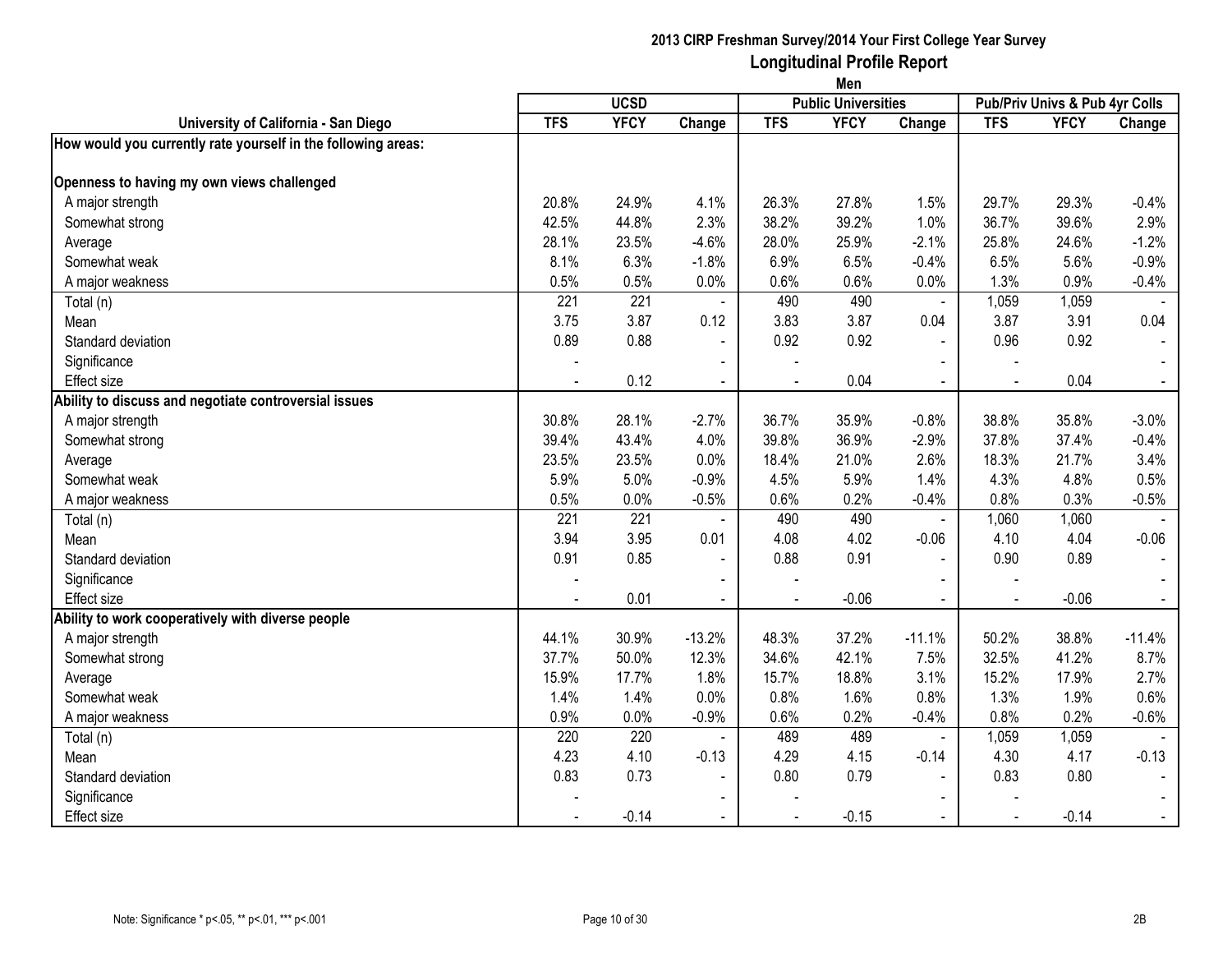|                                                          | Men        |             |                |                          |                            |                |            |                                |                |
|----------------------------------------------------------|------------|-------------|----------------|--------------------------|----------------------------|----------------|------------|--------------------------------|----------------|
|                                                          |            | <b>UCSD</b> |                |                          | <b>Public Universities</b> |                |            | Pub/Priv Univs & Pub 4yr Colls |                |
| University of California - San Diego                     | <b>TFS</b> | <b>YFCY</b> | Change         | <b>TFS</b>               | <b>YFCY</b>                | Change         | <b>TFS</b> | <b>YFCY</b>                    | Change         |
| Since entering this college, how often have you:         |            |             |                |                          |                            |                |            |                                |                |
| Attended a religious service                             |            |             |                |                          |                            |                |            |                                |                |
| Frequently                                               | 24.0%      | 10.4%       | $-13.6%$       | 30.9%                    | 14.9%                      | $-16.0%$       | 35.0%      | 17.9%                          | $-17.1%$       |
| Occasionally                                             | 30.3%      | 19.9%       | $-10.4%$       | 31.9%                    | 22.7%                      | $-9.2%$        | 33.5%      | 28.2%                          | $-5.3%$        |
| Not at all                                               | 45.7%      | 69.7%       | 24.0%          | 37.2%                    | 62.4%                      | 25.2%          | 31.4%      | 53.9%                          | 22.5%          |
| Total (n)                                                | 221        | 221         |                | 489                      | 489                        | $\blacksquare$ | 1,056      | 1,056                          |                |
| Mean                                                     | 1.78       | 1.41        | $-0.37$        | 1.94                     | 1.53                       | $-0.41$        | 2.04       | 1.64                           | $-0.40$        |
| Standard deviation                                       | 0.81       | 0.67        | $\blacksquare$ | 0.82                     | 0.74                       | $\overline{a}$ | 0.81       | 0.77                           |                |
| Significance                                             |            | $***$       | $\blacksquare$ |                          | $***$                      | $\overline{a}$ |            | $***$                          |                |
| Effect size                                              |            | $-0.50$     | $\blacksquare$ | $\blacksquare$           | $-0.55$                    | $\blacksquare$ | $\sim$     | $-0.54$                        | $\blacksquare$ |
| Been bored in class                                      |            |             |                |                          |                            |                |            |                                |                |
| Frequently                                               | 44.6%      | 49.5%       | 4.9%           | 41.8%                    | 46.0%                      | 4.2%           | 36.1%      | 41.3%                          | 5.2%           |
| Occasionally                                             | 50.0%      | 48.2%       | $-1.8%$        | 51.1%                    | 51.1%                      | 0.0%           | 56.6%      | 54.7%                          | $-1.9%$        |
| Not at all                                               | 5.4%       | 2.3%        | $-3.1%$        | 7.1%                     | 2.9%                       | $-4.2%$        | 7.3%       | 4.0%                           | $-3.3%$        |
| Total (n)                                                | 222        | 222         | $\blacksquare$ | 491                      | 491                        | $\blacksquare$ | 1,060      | 1,060                          |                |
| Mean                                                     | 2.39       | 2.47        | 0.08           | 2.35                     | 2.43                       | 0.08           | 2.29       | 2.37                           | 0.08           |
| Standard deviation                                       | 0.59       | 0.54        | $\blacksquare$ | 0.61                     | 0.55                       | $\overline{a}$ | 0.59       | 0.56                           |                |
| Significance                                             |            | $\star$     | $\sim$         |                          |                            | $\sim$         |            | $\star$                        |                |
| Effect size                                              |            | 0.13        |                |                          | 0.13                       | $\blacksquare$ |            | 0.13                           | $\blacksquare$ |
| Demonstrated for a cause (e.g., boycott, rally, protest) |            |             |                |                          |                            |                |            |                                |                |
| Frequently                                               | 0.9%       | 1.4%        | 0.5%           | 2.2%                     | 1.8%                       | $-0.4%$        | 2.5%       | 2.0%                           | $-0.5%$        |
| Occasionally                                             | 18.1%      | 14.9%       | $-3.2%$        | 16.2%                    | 10.8%                      | $-5.4%$        | 16.8%      | 13.2%                          | $-3.6%$        |
| Not at all                                               | 81.0%      | 83.7%       | 2.7%           | 81.6%                    | 87.3%                      | 5.7%           | 80.8%      | 84.8%                          | 4.0%           |
| Total (n)                                                | 221        | 221         | $\sim$         | 489                      | 489                        | $\blacksquare$ | 1,055      | 1,055                          |                |
| Mean                                                     | 1.20       | 1.18        | $-0.02$        | 1.21                     | 1.15                       | $-0.06$        | 1.22       | 1.17                           | $-0.05$        |
| Standard deviation                                       | 0.42       | 0.42        | $\blacksquare$ | 0.46                     | 0.40                       | $\overline{a}$ | 0.47       | 0.43                           | $\blacksquare$ |
| Significance                                             |            |             | $\blacksquare$ |                          |                            | $\blacksquare$ |            |                                | $\sim$         |
| Effect size                                              |            | $-0.04$     | $\blacksquare$ | $\overline{\phantom{a}}$ | $-0.11$                    | $\blacksquare$ | $\sim$     | $-0.09$                        | $\sim$         |
| <b>Tutored another student</b>                           |            |             |                |                          |                            |                |            |                                |                |
| Frequently                                               | 26.9%      | 7.8%        | $-19.1%$       | 20.8%                    | 9.3%                       | $-11.5%$       | 21.6%      | 9.7%                           | $-11.9%$       |
| Occasionally                                             | 55.7%      | 55.3%       | $-0.4%$        | 51.9%                    | 49.4%                      | $-2.5%$        | 49.5%      | 47.1%                          | $-2.4%$        |
| Not at all                                               | 17.4%      | 37.0%       | 19.6%          | 27.4%                    | 41.4%                      | 14.0%          | 29.0%      | 43.2%                          | 14.2%          |
| Total (n)                                                | 219        | 219         | $\blacksquare$ | 486                      | 486                        | $\mathbf{r}$   | 1,053      | 1,053                          |                |
| Mean                                                     | 2.10       | 1.71        | $-0.39$        | 1.93                     | 1.68                       | $-0.25$        | 1.93       | 1.66                           | $-0.27$        |
| Standard deviation                                       | 0.66       | 0.60        | $\blacksquare$ | 0.69                     | 0.64                       | $\blacksquare$ | 0.71       | 0.65                           |                |
| Significance                                             |            | $***$       | $\blacksquare$ |                          | $***$                      | $\blacksquare$ |            | $***$                          | $\blacksquare$ |
| Effect size                                              |            | $-0.50$     | $\blacksquare$ |                          | $-0.32$                    | $\sim$         |            | $-0.35$                        | $\sim$         |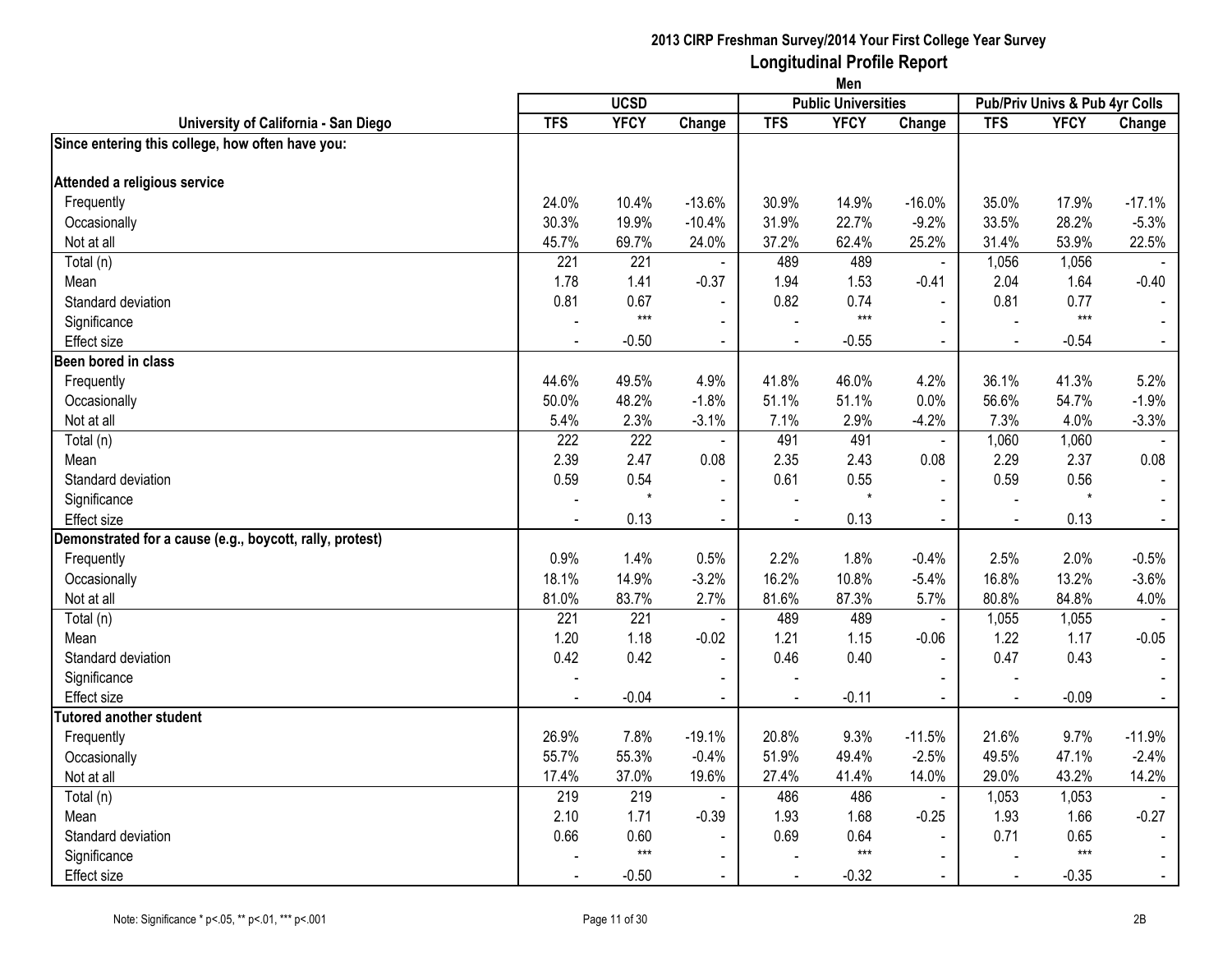|                                                  | Men           |               |                          |              |                            |                        |                |                                |                |
|--------------------------------------------------|---------------|---------------|--------------------------|--------------|----------------------------|------------------------|----------------|--------------------------------|----------------|
|                                                  |               | <b>UCSD</b>   |                          |              | <b>Public Universities</b> |                        |                | Pub/Priv Univs & Pub 4yr Colls |                |
| University of California - San Diego             | <b>TFS</b>    | <b>YFCY</b>   | Change                   | <b>TFS</b>   | <b>YFCY</b>                | Change                 | <b>TFS</b>     | <b>YFCY</b>                    | Change         |
| Since entering this college, how often have you: |               |               |                          |              |                            |                        |                |                                |                |
| Studied with other students                      |               |               |                          |              |                            |                        |                |                                |                |
|                                                  | 36.5%         | 39.6%         | 3.1%                     | 32.1%        | 35.4%                      |                        | 34.1%          | 38.2%                          |                |
| Frequently                                       |               |               | 0.5%                     |              | 56.9%                      | 3.3%<br>2.9%           | 52.6%          |                                | 4.1%<br>1.7%   |
| Occasionally<br>Not at all                       | 53.6%<br>9.9% | 54.1%<br>6.3% |                          | 54.0%        |                            |                        | 13.4%          | 54.3%<br>7.5%                  |                |
|                                                  | 222           | 222           | $-3.6%$                  | 13.9%<br>489 | 7.8%<br>489                | $-6.1%$                | 1,054          |                                | $-5.9%$        |
| Total (n)                                        | 2.27          | 2.33          | $\blacksquare$<br>0.06   | 2.18         | 2.28                       | $\blacksquare$<br>0.10 | 2.21           | 1,054<br>2.31                  | 0.10           |
| Mean                                             |               |               |                          |              |                            |                        |                |                                |                |
| Standard deviation                               | 0.63          | 0.59          |                          | 0.65         | 0.60                       | $\blacksquare$         | 0.66           | 0.60                           |                |
| Significance                                     |               |               | $\overline{\phantom{a}}$ |              |                            | $\blacksquare$         |                |                                |                |
| <b>Effect</b> size                               |               | 0.08          | $\blacksquare$           |              | 0.13                       | $\blacksquare$         | $\blacksquare$ | 0.13                           | $\blacksquare$ |
| Been a guest in a professor's home               |               |               |                          |              |                            |                        |                |                                |                |
| Frequently                                       | 3.6%          | 0.5%          | $-3.1%$                  | 3.1%         | 0.8%                       | $-2.3%$                | 2.6%           | 1.4%                           | $-1.2%$        |
| Occasionally                                     | 13.5%         | 5.9%          | $-7.6%$                  | 14.3%        | 8.0%                       | $-6.3%$                | 16.2%          | 11.4%                          | $-4.8%$        |
| Not at all                                       | 82.9%         | 93.7%         | 10.8%                    | 82.7%        | 91.2%                      | 8.5%                   | 81.2%          | 87.2%                          | 6.0%           |
| Total (n)                                        | 222           | 222           | $\blacksquare$           | 490          | 490                        | $\blacksquare$         | 1,057          | 1,057                          |                |
| Mean                                             | 1.21          | 1.07          | $-0.14$                  | 1.20         | 1.10                       | $-0.10$                | 1.21           | 1.14                           | $-0.07$        |
| Standard deviation                               | 0.49          | 0.27<br>$***$ |                          | 0.47         | 0.32<br>$***$              | $\mathbf{r}$           | 0.47           | 0.39<br>$***$                  |                |
| Significance                                     |               |               | $\sim$                   |              |                            | $\sim$                 | $\overline{a}$ |                                | $\sim$         |
| <b>Effect size</b>                               |               | $-0.25$       | $\blacksquare$           |              | $-0.18$                    | $\blacksquare$         |                | $-0.13$                        | $\blacksquare$ |
| <b>Smoked cigarettes</b>                         |               |               |                          |              |                            |                        |                |                                |                |
| Frequently                                       | 0.5%          | 0.9%          | 0.4%                     | 1.0%         | 2.2%                       | 1.2%                   | 1.5%           | 4.0%                           | 2.5%           |
| Occasionally                                     | 3.2%          | 11.3%         | 8.1%                     | 4.9%         | 12.3%                      | 7.4%                   | 7.1%           | 13.0%                          | 5.9%           |
| Not at all                                       | 96.4%         | 87.8%         | $-8.6%$                  | 94.1%        | 85.5%                      | $-8.6%$                | 91.4%          | 83.0%                          | $-8.4%$        |
| Total (n)                                        | 222           | 222           | $\blacksquare$           | 489          | 489                        | $\blacksquare$         | 1,058          | 1,058                          |                |
| Mean                                             | 1.04          | 1.13          | 0.09                     | 1.07         | 1.17                       | 0.10                   | 1.10           | 1.21                           | 0.11           |
| Standard deviation                               | 0.22          | 0.36          | $\sim$                   | 0.29         | 0.43                       | $\overline{a}$         | 0.35           | 0.50                           |                |
| Significance                                     |               | $**$          | $\blacksquare$           |              | $**$                       | $\mathbf{r}$           |                | $**$                           | $\sim$         |
| <b>Effect size</b>                               |               | 0.23          | $\blacksquare$           |              | 0.25                       | $\blacksquare$         | $\sim$         | 0.28                           | $\blacksquare$ |
| <b>Drank beer</b>                                |               |               |                          |              |                            |                        |                |                                |                |
| Frequently                                       | 3.7%          | 11.5%         | 7.8%                     | 4.3%         | 12.6%                      | 8.3%                   | 5.6%           | 16.0%                          | 10.4%          |
| Occasionally                                     | 24.9%         | 33.6%         | 8.7%                     | 25.1%        | 33.5%                      | 8.4%                   | 28.7%          | 35.6%                          | 6.9%           |
| Not at all                                       | 71.4%         | 54.8%         | $-16.6%$                 | 70.6%        | 53.8%                      | $-16.8%$               | 65.7%          | 48.4%                          | $-17.3%$       |
| Total (n)                                        | 217           | 217           | $\blacksquare$           | 483          | 483                        | $\mathbf{r}$           | 1,049          | 1,049                          |                |
| Mean                                             | 1.32          | 1.57          | 0.25                     | 1.34         | 1.59                       | 0.25                   | 1.40           | 1.68                           | 0.28           |
| Standard deviation                               | 0.54          | 0.69          |                          | 0.56         | 0.70                       |                        | 0.59           | 0.73                           |                |
| Significance                                     |               | $***$         | $\overline{\phantom{0}}$ |              | $***$                      | $\blacksquare$         |                | $***$                          | $\sim$         |
| <b>Effect size</b>                               |               | 0.38          | $\blacksquare$           |              | 0.38                       | $\sim$                 | $\blacksquare$ | 0.43                           | $\blacksquare$ |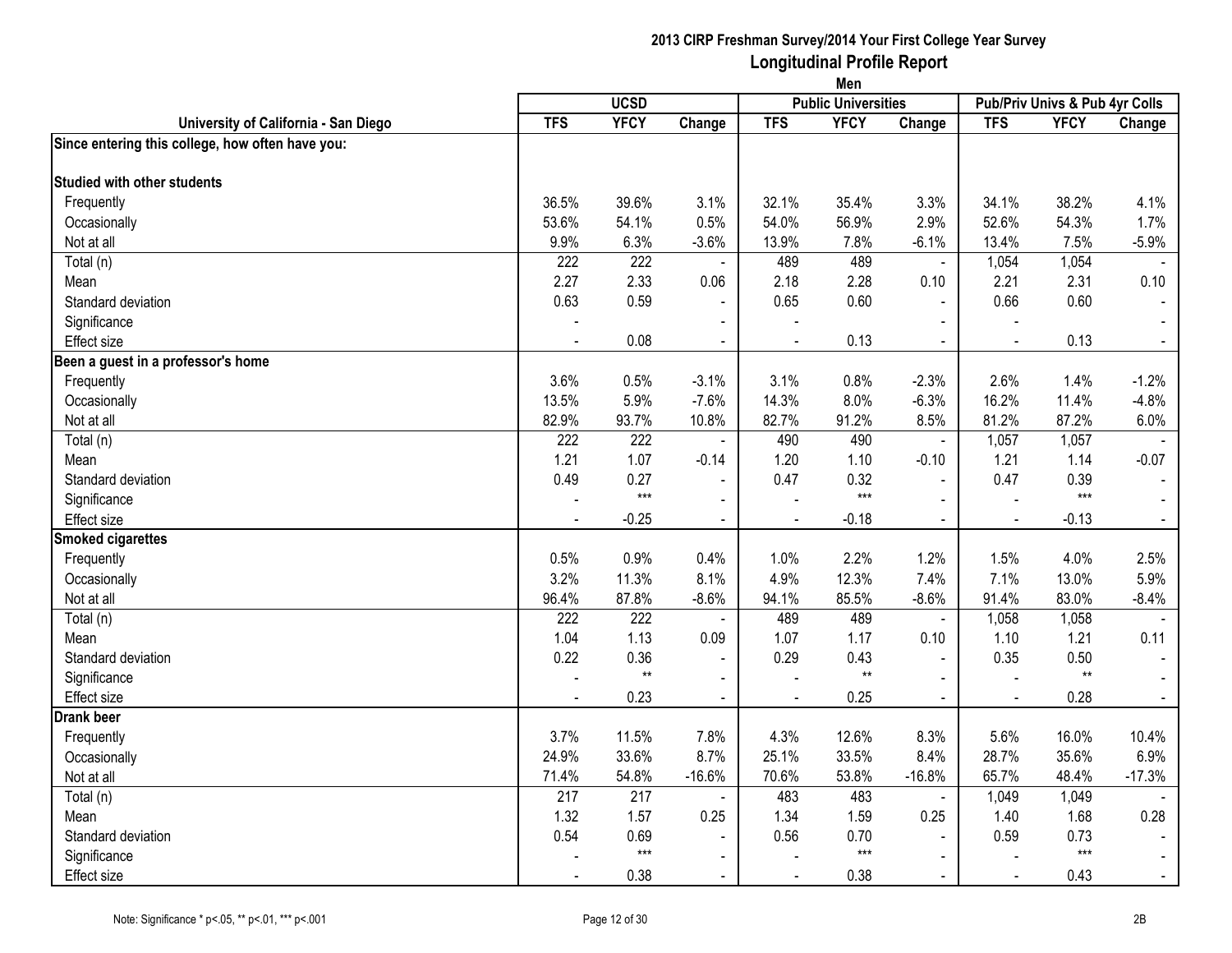|                                                  | Men        |              |                          |            |                            |                          |                |                                |                |
|--------------------------------------------------|------------|--------------|--------------------------|------------|----------------------------|--------------------------|----------------|--------------------------------|----------------|
|                                                  |            | <b>UCSD</b>  |                          |            | <b>Public Universities</b> |                          |                | Pub/Priv Univs & Pub 4yr Colls |                |
| University of California - San Diego             | <b>TFS</b> | <b>YFCY</b>  | Change                   | <b>TFS</b> | <b>YFCY</b>                | Change                   | <b>TFS</b>     | <b>YFCY</b>                    | Change         |
| Since entering this college, how often have you: |            |              |                          |            |                            |                          |                |                                |                |
| Drank wine or liquor                             |            |              |                          |            |                            |                          |                |                                |                |
| Frequently                                       | 3.7%       | 12.5%        | 8.8%                     | 4.4%       | 12.2%                      | 7.8%                     | 4.4%           | 16.0%                          | 11.6%          |
| Occasionally                                     | 27.8%      | 37.5%        | 9.7%                     | 27.8%      | 36.3%                      | 8.5%                     | 29.3%          | 36.6%                          | 7.3%           |
| Not at all                                       | 68.5%      | 50.0%        | $-18.5%$                 | 67.8%      | 51.5%                      | $-16.3%$                 | 66.3%          | 47.4%                          | $-18.9%$       |
| $\overline{\mathrm{Total}}$ (n)                  | 216        | 216          | $\blacksquare$           | 482        | 482                        | $\blacksquare$           | 1,044          | 1,044                          |                |
| Mean                                             | 1.35       | 1.63         | 0.28                     | 1.37       | 1.61                       | 0.24                     | 1.38           | 1.69                           | 0.31           |
| Standard deviation                               | 0.55       | 0.70         |                          | 0.57       | 0.70                       | $\sim$                   | 0.57           | 0.73                           |                |
| Significance                                     |            | $***$        | $\blacksquare$           |            | $***$                      | $\mathbf{r}$             | $\sim$         | $***$                          |                |
| Effect size                                      |            | 0.40         | $\blacksquare$           |            | 0.35                       | $\blacksquare$           | $\blacksquare$ | 0.45                           | $\blacksquare$ |
| Felt overwhelmed by all you had to do            |            |              |                          |            |                            |                          |                |                                |                |
| Frequently                                       | 20.3%      | 28.8%        | 8.5%                     | 21.7%      | 31.5%                      | 9.8%                     | 21.3%          | 33.3%                          | 12.0%          |
| Occasionally                                     | 63.5%      | 62.6%        | $-0.9%$                  | 62.4%      | 59.7%                      | $-2.7%$                  | 63.8%          | 58.5%                          | $-5.3%$        |
| Not at all                                       | 16.2%      | 8.6%         | $-7.6%$                  | 16.0%      | 8.8%                       | $-7.2%$                  | 14.9%          | 8.1%                           | $-6.8%$        |
| Total (n)                                        | 222        | 222          | $\blacksquare$           | 489        | 489                        | $\overline{\phantom{a}}$ | 1,056          | 1,056                          |                |
| Mean                                             | 2.04       | 2.20         | 0.16                     | 2.06       | 2.23                       | 0.17                     | 2.06           | 2.25                           | 0.19           |
| Standard deviation                               | 0.60       | 0.58         | $\blacksquare$           | 0.61       | 0.59                       | $\blacksquare$           | 0.60           | 0.59                           |                |
| Significance                                     |            | $\star\star$ | $\blacksquare$           |            | $^{\star\star}$            |                          |                | $^{\star\star}$                |                |
| Effect size                                      |            | 0.23         | $\blacksquare$           |            | 0.25                       | $\blacksquare$           |                | 0.28                           |                |
| <b>Felt depressed</b>                            |            |              |                          |            |                            |                          |                |                                |                |
| Frequently                                       | 7.2%       | 14.9%        | 7.7%                     | 8.6%       | 13.5%                      | 4.9%                     | 7.9%           | 13.8%                          | 5.9%           |
| Occasionally                                     | 41.9%      | 49.1%        | 7.2%                     | 40.6%      | 46.7%                      | 6.1%                     | 38.3%          | 46.2%                          | 7.9%           |
| Not at all                                       | 50.9%      | 36.0%        | $-14.9%$                 | 50.8%      | 39.8%                      | $-11.0%$                 | 53.8%          | 40.0%                          | $-13.8%$       |
| Total (n)                                        | 222        | 222          | $\blacksquare$           | 490        | 490                        | $\blacksquare$           | 1,054          | 1,054                          |                |
| Mean                                             | 1.56       | 1.79         | 0.23                     | 1.58       | 1.74                       | 0.16                     | 1.54           | 1.74                           | 0.20           |
| Standard deviation                               | 0.63       | 0.68         | $\sim$                   | 0.65       | 0.68                       |                          | 0.64           | 0.69                           |                |
| Significance                                     |            | $***$        | $\blacksquare$           |            | $***$                      | $\mathbf{r}$             |                | $***$                          |                |
| Effect size                                      |            | 0.34         | $\blacksquare$           |            | 0.23                       | $\blacksquare$           | $\sim$         | 0.29                           | $\blacksquare$ |
| Performed volunteer work                         |            |              |                          |            |                            |                          |                |                                |                |
| Frequently                                       | 43.4%      | 11.3%        | $-32.1%$                 | 40.3%      | 12.1%                      | $-28.2%$                 | 38.5%          | 13.7%                          | $-24.8%$       |
| Occasionally                                     | 48.4%      | 35.7%        | $-12.7%$                 | 50.3%      | 38.2%                      | $-12.1%$                 | 50.7%          | 43.4%                          | $-7.3%$        |
| Not at all                                       | 8.1%       | 52.9%        | 44.8%                    | 9.4%       | 49.7%                      | 40.3%                    | 10.8%          | 42.8%                          | 32.0%          |
| Total (n)                                        | 221        | 221          | $\sim$                   | 489        | 489                        | $\mathbf{r}$             | 1,055          | 1,055                          |                |
| Mean                                             | 2.35       | 1.58         | $-0.77$                  | 2.31       | 1.62                       | $-0.69$                  | 2.28           | 1.71                           | $-0.57$        |
| Standard deviation                               | 0.63       | 0.69         | $\blacksquare$           | 0.63       | 0.69                       |                          | 0.65           | 0.69                           |                |
| Significance                                     |            | $***$        | $\overline{\phantom{0}}$ |            | $***$                      | $\blacksquare$           |                | $***$                          |                |
| Effect size                                      |            | $-0.91$      | $\blacksquare$           |            | $-0.82$                    | $\blacksquare$           | $\sim$         | $-0.67$                        |                |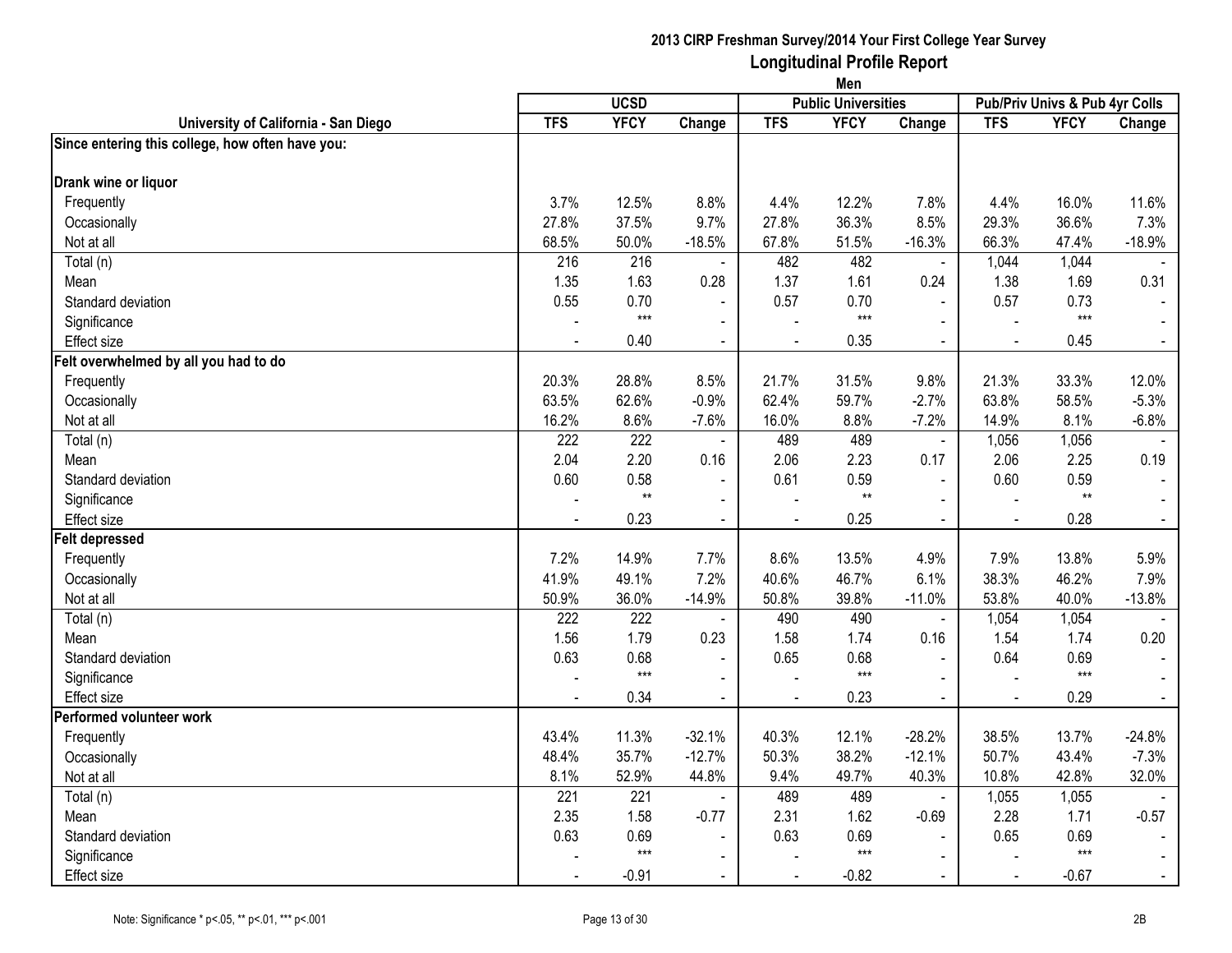|                                                          | Men        |             |                          |            |                            |                |                |                                |                |
|----------------------------------------------------------|------------|-------------|--------------------------|------------|----------------------------|----------------|----------------|--------------------------------|----------------|
|                                                          |            | <b>UCSD</b> |                          |            | <b>Public Universities</b> |                |                | Pub/Priv Univs & Pub 4yr Colls |                |
| University of California - San Diego                     | <b>TFS</b> | <b>YFCY</b> | Change                   | <b>TFS</b> | <b>YFCY</b>                | Change         | <b>TFS</b>     | <b>YFCY</b>                    | Change         |
| Since entering this college, how often have you:         |            |             |                          |            |                            |                |                |                                |                |
| Asked a professor for advice after class                 |            |             |                          |            |                            |                |                |                                |                |
| Frequently                                               | 30.8%      | 5.9%        | $-24.9%$                 | 30.8%      | 12.8%                      | $-18.0%$       | 32.1%          | 17.8%                          | $-14.3%$       |
| Occasionally                                             | 59.7%      | 61.1%       | 1.4%                     | 56.8%      | 64.7%                      | 7.9%           | 53.9%          | 64.8%                          | 10.9%          |
| Not at all                                               | 9.5%       | 33.0%       | 23.5%                    | 12.4%      | 22.5%                      | 10.1%          | 14.0%          | 17.5%                          | 3.5%           |
| Total (n)                                                | 221        | 221         |                          | 484        | 484                        | ä,             | 1,042          | 1,042                          |                |
| Mean                                                     | 2.21       | 1.73        | $-0.48$                  | 2.18       | 1.90                       | $-0.28$        | 2.18           | 2.00                           | $-0.18$        |
| Standard deviation                                       | 0.60       | 0.56        |                          | 0.63       | 0.59                       | $\mathbf{r}$   | 0.65           | 0.59                           |                |
| Significance                                             |            | $***$       | $\blacksquare$           |            | $***$                      | $\mathbf{r}$   |                | $***$                          |                |
| <b>Effect size</b>                                       |            | $-0.65$     | $\blacksquare$           |            | $-0.38$                    | $\blacksquare$ | $\blacksquare$ | $-0.24$                        | $\blacksquare$ |
| Voted in a student election                              |            |             |                          |            |                            |                |                |                                |                |
| Frequently                                               | 20.4%      | 10.4%       | $-10.0%$                 | 18.4%      | 7.9%                       | $-10.5%$       | 20.5%          | 11.5%                          | $-9.0%$        |
| Occasionally                                             | 52.5%      | 50.2%       | $-2.3%$                  | 50.7%      | 40.4%                      | $-10.3%$       | 50.8%          | 44.3%                          | $-6.5%$        |
| Not at all                                               | 27.1%      | 39.4%       | 12.3%                    | 30.8%      | 51.8%                      | 21.0%          | 28.7%          | 44.3%                          | 15.6%          |
| Total (n)                                                | 221        | 221         | $\blacksquare$           | 483        | 483                        | $\omega$       | 1,039          | 1,039                          |                |
| Mean                                                     | 1.93       | 1.71        | $-0.22$                  | 1.88       | 1.56                       | $-0.32$        | 1.92           | 1.67                           | $-0.25$        |
| Standard deviation                                       | 0.69       | 0.64        |                          | 0.69       | 0.64                       | $\blacksquare$ | 0.70           | 0.67                           |                |
| Significance                                             |            | $***$       | ٠                        |            | $***$                      | $\sim$         | $\overline{a}$ | $***$                          |                |
| <b>Effect size</b>                                       |            | $-0.24$     | $\blacksquare$           |            | $-0.36$                    | $\blacksquare$ |                | $-0.28$                        | $\blacksquare$ |
| Worked on a local, state, or national political campaign |            |             |                          |            |                            |                |                |                                |                |
| Frequently                                               | 0.5%       | 1.4%        | 0.9%                     | 2.3%       | 1.4%                       | $-0.9%$        | 1.9%           | 2.1%                           | 0.2%           |
| Occasionally                                             | 11.3%      | 9.5%        | $-1.8%$                  | 8.2%       | 7.4%                       | $-0.8%$        | 8.4%           | 7.7%                           | $-0.7%$        |
| Not at all                                               | 88.3%      | 89.2%       | 0.9%                     | 89.5%      | 91.1%                      | 1.6%           | 89.7%          | 90.2%                          | 0.5%           |
| Total (n)                                                | 222        | 222         | $\blacksquare$           | 485        | 485                        | $\blacksquare$ | 1,045          | 1,045                          |                |
| Mean                                                     | 1.12       | 1.12        | 0.00                     | 1.13       | 1.10                       | $-0.03$        | 1.12           | 1.12                           | 0.00           |
| Standard deviation                                       | 0.34       | 0.37        | $\blacksquare$           | 0.40       | 0.35                       | $\blacksquare$ | 0.38           | 0.38                           |                |
| Significance                                             |            |             | $\blacksquare$           |            |                            | $\blacksquare$ |                |                                |                |
| <b>Effect size</b>                                       |            | 0.00        | $\blacksquare$           |            | $-0.06$                    | $\blacksquare$ | $\sim$         | 0.00                           | $\blacksquare$ |
| Socialized with someone of another racial/ethnic group   |            |             |                          |            |                            |                |                |                                |                |
| Frequently                                               | 77.5%      | 68.0%       | $-9.5%$                  | 73.0%      | 59.2%                      | $-13.8%$       | 73.2%          | 61.0%                          | $-12.2%$       |
| Occasionally                                             | 19.4%      | 26.6%       | 7.2%                     | 24.3%      | 35.9%                      | 11.6%          | 23.0%          | 33.8%                          | 10.8%          |
| Not at all                                               | 3.2%       | 5.4%        | 2.2%                     | 2.7%       | 4.9%                       | 2.2%           | 3.8%           | 5.2%                           | 1.4%           |
| Total (n)                                                | 222        | 222         | $\sim$                   | 485        | 485                        | L.             | 1,038          | 1,038                          |                |
| Mean                                                     | 2.74       | 2.63        | $-0.11$                  | 2.70       | 2.54                       | $-0.16$        | 2.69           | 2.56                           | $-0.13$        |
| Standard deviation                                       | 0.51       | 0.59        |                          | 0.51       | 0.59                       | $\blacksquare$ | 0.54           | 0.59                           |                |
| Significance                                             |            | $**$        | $\overline{\phantom{0}}$ |            | $**$                       | $\blacksquare$ |                | $**$                           | $\sim$         |
| <b>Effect size</b>                                       |            | $-0.17$     | $\blacksquare$           |            | $-0.25$                    | $\blacksquare$ |                | $-0.20$                        | $\sim$         |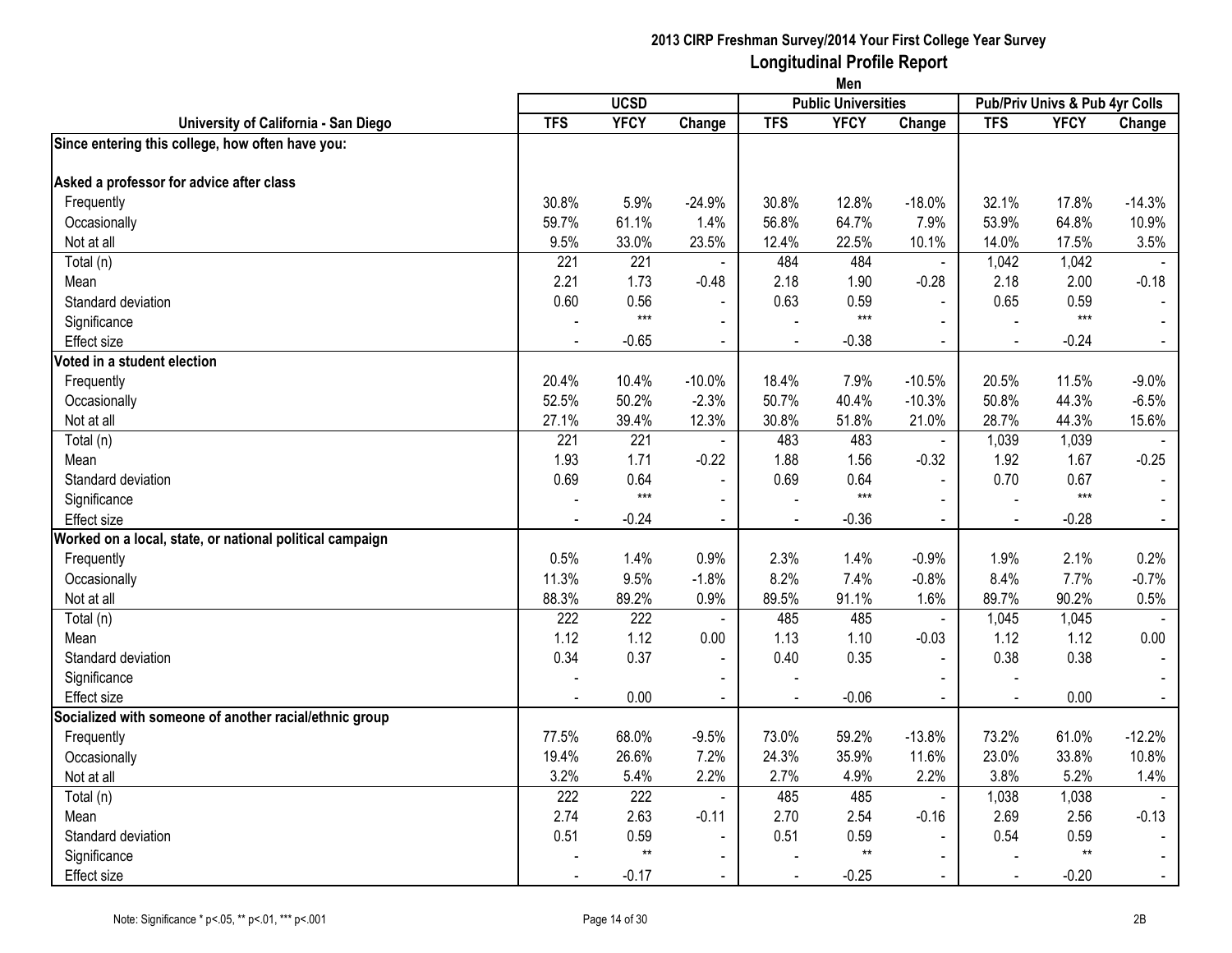|                                                  | Men            |             |                          |            |                            |                |            |                                |                |
|--------------------------------------------------|----------------|-------------|--------------------------|------------|----------------------------|----------------|------------|--------------------------------|----------------|
|                                                  |                | <b>UCSD</b> |                          |            | <b>Public Universities</b> |                |            | Pub/Priv Univs & Pub 4yr Colls |                |
| University of California - San Diego             | <b>TFS</b>     | <b>YFCY</b> | Change                   | <b>TFS</b> | <b>YFCY</b>                | Change         | <b>TFS</b> | <b>YFCY</b>                    | Change         |
| Since entering this college, how often have you: |                |             |                          |            |                            |                |            |                                |                |
| <b>Come late to class</b>                        |                |             |                          |            |                            |                |            |                                |                |
| Frequently                                       | 6.8%           | 11.3%       | 4.5%                     | 6.0%       | 7.8%                       | 1.8%           | 5.8%       | 7.4%                           | 1.6%           |
| Occasionally                                     | 44.3%          | 65.6%       | 21.3%                    | 41.6%      | 56.5%                      | 14.9%          | 39.6%      | 53.7%                          | 14.1%          |
| Not at all                                       | 48.9%          | 23.1%       | $-25.8%$                 | 52.4%      | 35.7%                      | $-16.7%$       | 54.5%      | 38.9%                          | $-15.6%$       |
| Total (n)                                        | 221            | 221         |                          | 485        | 485                        | $\blacksquare$ | 1,045      | 1,045                          |                |
| Mean                                             | 1.58           | 1.88        | 0.30                     | 1.54       | 1.72                       | 0.18           | 1.51       | 1.68                           | 0.17           |
| Standard deviation                               | 0.62           | 0.58        | $\sim$                   | 0.61       | 0.60                       | $\blacksquare$ | 0.61       | 0.60                           | $\sim$         |
| Significance                                     |                | $***$       |                          |            | $***$                      |                |            | $***$                          |                |
| <b>Effect size</b>                               |                | 0.44        | $\blacksquare$           |            | 0.26                       |                |            | 0.25                           | $\blacksquare$ |
| Performed community service as part of class     |                |             |                          |            |                            |                |            |                                |                |
| Frequently                                       | 14.9%          | 1.4%        | $-13.5%$                 | 14.6%      | 2.1%                       | $-12.5%$       | 16.7%      | 3.8%                           | $-12.9%$       |
| Occasionally                                     | 38.0%          | 10.9%       | $-27.1%$                 | 34.6%      | 12.4%                      | $-22.2%$       | 37.4%      | 14.9%                          | $-22.5%$       |
| Not at all                                       | 47.1%          | 87.8%       | 40.7%                    | 50.7%      | 85.6%                      | 34.9%          | 45.9%      | 81.3%                          | 35.4%          |
| Total (n)                                        | 221            | 221         |                          | 485        | 485                        |                | 1,043      | 1,043                          |                |
| Mean                                             | 1.68           | 1.14        | $-0.54$                  | 1.64       | 1.16                       | $-0.48$        | 1.71       | 1.23                           | $-0.48$        |
| Standard deviation                               | 0.72           | 0.38        | $\blacksquare$           | 0.72       | 0.42                       | $\blacksquare$ | 0.74       | 0.50                           |                |
| Significance                                     |                | $***$       | $\sim$                   |            | $***$                      |                |            | $***$                          |                |
| Effect size                                      | $\blacksquare$ | $-0.68$     | $\blacksquare$           | ÷,         | $-0.60$                    | $\blacksquare$ |            | $-0.60$                        | $\sim$         |
| <b>Discussed religion</b>                        |                |             |                          |            |                            |                |            |                                |                |
| Frequently                                       | 26.6%          | 16.2%       | $-10.4%$                 | 35.0%      | 18.5%                      | $-16.5%$       | 35.6%      | 22.7%                          | $-12.9%$       |
| Occasionally                                     | 52.7%          | 52.7%       | 0.0%                     | 47.7%      | 55.1%                      | 7.4%           | 48.2%      | 55.0%                          | 6.8%           |
| Not at all                                       | 20.7%          | 31.1%       | 10.4%                    | 17.3%      | 26.3%                      | 9.0%           | 16.2%      | 22.3%                          | 6.1%           |
| Total (n)                                        | 222            | 222         |                          | 486        | 486                        | $\blacksquare$ | 1,045      | 1,045                          |                |
| Mean                                             | 2.06           | 1.85        | $-0.21$                  | 2.18       | 1.92                       | $-0.26$        | 2.19       | 2.00                           | $-0.19$        |
| Standard deviation                               | 0.69           | 0.67        | $\overline{\phantom{a}}$ | 0.70       | 0.67                       | $\blacksquare$ | 0.69       | 0.67                           |                |
| Significance                                     |                | $***$       | $\overline{\phantom{a}}$ |            | $***$                      |                |            | $***$                          |                |
| <b>Effect size</b>                               |                | $-0.28$     | $\sim$                   |            | $-0.35$                    | $\blacksquare$ |            | $-0.26$                        | $\sim$         |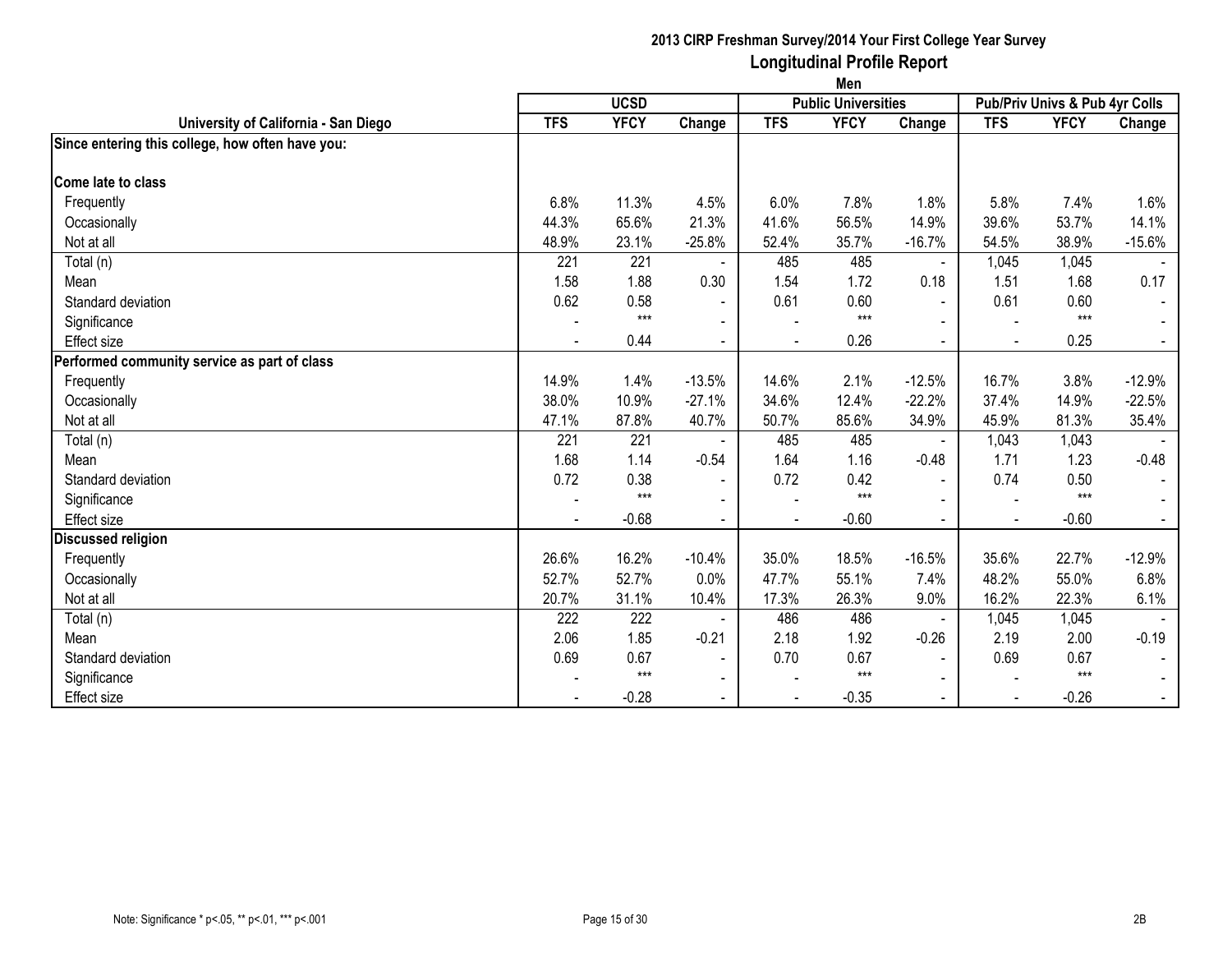|                                                                      | Men        |             |                          |                |                            |                |                |                                |                |
|----------------------------------------------------------------------|------------|-------------|--------------------------|----------------|----------------------------|----------------|----------------|--------------------------------|----------------|
|                                                                      |            | <b>UCSD</b> |                          |                | <b>Public Universities</b> |                |                | Pub/Priv Univs & Pub 4yr Colls |                |
| University of California - San Diego                                 | <b>TFS</b> | <b>YFCY</b> | Change                   | <b>TFS</b>     | <b>YFCY</b>                | Change         | <b>TFS</b>     | <b>YFCY</b>                    | Change         |
| Since entering this college, how often have you:                     |            |             |                          |                |                            |                |                |                                |                |
| <b>Discussed politics</b>                                            |            |             |                          |                |                            |                |                |                                |                |
| Frequently                                                           | 40.1%      | 15.8%       | $-24.3%$                 | 45.2%          | 18.6%                      | $-26.6%$       | 43.9%          | 21.7%                          | $-22.2%$       |
| Occasionally                                                         | 45.5%      | 51.4%       | 5.9%                     | 43.5%          | 54.4%                      | 10.9%          | 44.6%          | 54.7%                          | 10.1%          |
| Not at all                                                           | 14.4%      | 32.9%       | 18.5%                    | 11.3%          | 27.0%                      | 15.7%          | 11.5%          | 23.5%                          | 12.0%          |
| Total (n)                                                            | 222        | 222         |                          | 485            | 485                        | $\blacksquare$ | 1,045          | 1,045                          |                |
| Mean                                                                 | 2.26       | 1.83        | $-0.43$                  | 2.34           | 1.92                       | $-0.42$        | 2.32           | 1.98                           | $-0.34$        |
| Standard deviation                                                   | 0.69       | 0.68        | $\blacksquare$           | 0.67           | 0.67                       | $\sim$         | 0.67           | 0.67                           |                |
| Significance                                                         |            | $***$       | $\overline{\phantom{a}}$ |                | $***$                      | $\sim$         |                | $***$                          |                |
| <b>Effect size</b>                                                   |            | $-0.60$     | $\overline{\phantom{a}}$ | $\blacksquare$ | $-0.59$                    | $\sim$         | $\blacksquare$ | $-0.48$                        | $\blacksquare$ |
| Helped raise money for a cause or campaign                           |            |             |                          |                |                            |                |                |                                |                |
| Frequently                                                           | 8.2%       | 7.7%        | $-0.5%$                  | 10.4%          | 7.5%                       | $-2.9%$        | 11.4%          | 6.7%                           | $-4.7%$        |
| Occasionally                                                         | 44.1%      | 19.5%       | $-24.6%$                 | 38.7%          | 23.6%                      | $-15.1%$       | 39.3%          | 25.8%                          | $-13.5%$       |
| Not at all                                                           | 47.7%      | 72.7%       | 25.0%                    | 50.9%          | 68.9%                      | 18.0%          | 49.3%          | 67.5%                          | 18.2%          |
| Total (n)                                                            | 220        | 220         |                          | 483            | 483                        | $\blacksquare$ | 1,043          | 1,043                          |                |
| Mean                                                                 | 1.60       | 1.35        | $-0.25$                  | 1.59           | 1.39                       | $-0.20$        | 1.62           | 1.39                           | $-0.23$        |
| Standard deviation                                                   | 0.64       | 0.62        | $\blacksquare$           | 0.67           | 0.62                       | $\blacksquare$ | 0.68           | 0.61                           |                |
| Significance                                                         |            | $***$       | $\overline{\phantom{a}}$ |                | $***$                      | $\blacksquare$ |                | $***$                          |                |
| <b>Effect size</b>                                                   |            | $-0.33$     | $\blacksquare$           |                | $-0.26$                    | $\sim$         |                | $-0.30$                        |                |
| Publicly communicated your opinion about a cause (e.g., blog, email, |            |             |                          |                |                            |                |                |                                |                |
| petition)                                                            |            |             |                          |                |                            |                |                |                                |                |
| Frequently                                                           | 8.6%       | 6.3%        | $-2.3%$                  | 13.0%          | 7.2%                       | $-5.8%$        | 12.3%          | 7.2%                           | $-5.1%$        |
| Occasionally                                                         | 32.4%      | 29.7%       | $-2.7%$                  | 28.7%          | 25.4%                      | $-3.3%$        | 28.9%          | 26.8%                          | $-2.1%$        |
| Not at all                                                           | 59.0%      | 64.0%       | 5.0%                     | 58.4%          | 67.4%                      | 9.0%           | 58.8%          | 66.0%                          | 7.2%           |
| Total (n)                                                            | 222        | 222         |                          | 485            | 485                        | $\blacksquare$ | 1,042          | 1,042                          |                |
| Mean                                                                 | 1.50       | 1.42        | $-0.08$                  | 1.55           | 1.40                       | $-0.15$        | 1.53           | 1.41                           | $-0.12$        |
| Standard deviation                                                   | 0.65       | 0.61        | $\overline{\phantom{a}}$ | 0.71           | 0.62                       | $\blacksquare$ | 0.70           | 0.62                           |                |
| Significance                                                         |            |             | $\blacksquare$           |                |                            | $\blacksquare$ |                |                                |                |
| <b>Effect size</b>                                                   |            | $-0.10$     | $\blacksquare$           |                | $-0.20$                    | $\blacksquare$ |                | $-0.16$                        | $\blacksquare$ |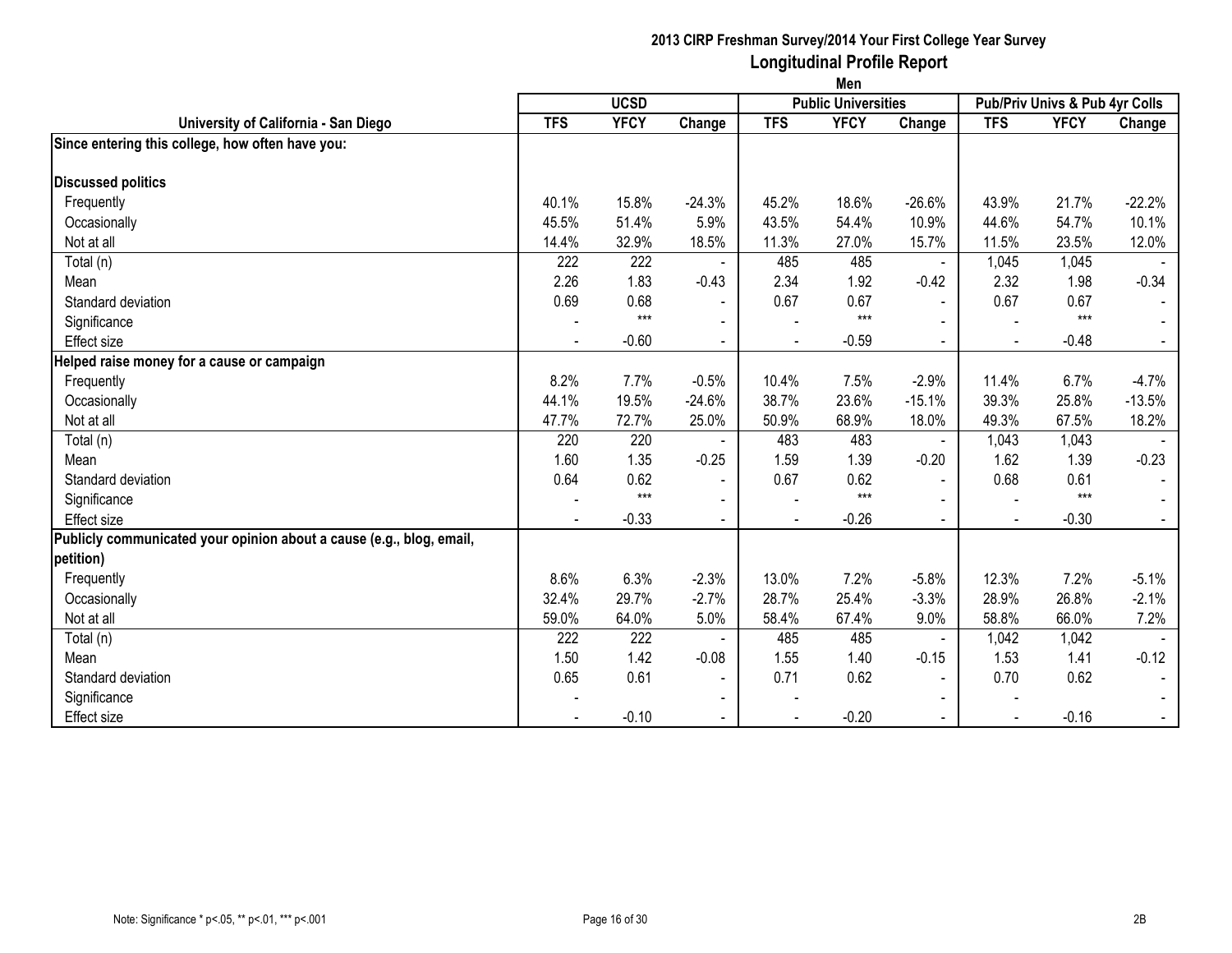|                                                                            | Men        |             |                          |            |                            |                          |            |                                |          |
|----------------------------------------------------------------------------|------------|-------------|--------------------------|------------|----------------------------|--------------------------|------------|--------------------------------|----------|
|                                                                            |            | <b>UCSD</b> |                          |            | <b>Public Universities</b> |                          |            | Pub/Priv Univs & Pub 4yr Colls |          |
| University of California - San Diego                                       | <b>TFS</b> | <b>YFCY</b> | Change                   | <b>TFS</b> | <b>YFCY</b>                | Change                   | <b>TFS</b> | <b>YFCY</b>                    | Change   |
| Since entering this college, how much time have you spent during a typical |            |             |                          |            |                            |                          |            |                                |          |
| week doing the following activities?                                       |            |             |                          |            |                            |                          |            |                                |          |
|                                                                            |            |             |                          |            |                            |                          |            |                                |          |
| Studying/homework                                                          |            |             |                          |            |                            |                          |            |                                |          |
| Over 20 hours                                                              | 9.6%       | 5.3%        | $-4.3%$                  | 6.9%       | 8.4%                       | 1.5%                     | 7.6%       | 9.5%                           | 1.9%     |
| 16 to 20 hours                                                             | 6.9%       | 8.0%        | 1.1%                     | 6.0%       | 9.3%                       | 3.3%                     | 6.0%       | 8.4%                           | 2.4%     |
| 11 to 15 hours                                                             | 14.4%      | 16.5%       | 2.1%                     | 12.9%      | 17.9%                      | 5.0%                     | 12.6%      | 18.2%                          | 5.6%     |
| 6 to 10 hours                                                              | 25.0%      | 38.3%       | 13.3%                    | 22.7%      | 33.7%                      | 11.0%                    | 22.1%      | 31.6%                          | 9.5%     |
| 3 to 5 hours                                                               | 22.3%      | 21.8%       | $-0.5%$                  | 25.8%      | 22.0%                      | $-3.8%$                  | 23.1%      | 22.3%                          | $-0.8%$  |
| 1 to 2 hours                                                               | 17.6%      | 9.0%        | $-8.6%$                  | 16.5%      | 7.4%                       | $-9.1%$                  | 18.1%      | 8.0%                           | $-10.1%$ |
| Less than one hour                                                         | 4.3%       | 0.5%        | $-3.8%$                  | 7.9%       | 0.7%                       | $-7.2%$                  | 8.9%       | 1.2%                           | $-7.7%$  |
| None                                                                       | 0.0%       | 0.5%        | 0.5%                     | 1.2%       | 0.5%                       | $-0.7%$                  | 1.5%       | 0.7%                           | $-0.8%$  |
| Total (n)                                                                  | 188        | 188         |                          | 418        | 418                        | $\blacksquare$           | 895        | 895                            |          |
| Mean                                                                       | 4.87       | 5.05        | 0.18                     | 4.58       | 5.21                       | 0.63                     | 4.56       | 5.19                           | 0.63     |
| Standard deviation                                                         | 1.61       | 1.30        | $\blacksquare$           | 1.63       | 1.39                       | $\overline{\phantom{a}}$ | 1.69       | 1.45                           |          |
| Significance                                                               |            |             | $\overline{\phantom{a}}$ |            |                            | $\blacksquare$           |            |                                |          |
| <b>Effect size</b>                                                         |            | 0.11        |                          |            | 0.37                       |                          |            | 0.37                           |          |
| Socializing with friends                                                   |            |             |                          |            |                            |                          |            |                                |          |
| Over 20 hours                                                              | 9.6%       | 9.1%        | $-0.5%$                  | 7.9%       | 9.9%                       | 2.0%                     | 8.2%       | 10.1%                          | 1.9%     |
| 16 to 20 hours                                                             | 7.0%       | 8.0%        | 1.0%                     | 6.7%       | 8.9%                       | 2.2%                     | 7.9%       | 9.6%                           | 1.7%     |
| 11 to 15 hours                                                             | 17.1%      | 13.4%       | $-3.7%$                  | 15.4%      | 14.9%                      | $-0.5%$                  | 15.4%      | 16.2%                          | 0.8%     |
| 6 to 10 hours                                                              | 26.7%      | 33.7%       | 7.0%                     | 31.0%      | 31.7%                      | 0.7%                     | 30.2%      | 30.9%                          | 0.7%     |
| 3 to 5 hours                                                               | 23.0%      | 23.5%       | 0.5%                     | 24.8%      | 20.4%                      | $-4.4%$                  | 24.8%      | 19.1%                          | $-5.7%$  |
| 1 to 2 hours                                                               | 12.3%      | 7.5%        | $-4.8%$                  | 10.6%      | 8.9%                       | $-1.7%$                  | 10.1%      | 9.1%                           | $-1.0%$  |
| Less than one hour                                                         | 3.2%       | 2.1%        | $-1.1%$                  | 2.9%       | 3.6%                       | 0.7%                     | 2.7%       | 3.6%                           | 0.9%     |
| None                                                                       | 1.1%       | 2.7%        | 1.6%                     | 0.7%       | 1.7%                       | 1.0%                     | 0.7%       | 1.5%                           | 0.8%     |
| Total (n)                                                                  | 187        | 187         |                          | 416        | 416                        | $\blacksquare$           | 894        | 894                            |          |
| Mean                                                                       | 4.98       | 5.01        | 0.03                     | 4.95       | 5.06                       | 0.11                     | 5.00       | 5.12                           | 0.12     |
| Standard deviation                                                         | 1.58       | 1.56        | $\sim$                   | 1.48       | 1.60                       | $\blacksquare$           | 1.49       | 1.60                           |          |
| Significance                                                               |            |             | $\blacksquare$           |            |                            | $\blacksquare$           |            |                                |          |
| <b>Effect size</b>                                                         |            | 0.02        | $\sim$                   |            | 0.06                       | $\sim$                   |            | 0.06                           | $\sim$   |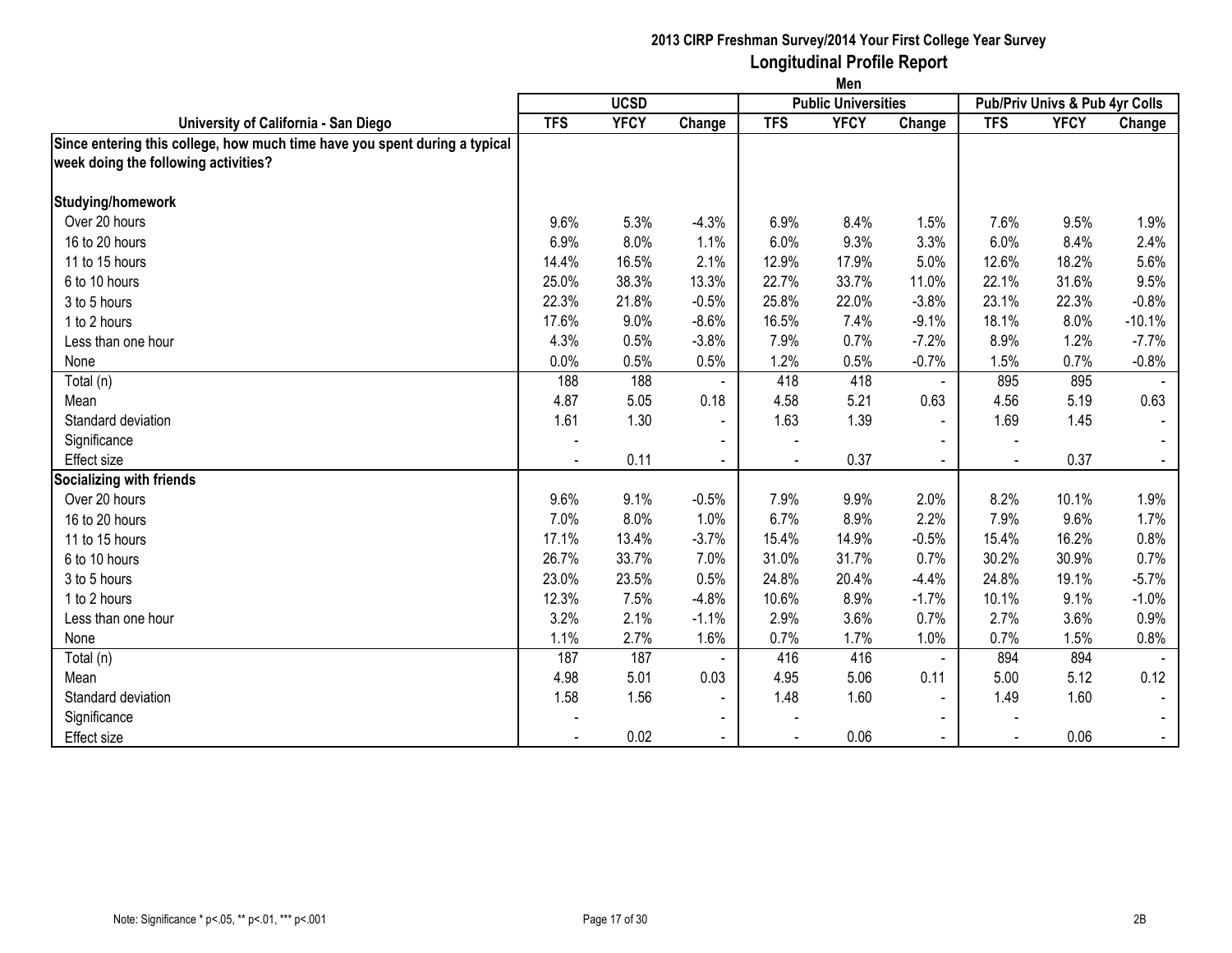|                                                                            | Men        |             |                |            |                            |                |                                |             |          |  |
|----------------------------------------------------------------------------|------------|-------------|----------------|------------|----------------------------|----------------|--------------------------------|-------------|----------|--|
|                                                                            |            | <b>UCSD</b> |                |            | <b>Public Universities</b> |                | Pub/Priv Univs & Pub 4yr Colls |             |          |  |
| University of California - San Diego                                       | <b>TFS</b> | <b>YFCY</b> | Change         | <b>TFS</b> | <b>YFCY</b>                | Change         | <b>TFS</b>                     | <b>YFCY</b> | Change   |  |
| Since entering this college, how much time have you spent during a typical |            |             |                |            |                            |                |                                |             |          |  |
| week doing the following activities?                                       |            |             |                |            |                            |                |                                |             |          |  |
|                                                                            |            |             |                |            |                            |                |                                |             |          |  |
| <b>Exercising or sports</b>                                                |            |             |                |            |                            |                |                                |             |          |  |
| Over 20 hours                                                              | 8.1%       | 2.7%        | $-5.4%$        | 7.0%       | 1.7%                       | $-5.3%$        | 9.2%                           | 1.8%        | $-7.4%$  |  |
| 16 to 20 hours                                                             | 8.1%       | 1.1%        | $-7.0%$        | 7.9%       | 1.7%                       | $-6.2%$        | 7.9%                           | 2.1%        | $-5.8%$  |  |
| 11 to 15 hours                                                             | 16.1%      | 4.8%        | $-11.3%$       | 16.3%      | 3.8%                       | $-12.5%$       | 16.4%                          | 5.1%        | $-11.3%$ |  |
| 6 to 10 hours                                                              | 15.1%      | 19.4%       | 4.3%           | 18.0%      | 21.4%                      | 3.4%           | 20.1%                          | 20.1%       | 0.0%     |  |
| 3 to 5 hours                                                               | 23.1%      | 31.2%       | 8.1%           | 20.7%      | 30.5%                      | 9.8%           | 18.3%                          | 29.1%       | 10.8%    |  |
| 1 to 2 hours                                                               | 15.1%      | 22.0%       | 6.9%           | 15.6%      | 20.2%                      | 4.6%           | 13.9%                          | 20.6%       | 6.7%     |  |
| Less than one hour                                                         | 10.2%      | 9.7%        | $-0.5%$        | 9.4%       | 10.1%                      | 0.7%           | 8.5%                           | 11.4%       | 2.9%     |  |
| None                                                                       | 4.3%       | 9.1%        | 4.8%           | 5.0%       | 10.6%                      | 5.6%           | 5.7%                           | 9.8%        | 4.1%     |  |
| Total (n)                                                                  | 186        | 186         |                | 416        | 416                        |                | 895                            | 895         |          |  |
| Mean                                                                       | 4.55       | 3.74        | $-0.81$        | 4.53       | 3.69                       | $-0.84$        | 4.65                           | 3.71        | $-0.94$  |  |
| Standard deviation                                                         | 1.86       | 1.51        | $\blacksquare$ | 1.84       | 1.50                       | $\blacksquare$ | 1.90                           | 1.53        |          |  |
| Significance                                                               |            | $***$       | $\blacksquare$ |            | $***$                      |                |                                | $***$       |          |  |
| Effect size                                                                |            | $-0.48$     | $\sim$         |            | $-0.50$                    |                |                                | $-0.56$     |          |  |
| Partying                                                                   |            |             |                |            |                            |                |                                |             |          |  |
| Over 20 hours                                                              | 0.5%       | 0.0%        | $-0.5%$        | 0.5%       | 0.2%                       | $-0.3%$        | 0.6%                           | 0.5%        | $-0.1%$  |  |
| 16 to 20 hours                                                             | 0.0%       | 0.5%        | 0.5%           | 0.2%       | 1.2%                       | 1.0%           | 0.5%                           | 1.6%        | 1.1%     |  |
| 11 to 15 hours                                                             | 0.5%       | 2.2%        | 1.7%           | 1.7%       | 1.9%                       | 0.2%           | 1.9%                           | 2.1%        | 0.2%     |  |
| 6 to 10 hours                                                              | 5.4%       | 4.3%        | $-1.1%$        | 4.9%       | 6.6%                       | 1.7%           | 6.5%                           | 9.8%        | 3.3%     |  |
| 3 to 5 hours                                                               | 9.1%       | 14.0%       | 4.9%           | 10.2%      | 15.8%                      | 5.6%           | 13.0%                          | 16.9%       | 3.9%     |  |
| 1 to 2 hours                                                               | 14.5%      | 19.4%       | 4.9%           | 15.5%      | 17.2%                      | 1.7%           | 14.6%                          | 15.5%       | 0.9%     |  |
| Less than one hour                                                         | 27.4%      | 22.6%       | $-4.8%$        | 25.5%      | 17.7%                      | $-7.8%$        | 19.9%                          | 16.7%       | $-3.2%$  |  |
| None                                                                       | 42.5%      | 37.1%       | $-5.4%$        | 41.5%      | 39.3%                      | $-2.2%$        | 43.0%                          | 36.9%       | $-6.1%$  |  |
| Total (n)                                                                  | 186        | 186         |                | 412        | 412                        | $\blacksquare$ | 888                            | 888         |          |  |
| Mean                                                                       | 2.12       | 2.34        | 0.22           | 2.20       | 2.44                       | 0.24           | 2.30                           | 2.61        | 0.31     |  |
| Standard deviation                                                         | 1.30       | 1.37        | $\blacksquare$ | 1.37       | 1.52                       | $\blacksquare$ | 1.49                           | 1.62        |          |  |
| Significance                                                               |            | $\star$     | $\sim$         |            | $\star$                    | $\blacksquare$ |                                | $\star$     |          |  |
| <b>Effect size</b>                                                         |            | 0.15        |                |            | 0.16                       |                |                                | 0.21        |          |  |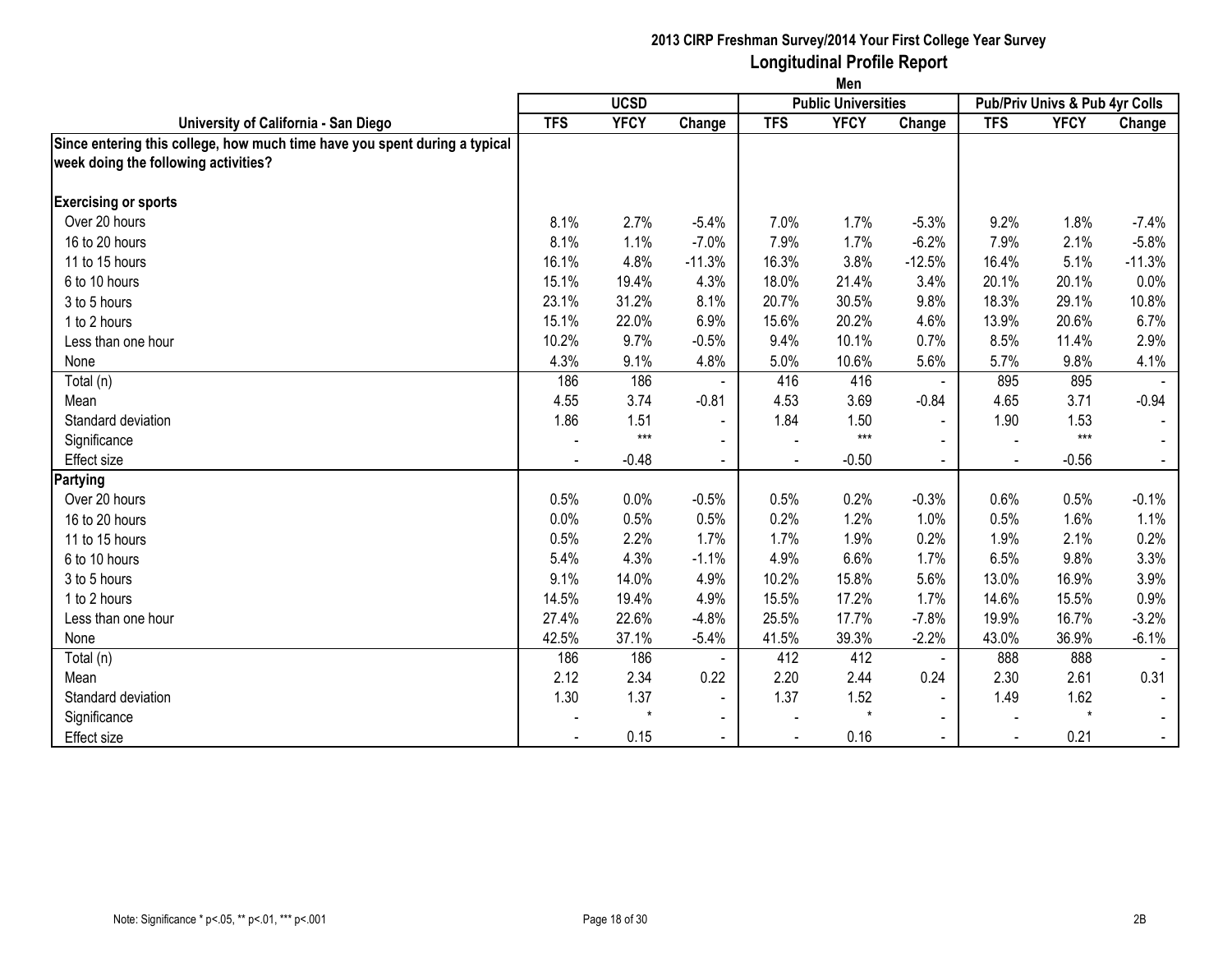|                                                                            | Men        |             |                |            |                            |                |                                |             |         |  |
|----------------------------------------------------------------------------|------------|-------------|----------------|------------|----------------------------|----------------|--------------------------------|-------------|---------|--|
|                                                                            |            | <b>UCSD</b> |                |            | <b>Public Universities</b> |                | Pub/Priv Univs & Pub 4yr Colls |             |         |  |
| University of California - San Diego                                       | <b>TFS</b> | <b>YFCY</b> | Change         | <b>TFS</b> | <b>YFCY</b>                | Change         | <b>TFS</b>                     | <b>YFCY</b> | Change  |  |
| Since entering this college, how much time have you spent during a typical |            |             |                |            |                            |                |                                |             |         |  |
| week doing the following activities?                                       |            |             |                |            |                            |                |                                |             |         |  |
| <b>Student clubs and groups</b>                                            |            |             |                |            |                            |                |                                |             |         |  |
| Over 20 hours                                                              | 2.7%       | 0.0%        | $-2.7%$        | 2.7%       | 0.7%                       | $-2.0%$        | 3.2%                           | 1.1%        | $-2.1%$ |  |
| 16 to 20 hours                                                             | 3.2%       | 0.0%        | $-3.2%$        | 2.2%       | 0.2%                       | $-2.0%$        | 2.1%                           | 1.2%        | $-0.9%$ |  |
| 11 to 15 hours                                                             | 3.2%       | 2.7%        | $-0.5%$        | 4.6%       | 2.4%                       | $-2.2%$        | 5.4%                           | 2.5%        | $-2.9%$ |  |
| 6 to 10 hours                                                              | 9.7%       | 9.7%        | 0.0%           | 9.4%       | 9.2%                       | $-0.2%$        | 10.1%                          | 9.6%        | $-0.5%$ |  |
| 3 to 5 hours                                                               | 22.0%      | 18.3%       | $-3.7%$        | 19.6%      | 20.3%                      | 0.7%           | 21.1%                          | 23.5%       | 2.4%    |  |
| 1 to 2 hours                                                               | 27.4%      | 16.7%       | $-10.7%$       | 23.0%      | 20.3%                      | $-2.7%$        | 23.8%                          | 20.6%       | $-3.2%$ |  |
| Less than one hour                                                         | 12.4%      | 8.6%        | $-3.8%$        | 13.8%      | 10.4%                      | $-3.4%$        | 12.3%                          | 10.2%       | $-2.1%$ |  |
| None                                                                       | 19.4%      | 44.1%       | 24.7%          | 24.7%      | 36.3%                      | 11.6%          | 21.9%                          | 31.3%       | 9.4%    |  |
| Total (n)                                                                  | 186        | 186         |                | 413        | 413                        | $\blacksquare$ | 885                            | 885         |         |  |
| Mean                                                                       | 3.26       | 2.49        | $-0.77$        | 3.11       | 2.68                       | $-0.43$        | 3.26                           | 2.88        | $-0.38$ |  |
| Standard deviation                                                         | 1.71       | 1.55        | $\blacksquare$ | 1.77       | 1.57                       | $\blacksquare$ | 1.78                           | 1.63        |         |  |
| Significance                                                               |            | $***$       | $\blacksquare$ |            | $***$                      |                |                                | $***$       |         |  |
| Effect size                                                                |            | $-0.37$     | $\blacksquare$ |            | $-0.21$                    |                |                                | $-0.18$     |         |  |
| <b>Watching TV</b>                                                         |            |             |                |            |                            |                |                                |             |         |  |
| Over 20 hours                                                              | 2.7%       | 0.5%        | $-2.2%$        | 2.0%       | 1.0%                       | $-1.0%$        | 1.9%                           | 0.9%        | $-1.0%$ |  |
| 16 to 20 hours                                                             | 1.1%       | 0.0%        | $-1.1%$        | 2.7%       | 0.0%                       | $-2.7%$        | 2.4%                           | 0.5%        | $-1.9%$ |  |
| 11 to 15 hours                                                             | 1.6%       | 1.6%        | 0.0%           | 2.0%       | 2.0%                       | 0.0%           | 4.3%                           | 1.6%        | $-2.7%$ |  |
| 6 to 10 hours                                                              | 8.7%       | 8.2%        | $-0.5%$        | 9.3%       | 11.0%                      | 1.7%           | 12.3%                          | 10.1%       | $-2.2%$ |  |
| 3 to 5 hours                                                               | 23.0%      | 14.2%       | $-8.8%$        | 23.7%      | 16.1%                      | $-7.6%$        | 23.9%                          | 18.4%       | $-5.5%$ |  |
| 1 to 2 hours                                                               | 27.3%      | 20.2%       | $-7.1%$        | 25.1%      | 19.8%                      | $-5.3%$        | 24.8%                          | 20.1%       | $-4.7%$ |  |
| Less than one hour                                                         | 14.2%      | 20.8%       | 6.6%           | 18.5%      | 19.8%                      | 1.3%           | 16.7%                          | 19.6%       | 2.9%    |  |
| None                                                                       | 21.3%      | 34.4%       | 13.1%          | 16.8%      | 30.5%                      | 13.7%          | 13.8%                          | 28.9%       | 15.1%   |  |
| Total (n)                                                                  | 183        | 183         |                | 410        | 410                        | $\blacksquare$ | 887                            | 887         |         |  |
| Mean                                                                       | 3.07       | 2.49        | $-0.58$        | 3.16       | 2.68                       | $-0.48$        | 3.36                           | 2.72        | $-0.64$ |  |
| Standard deviation                                                         | 1.61       | 1.44        | $\blacksquare$ | 1.59       | 1.53                       | $\blacksquare$ | 1.60                           | 1.52        |         |  |
| Significance                                                               |            | $***$       | $\blacksquare$ |            | $***$                      | $\blacksquare$ |                                | $***$       |         |  |
| <b>Effect size</b>                                                         |            | $-0.36$     |                |            | $-0.29$                    |                |                                | $-0.39$     | $\sim$  |  |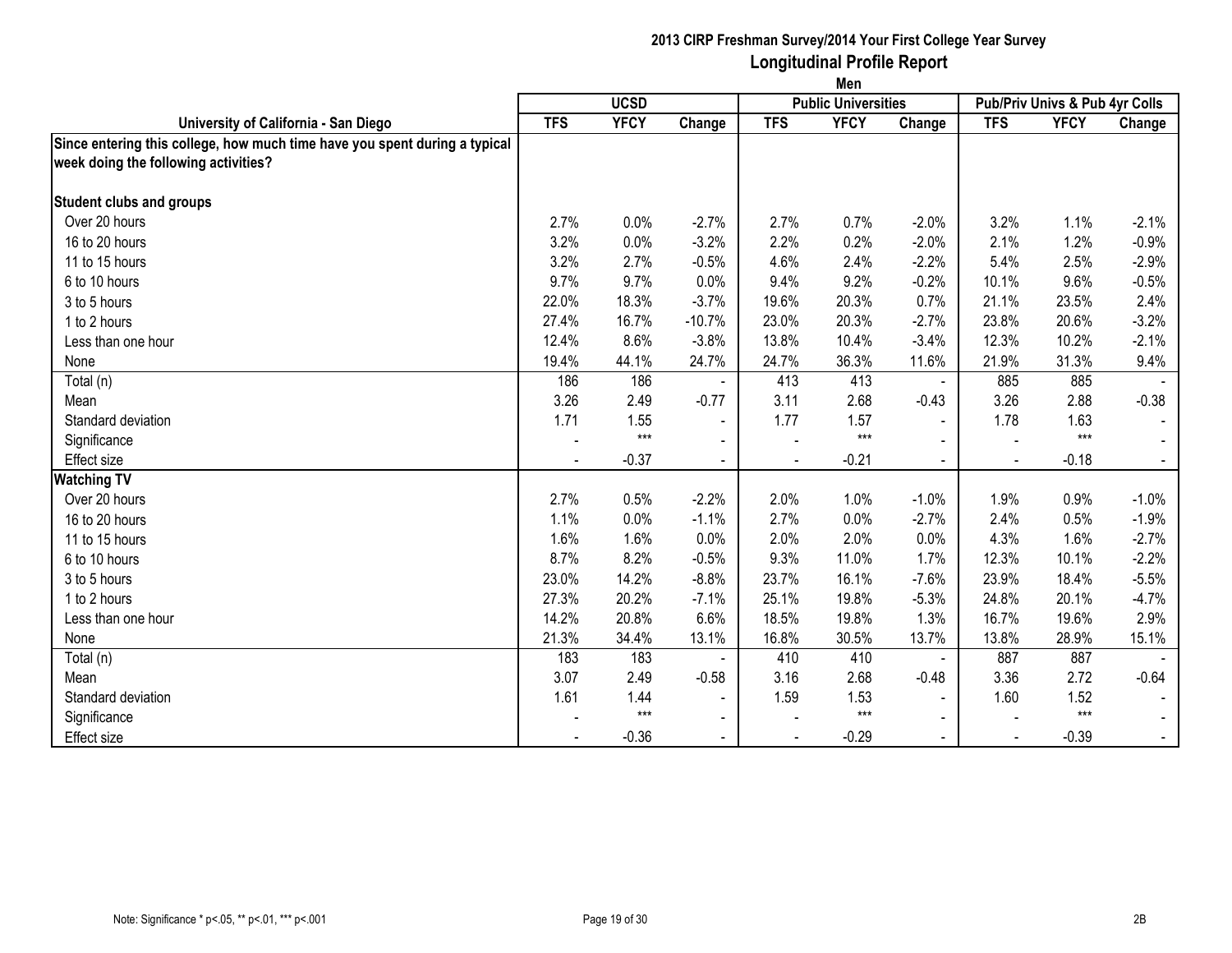|                                                                            | Men        |             |                          |            |                            |                |                                |             |          |  |
|----------------------------------------------------------------------------|------------|-------------|--------------------------|------------|----------------------------|----------------|--------------------------------|-------------|----------|--|
|                                                                            |            | <b>UCSD</b> |                          |            | <b>Public Universities</b> |                | Pub/Priv Univs & Pub 4yr Colls |             |          |  |
| University of California - San Diego                                       | <b>TFS</b> | <b>YFCY</b> | Change                   | <b>TFS</b> | <b>YFCY</b>                | Change         | <b>TFS</b>                     | <b>YFCY</b> | Change   |  |
| Since entering this college, how much time have you spent during a typical |            |             |                          |            |                            |                |                                |             |          |  |
| week doing the following activities?                                       |            |             |                          |            |                            |                |                                |             |          |  |
|                                                                            |            |             |                          |            |                            |                |                                |             |          |  |
| Household/childcare duties                                                 |            |             |                          |            |                            |                |                                |             |          |  |
| Over 20 hours                                                              | 2.2%       | 0.5%        | $-1.7%$                  | 1.2%       | 0.2%                       | $-1.0%$        | 0.7%                           | 0.2%        | $-0.5%$  |  |
| 16 to 20 hours                                                             | 0.5%       | 0.0%        | $-0.5%$                  | 0.2%       | 0.0%                       | $-0.2%$        | 0.2%                           | 0.1%        | $-0.1%$  |  |
| 11 to 15 hours                                                             | 0.5%       | 1.1%        | 0.6%                     | 1.5%       | 0.7%                       | $-0.8%$        | 1.4%                           | 0.6%        | $-0.8%$  |  |
| 6 to 10 hours                                                              | 2.7%       | 0.5%        | $-2.2%$                  | 2.9%       | 1.0%                       | $-1.9%$        | 4.2%                           | 1.2%        | $-3.0%$  |  |
| 3 to 5 hours                                                               | 12.0%      | 4.9%        | $-7.1%$                  | 11.4%      | 4.9%                       | $-6.5%$        | 14.8%                          | 5.2%        | $-9.6%$  |  |
| 1 to 2 hours                                                               | 33.7%      | 16.3%       | $-17.4%$                 | 31.9%      | 13.1%                      | $-18.8%$       | 32.8%                          | 11.2%       | $-21.6%$ |  |
| Less than one hour                                                         | 21.7%      | 12.0%       | $-9.7%$                  | 24.6%      | 12.7%                      | $-11.9%$       | 21.4%                          | 12.8%       | $-8.6%$  |  |
| None                                                                       | 26.6%      | 64.7%       | 38.1%                    | 26.3%      | 67.4%                      | 41.1%          | 24.6%                          | 68.7%       | 44.1%    |  |
| Total (n)                                                                  | 184        | 184         |                          | 411        | 411                        | $\blacksquare$ | 885                            | 885         |          |  |
| Mean                                                                       | 2.57       | 1.71        | $-0.86$                  | 2.52       | 1.63                       | $-0.89$        | 2.61                           | 1.61        | $-1.00$  |  |
| Standard deviation                                                         | 1.42       | 1.16        | $\blacksquare$           | 1.33       | 1.08                       | $\blacksquare$ | 1.30                           | 1.08        |          |  |
| Significance                                                               |            | $***$       | $\sim$                   |            | $***$                      |                |                                | $***$       |          |  |
| <b>Effect size</b>                                                         |            | $-0.50$     | $\sim$                   |            | $-0.52$                    |                |                                | $-0.58$     |          |  |
| Online social networks (Facebook, Twitter, etc.)                           |            |             |                          |            |                            |                |                                |             |          |  |
| Over 20 hours                                                              | 6.5%       | 3.8%        | $-2.7%$                  | 3.9%       | 2.2%                       | $-1.7%$        | 3.2%                           | 2.1%        | $-1.1%$  |  |
| 16 to 20 hours                                                             | 2.2%       | 1.6%        | $-0.6%$                  | 2.7%       | 1.5%                       | $-1.2%$        | 2.5%                           | 2.0%        | $-0.5%$  |  |
| 11 to 15 hours                                                             | 4.3%       | 4.9%        | 0.6%                     | 3.9%       | 4.4%                       | 0.5%           | 4.4%                           | 3.8%        | $-0.6%$  |  |
| 6 to 10 hours                                                              | 9.8%       | 13.6%       | 3.8%                     | 8.7%       | 10.4%                      | 1.7%           | 9.7%                           | 10.8%       | 1.1%     |  |
| 3 to 5 hours                                                               | 26.1%      | 30.4%       | 4.3%                     | 23.1%      | 28.4%                      | 5.3%           | 23.9%                          | 27.0%       | 3.1%     |  |
| 1 to 2 hours                                                               | 32.1%      | 31.0%       | $-1.1%$                  | 31.3%      | 29.6%                      | $-1.7%$        | 27.9%                          | 30.5%       | 2.6%     |  |
| Less than one hour                                                         | 13.0%      | 8.7%        | $-4.3%$                  | 18.4%      | 15.8%                      | $-2.6%$        | 19.6%                          | 16.2%       | $-3.4%$  |  |
| None                                                                       | 6.0%       | 6.0%        | 0.0%                     | 8.0%       | 7.8%                       | $-0.2%$        | 8.9%                           | 7.4%        | $-1.5%$  |  |
| Total (n)                                                                  | 184        | 184         |                          | 412        | 412                        | $\blacksquare$ | 888                            | 888         |          |  |
| Mean                                                                       | 3.75       | 3.77        | 0.02                     | 3.48       | 3.48                       | 0.00           | 3.45                           | 3.48        | 0.03     |  |
| Standard deviation                                                         | 1.69       | 1.50        | $\blacksquare$           | 1.62       | 1.46                       | $\blacksquare$ | 1.60                           | 1.46        |          |  |
| Significance                                                               |            |             | $\overline{\phantom{a}}$ |            |                            | $\blacksquare$ |                                |             |          |  |
| <b>Effect size</b>                                                         |            | 0.01        |                          |            | 0.00                       |                |                                | 0.02        |          |  |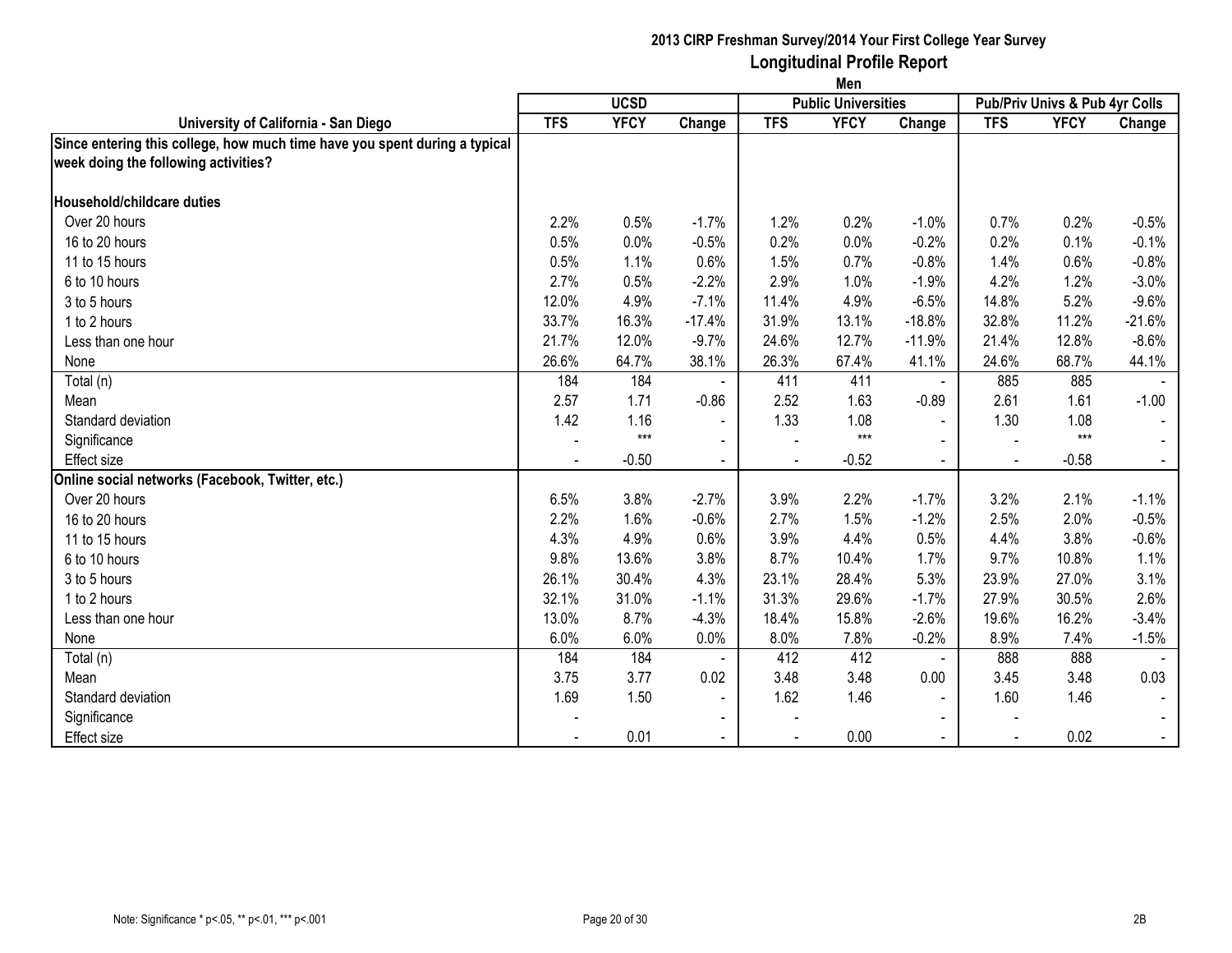|                                                       | Men            |             |                          |                          |                            |                |                |                                |                |
|-------------------------------------------------------|----------------|-------------|--------------------------|--------------------------|----------------------------|----------------|----------------|--------------------------------|----------------|
|                                                       |                | <b>UCSD</b> |                          |                          | <b>Public Universities</b> |                |                | Pub/Priv Univs & Pub 4yr Colls |                |
| University of California - San Diego                  | <b>TFS</b>     | <b>YFCY</b> | Change                   | <b>TFS</b>               | <b>YFCY</b>                | Change         | <b>TFS</b>     | <b>YFCY</b>                    | Change         |
| How often in the past year did you:                   |                |             |                          |                          |                            |                |                |                                |                |
|                                                       |                |             |                          |                          |                            |                |                |                                |                |
| Ask questions in class                                |                |             |                          |                          |                            |                |                |                                |                |
| Frequently                                            | 49.4%          | 7.4%        | $-42.0%$                 | 53.7%                    | 15.5%                      | $-38.2%$       | 56.9%          | 22.1%                          | $-34.8%$       |
| Occasionally                                          | 48.1%          | 59.3%       | 11.2%                    | 43.5%                    | 63.7%                      | 20.2%          | 40.2%          | 62.0%                          | 21.8%          |
| Not at all                                            | 2.5%           | 33.3%       | 30.8%                    | 2.8%                     | 20.8%                      | 18.0%          | 2.9%           | 15.9%                          | 13.0%          |
| Total (n)                                             | 243            | 243         | $\blacksquare$           | 542                      | 542                        | $\blacksquare$ | 1,159          | 1,159                          |                |
| Mean                                                  | 2.47           | 1.74        | $-0.73$                  | 2.51                     | 1.95                       | $-0.56$        | 2.54           | 2.06                           | $-0.48$        |
| Standard deviation                                    | 0.55           | 0.58        | $\blacksquare$           | 0.55                     | 0.60                       |                | 0.55           | 0.61                           |                |
| Significance                                          |                | $***$       | $\blacksquare$           |                          | $***$                      | $\mathbf{r}$   |                | $***$                          |                |
| Effect size                                           |                | $-1.04$     | $\blacksquare$           | $\overline{\phantom{a}}$ | $-0.80$                    | $\blacksquare$ | $\sim$         | $-0.69$                        | $\blacksquare$ |
| Support your opinions with a logical argument         |                |             |                          |                          |                            |                |                |                                |                |
| Frequently                                            | 71.4%          | 56.0%       | $-15.4%$                 | 74.8%                    | 61.8%                      | $-13.0%$       | 71.6%          | 62.5%                          | $-9.1%$        |
| Occasionally                                          | 25.3%          | 37.8%       | 12.5%                    | 23.2%                    | 34.3%                      | 11.1%          | 25.4%          | 33.9%                          | 8.5%           |
| Not at all                                            | 3.3%           | 6.2%        | 2.9%                     | 2.0%                     | 3.9%                       | 1.9%           | 3.0%           | 3.5%                           | 0.5%           |
| Total (n)                                             | 241            | 241         | $\sim$                   | 539                      | 539                        | $\mathbf{r}$   | 1,158          | 1,158                          |                |
| Mean                                                  | 2.68           | 2.50        | $-0.18$                  | 2.73                     | 2.58                       | $-0.15$        | 2.69           | 2.59                           | $-0.10$        |
| Standard deviation                                    | 0.53           | 0.61        | $\blacksquare$           | 0.49                     | 0.57                       | $\overline{a}$ | 0.53           | 0.56                           |                |
| Significance                                          |                | $***$       | $\blacksquare$           |                          | $***$                      | $\blacksquare$ |                | $***$                          | $\mathbf{r}$   |
| <b>Effect size</b>                                    |                | $-0.26$     | $\blacksquare$           |                          | $-0.22$                    | $\sim$         |                | $-0.15$                        | $\blacksquare$ |
| Seek solutions to problems and explain them to others |                |             |                          |                          |                            |                |                |                                |                |
| Frequently                                            | 62.1%          | 51.0%       | $-11.1%$                 | 63.6%                    | 57.3%                      | $-6.3%$        | 64.0%          | 58.5%                          | $-5.5%$        |
| Occasionally                                          | 37.0%          | 44.0%       | 7.0%                     | 35.3%                    | 39.9%                      | 4.6%           | 33.9%          | 38.3%                          | 4.4%           |
| Not at all                                            | 0.8%           | 4.9%        | 4.1%                     | 1.1%                     | 2.8%                       | 1.7%           | 2.2%           | 3.1%                           | 0.9%           |
| Total (n)                                             | 243            | 243         | $\sim$                   | 541                      | 541                        | $\sim$         | 1,158          | 1,158                          |                |
| Mean                                                  | 2.61           | 2.46        | $-0.15$                  | 2.62                     | 2.55                       | $-0.07$        | 2.62           | 2.55                           | $-0.07$        |
| Standard deviation                                    | 0.50           | 0.59        | $\overline{\phantom{a}}$ | 0.51                     | 0.55                       | $\blacksquare$ | 0.53           | 0.56                           | $\blacksquare$ |
| Significance                                          |                | $**$        | $\blacksquare$           |                          | $**$                       |                |                | $^{\star\star}$                | $\blacksquare$ |
| Effect size                                           | $\blacksquare$ | $-0.21$     | $\blacksquare$           | $\blacksquare$           | $-0.10$                    | $\blacksquare$ | $\blacksquare$ | $-0.10$                        | $\sim$         |
| Revise your papers to improve your writing            |                |             |                          |                          |                            |                |                |                                |                |
| Frequently                                            | 45.3%          | 50.6%       | 5.3%                     | 45.3%                    | 50.6%                      | 5.3%           | 46.9%          | 51.0%                          | 4.1%           |
| Occasionally                                          | 48.6%          | 41.2%       | $-7.4%$                  | 46.6%                    | 42.5%                      | $-4.1%$        | 45.0%          | 43.1%                          | $-1.9%$        |
| Not at all                                            | 6.2%           | 8.2%        | 2.0%                     | 8.1%                     | 6.8%                       | $-1.3%$        | 8.2%           | 5.9%                           | $-2.3%$        |
| Total (n)                                             | 243            | 243         | $\sim$                   | 541                      | 541                        | $\blacksquare$ | 1,159          | 1,159                          |                |
| Mean                                                  | 2.39           | 2.42        | 0.03                     | 2.37                     | 2.44                       | 0.07           | 2.39           | 2.45                           | 0.06           |
| Standard deviation                                    | 0.60           | 0.64        | $\blacksquare$           | 0.63                     | 0.62                       | $\blacksquare$ | 0.63           | 0.60                           |                |
| Significance                                          |                |             |                          |                          |                            |                |                |                                |                |
| Effect size                                           |                | 0.04        | $\blacksquare$           |                          | 0.09                       |                |                | 0.08                           | $\blacksquare$ |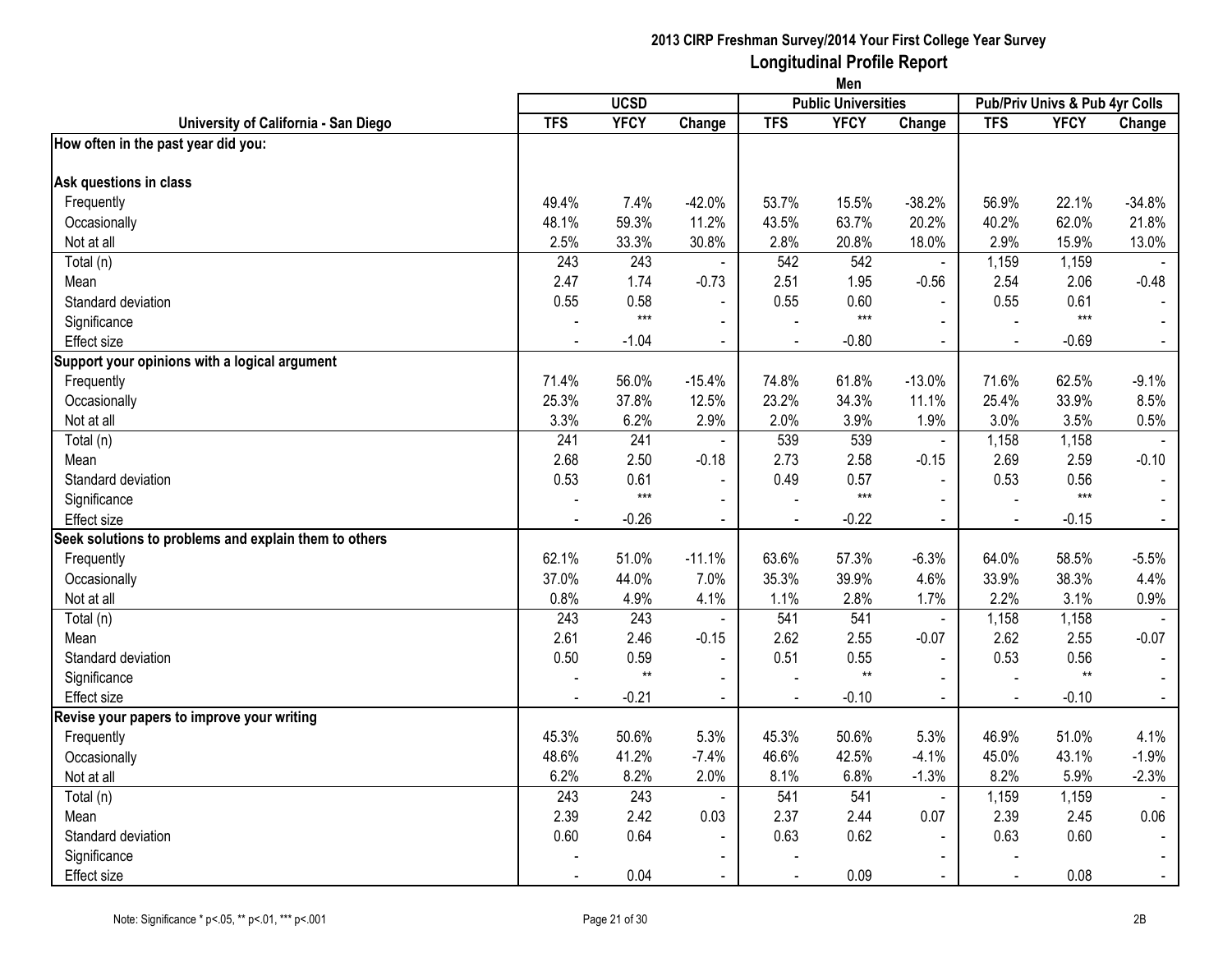|                                                                 | Men        |             |                |                          |                            |                |            |                                |                |
|-----------------------------------------------------------------|------------|-------------|----------------|--------------------------|----------------------------|----------------|------------|--------------------------------|----------------|
|                                                                 |            | <b>UCSD</b> |                |                          | <b>Public Universities</b> |                |            | Pub/Priv Univs & Pub 4yr Colls |                |
| University of California - San Diego                            | <b>TFS</b> | <b>YFCY</b> | Change         | <b>TFS</b>               | <b>YFCY</b>                | Change         | <b>TFS</b> | <b>YFCY</b>                    | Change         |
| How often in the past year did you:                             |            |             |                |                          |                            |                |            |                                |                |
| Evaluate the quality or reliability of information you received |            |             |                |                          |                            |                |            |                                |                |
| Frequently                                                      | 47.3%      | 47.3%       | 0.0%           | 46.5%                    | 49.6%                      | 3.1%           | 48.5%      | 52.1%                          | 3.6%           |
| Occasionally                                                    | 48.5%      | 48.1%       | $-0.4%$        | 49.6%                    | 46.1%                      | $-3.5%$        | 47.8%      | 43.8%                          | $-4.0%$        |
| Not at all                                                      | 4.1%       | 4.6%        | 0.5%           | 3.9%                     | 4.3%                       | 0.4%           | 3.6%       | 4.2%                           | 0.6%           |
| Total (n)                                                       | 241        | 241         | $\blacksquare$ | 536                      | 536                        | $\blacksquare$ | 1,154      | 1,154                          |                |
| Mean                                                            | 2.43       | 2.43        | 0.00           | 2.43                     | 2.45                       | 0.02           | 2.45       | 2.48                           | 0.03           |
| Standard deviation                                              | 0.57       | 0.58        |                | 0.57                     | 0.58                       | $\blacksquare$ | 0.57       | 0.58                           | $\sim$         |
| Significance                                                    |            |             | $\blacksquare$ |                          |                            | $\blacksquare$ |            |                                |                |
| Effect size                                                     |            | 0.00        | $\blacksquare$ | $\blacksquare$           | 0.03                       | $\blacksquare$ |            | 0.04                           | $\blacksquare$ |
| Take a risk because you felt you had more to gain               |            |             |                |                          |                            |                |            |                                |                |
| Frequently                                                      | 34.2%      | 39.2%       | 5.0%           | 35.3%                    | 38.1%                      | 2.8%           | 39.3%      | 39.6%                          | 0.3%           |
| Occasionally                                                    | 59.2%      | 50.4%       | $-8.8%$        | 59.3%                    | 53.0%                      | $-6.3%$        | 55.2%      | 51.8%                          | $-3.4%$        |
| Not at all                                                      | 6.7%       | 10.4%       | 3.7%           | 5.4%                     | 8.9%                       | 3.5%           | 5.5%       | 8.7%                           | 3.2%           |
| Total (n)                                                       | 240        | 240         | $\blacksquare$ | 538                      | 538                        | $\blacksquare$ | 1,155      | 1,155                          |                |
| Mean                                                            | 2.28       | 2.29        | 0.01           | 2.30                     | 2.29                       | $-0.01$        | 2.34       | 2.31                           | $-0.03$        |
| Standard deviation                                              | 0.58       | 0.64        | $\blacksquare$ | 0.56                     | 0.62                       | $\blacksquare$ | 0.58       | 0.62                           |                |
| Significance                                                    |            |             | $\sim$         |                          |                            |                |            |                                |                |
| Effect size                                                     |            | 0.01        |                |                          | $-0.01$                    |                |            | $-0.04$                        | $\blacksquare$ |
| Seek alternative solutions to a problem                         |            |             |                |                          |                            |                |            |                                |                |
| Frequently                                                      | 45.6%      | 42.3%       | $-3.3%$        | 46.3%                    | 45.9%                      | $-0.4%$        | 49.7%      | 49.1%                          | $-0.6%$        |
| Occasionally                                                    | 52.7%      | 52.3%       | $-0.4%$        | 52.4%                    | 50.0%                      | $-2.4%$        | 48.7%      | 47.2%                          | $-1.5%$        |
| Not at all                                                      | 1.7%       | 5.4%        | 3.7%           | 1.3%                     | 4.1%                       | 2.8%           | 1.6%       | 3.6%                           | 2.0%           |
| Total (n)                                                       | 241        | 241         | $\blacksquare$ | 538                      | 538                        | $\blacksquare$ | 1,152      | 1,152                          |                |
| Mean                                                            | 2.44       | 2.37        | $-0.07$        | 2.45                     | 2.42                       | $-0.03$        | 2.48       | 2.45                           | $-0.03$        |
| Standard deviation                                              | 0.53       | 0.58        | $\blacksquare$ | 0.52                     | 0.57                       | $\overline{a}$ | 0.53       | 0.57                           | $\blacksquare$ |
| Significance                                                    |            |             | $\blacksquare$ |                          |                            | $\blacksquare$ |            |                                |                |
| <b>Effect size</b>                                              |            | $-0.10$     | $\blacksquare$ | $\overline{\phantom{a}}$ | $-0.04$                    | $\blacksquare$ |            | $-0.04$                        | $\sim$         |
| ook up scientific research articles and resources               |            |             |                |                          |                            |                |            |                                |                |
| Frequently                                                      | 36.4%      | 26.4%       | $-10.0%$       | 35.4%                    | 31.7%                      | $-3.7%$        | 34.6%      | 36.6%                          | 2.0%           |
| Occasionally                                                    | 53.1%      | 51.5%       | $-1.6%$        | 51.7%                    | 52.6%                      | 0.9%           | 50.3%      | 48.6%                          | $-1.7%$        |
| Not at all                                                      | 10.5%      | 22.2%       | 11.7%          | 12.9%                    | 15.7%                      | 2.8%           | 15.1%      | 14.8%                          | $-0.3%$        |
| Total (n)                                                       | 239        | 239         | $\blacksquare$ | 536                      | 536                        | $\mathbf{r}$   | 1,154      | 1,154                          |                |
| Mean                                                            | 2.26       | 2.04        | $-0.22$        | 2.23                     | 2.16                       | $-0.07$        | 2.19       | 2.22                           | 0.03           |
| Standard deviation                                              | 0.63       | 0.70        | $\blacksquare$ | 0.66                     | 0.67                       |                | 0.68       | 0.68                           |                |
| Significance                                                    |            | $***$       | $\blacksquare$ |                          | $***$                      | $\blacksquare$ |            | $***$                          | $\blacksquare$ |
| Effect size                                                     |            | $-0.27$     | $\blacksquare$ |                          | $-0.09$                    | $\sim$         |            | 0.04                           | $\sim$         |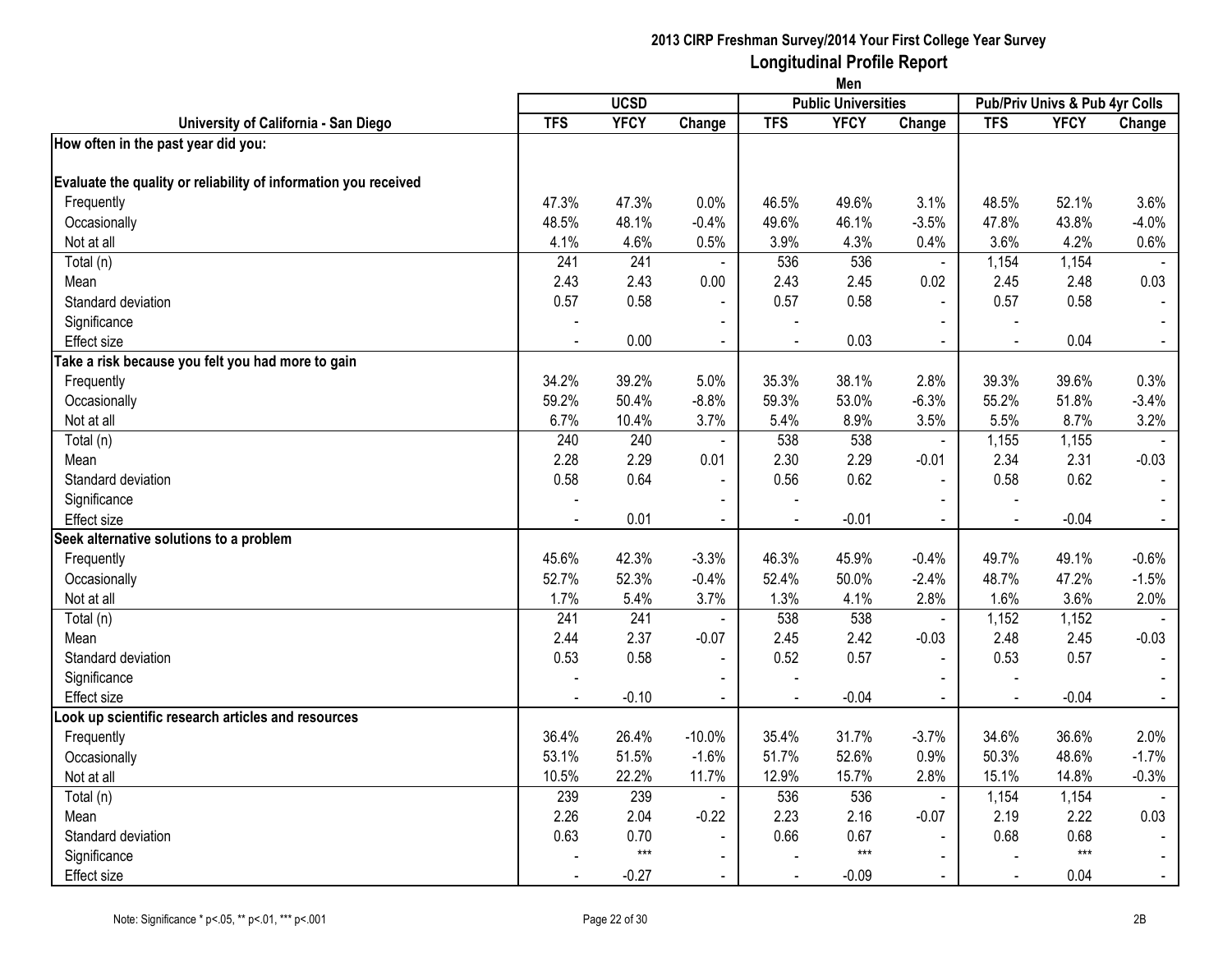|                                                                         | Men            |             |                          |                |                            |                           |                |                                |                                     |
|-------------------------------------------------------------------------|----------------|-------------|--------------------------|----------------|----------------------------|---------------------------|----------------|--------------------------------|-------------------------------------|
|                                                                         |                | <b>UCSD</b> |                          |                | <b>Public Universities</b> |                           |                | Pub/Priv Univs & Pub 4yr Colls |                                     |
| University of California - San Diego                                    | <b>TFS</b>     | <b>YFCY</b> | Change                   | <b>TFS</b>     | <b>YFCY</b>                | Change                    | <b>TFS</b>     | <b>YFCY</b>                    | Change                              |
| How often in the past year did you:                                     |                |             |                          |                |                            |                           |                |                                |                                     |
| Explore topics on your own, even though it was not required for a class |                |             |                          |                |                            |                           |                |                                |                                     |
| Frequently                                                              | 39.7%          | 31.4%       | $-8.3%$                  | 43.4%          | 35.6%                      | $-7.8%$                   | 45.6%          | 38.9%                          | $-6.7%$                             |
| Occasionally                                                            | 50.2%          | 49.8%       | $-0.4%$                  | 47.3%          | 49.5%                      | 2.2%                      | 44.7%          | 49.2%                          | 4.5%                                |
| Not at all                                                              | 10.0%          | 18.8%       | 8.8%                     | 9.3%           | 14.9%                      | 5.6%                      | 9.7%           | 11.9%                          | 2.2%                                |
| Total (n)                                                               | 239            | 239         | $\blacksquare$           | 537            | 537                        | $\blacksquare$            | 1,153          | 1,153                          | $\sim$                              |
| Mean                                                                    | 2.30           | 2.13        | $-0.17$                  | 2.34           | 2.21                       | $-0.13$                   | 2.36           | 2.27                           | $-0.09$                             |
| Standard deviation                                                      | 0.64           | 0.70        |                          | 0.64           | 0.68                       | $\mathbf{r}$              | 0.65           | 0.66                           | $\sim$                              |
| Significance                                                            |                | $**$        | $\blacksquare$           |                | $**$                       | $\blacksquare$            |                | $**$                           |                                     |
| <b>Effect size</b>                                                      |                | $-0.22$     | $\blacksquare$           | $\blacksquare$ | $-0.17$                    | $\blacksquare$            | $\sim$         | $-0.12$                        | $\sim$                              |
| Accept mistakes as part of the learning process                         |                |             |                          |                |                            |                           |                |                                |                                     |
| Frequently                                                              | 58.8%          | 62.1%       | 3.3%                     | 56.1%          | 60.6%                      | 4.5%                      | 58.2%          | 61.2%                          | 3.0%                                |
| Occasionally                                                            | 38.3%          | 35.0%       | $-3.3%$                  | 41.1%          | 34.9%                      | $-6.2%$                   | 39.0%          | 34.5%                          | $-4.5%$                             |
| Not at all                                                              | 2.9%           | 2.9%        | 0.0%                     | 2.8%           | 4.5%                       | 1.7%                      | 2.8%           | 4.2%                           | 1.4%                                |
| Total (n)                                                               | 240            | 240         | $\blacksquare$           | 538            | 538                        | $\mathbf{r}$              | 1,156          | 1,156                          |                                     |
| Mean                                                                    | 2.56           | 2.59        | 0.03                     | 2.53           | 2.56                       | 0.03                      | 2.55           | 2.57                           | 0.02                                |
| Standard deviation                                                      | 0.55           | 0.55        | $\overline{\phantom{a}}$ | 0.55           | 0.58                       | $\blacksquare$            | 0.55           | 0.57                           |                                     |
| Significance                                                            |                |             |                          |                |                            | $\overline{\phantom{a}}$  |                |                                |                                     |
| <b>Effect size</b>                                                      |                | 0.04        |                          |                | 0.04                       |                           |                | 0.03                           | $\sim$                              |
| Seek feedback on your academic work                                     |                |             |                          |                |                            |                           |                |                                |                                     |
| Frequently                                                              | 43.3%          | 38.3%       | $-5.0%$                  | 44.0%          | 45.1%                      | 1.1%                      | 48.4%          | 46.8%                          | $-1.6%$                             |
| Occasionally                                                            | 49.2%          | 53.3%       | 4.1%                     | 48.3%          | 47.2%                      | $-1.1%$                   | 45.8%          | 45.8%                          | 0.0%                                |
| Not at all                                                              | 7.5%           | 8.3%        | 0.8%                     | 7.6%           | 7.6%                       | 0.0%                      | 5.8%           | 7.5%                           | 1.7%                                |
| Total (n)                                                               | 240            | 240         | $\sim$                   | 536            | 536                        | $\blacksquare$            | 1,154          | 1,154                          |                                     |
| Mean                                                                    | 2.36           | 2.30        | $-0.06$                  | 2.36           | 2.38                       | 0.02                      | 2.43           | 2.39                           | $\overline{\phantom{a}}$<br>$-0.04$ |
| Standard deviation                                                      | 0.62           | 0.62        |                          | 0.62           | 0.62                       | $\overline{a}$            | 0.60           | 0.62                           |                                     |
| Significance                                                            |                |             | $\overline{\phantom{a}}$ |                |                            |                           |                |                                | $\blacksquare$                      |
| <b>Effect size</b>                                                      | $\blacksquare$ | $-0.08$     | $\blacksquare$           | $\blacksquare$ | 0.03                       | $\blacksquare$            | $\blacksquare$ | $-0.06$                        | $\sim$                              |
| Integrate skills and knowledge from different sources and experiences   |                |             |                          |                |                            |                           |                |                                |                                     |
| Frequently                                                              | 61.3%          | 49.6%       | $-11.7%$                 | 60.3%          | 56.5%                      | $-3.8%$                   | 62.8%          | 61.8%                          | $-1.0%$                             |
| Occasionally                                                            | 36.7%          | 46.3%       | 9.6%                     | 38.2%          | 40.5%                      | 2.3%                      | 35.0%          | 35.6%                          | 0.6%                                |
| Not at all                                                              | 2.1%           | 4.2%        | 2.1%                     | 1.5%           | 3.0%                       | 1.5%                      | 2.3%           | 2.5%                           | 0.2%                                |
|                                                                         | 240            | 240         | $\sim$                   | 536            | 536                        |                           | 1,153          | 1,153                          | $\sim$                              |
| Total (n)                                                               | 2.59           | 2.45        | $-0.14$                  | 2.59           | 2.54                       | $\blacksquare$<br>$-0.05$ | 2.61           | 2.59                           | $-0.02$                             |
| Mean<br>Standard deviation                                              | 0.53           | 0.58        |                          | 0.52           | 0.56                       |                           | 0.53           | 0.54                           |                                     |
|                                                                         |                | $**$        | $\blacksquare$           |                | $**$                       | $\blacksquare$            |                | $***$                          |                                     |
| Significance                                                            |                |             |                          |                |                            | $\blacksquare$            |                |                                |                                     |
| <b>Effect size</b>                                                      |                | $-0.21$     | $\blacksquare$           |                | $-0.07$                    | $\sim$                    |                | $-0.03$                        | $\sim$                              |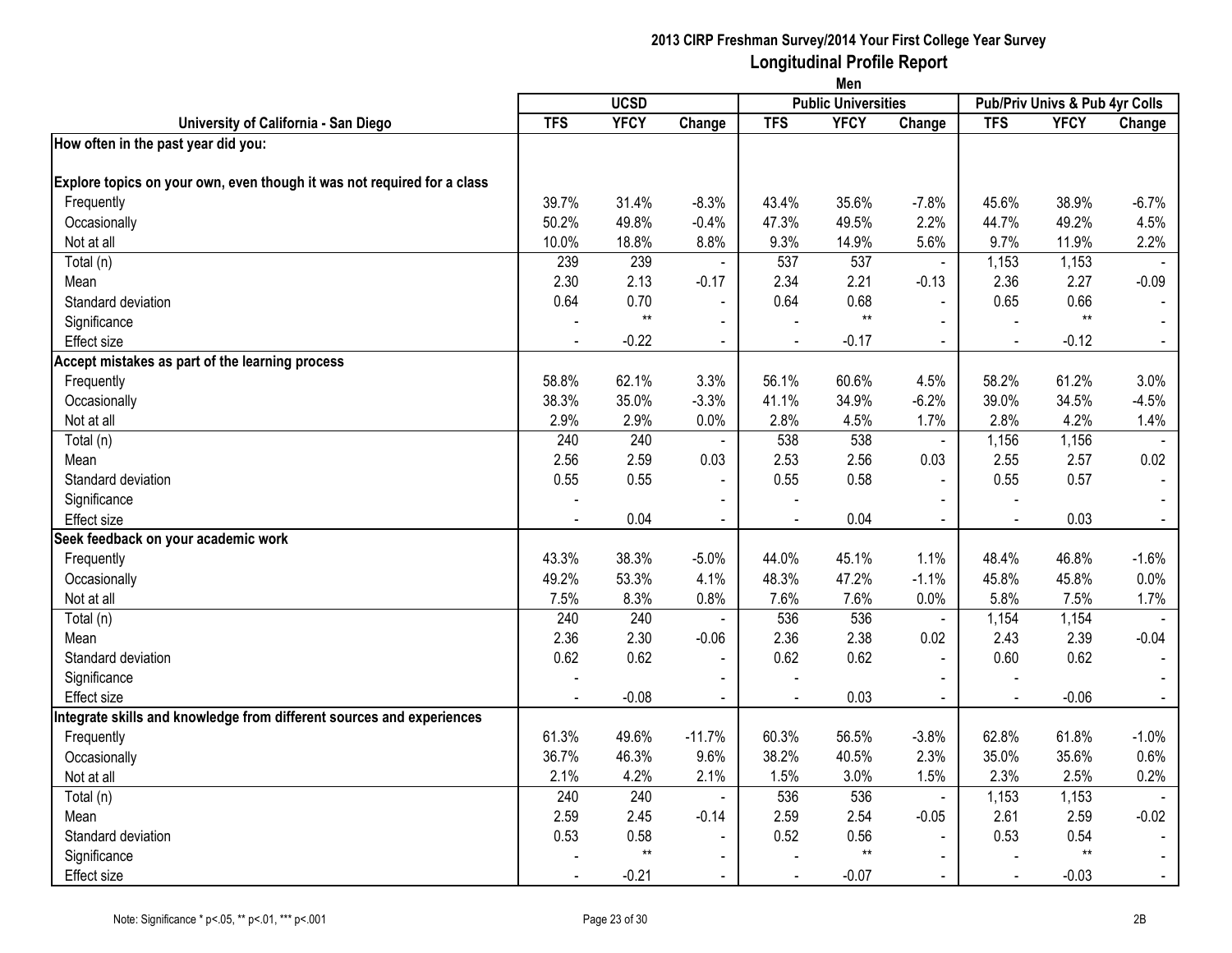|                                                                          | Men        |             |                          |                |                            |                |            |                                |                |
|--------------------------------------------------------------------------|------------|-------------|--------------------------|----------------|----------------------------|----------------|------------|--------------------------------|----------------|
|                                                                          |            | <b>UCSD</b> |                          |                | <b>Public Universities</b> |                |            | Pub/Priv Univs & Pub 4yr Colls |                |
| University of California - San Diego                                     | <b>TFS</b> | <b>YFCY</b> | Change                   | <b>TFS</b>     | <b>YFCY</b>                | Change         | <b>TFS</b> | <b>YFCY</b>                    | Change         |
| Indicate the importance to you personally of each of the following:      |            |             |                          |                |                            |                |            |                                |                |
| Becoming accomplished in one of the performing arts (acting, dancing,    |            |             |                          |                |                            |                |            |                                |                |
| etc.)                                                                    |            |             |                          |                |                            |                |            |                                |                |
| Essential                                                                | 6.7%       | 7.8%        | 1.1%                     | 5.7%           | 8.4%                       | 2.7%           | 6.4%       | 9.0%                           | 2.6%           |
| Very important                                                           | 7.3%       | 10.1%       | 2.8%                     | 7.2%           | 9.6%                       | 2.4%           | 7.2%       | 11.3%                          | 4.1%           |
| Somewhat important                                                       | 27.9%      | 35.2%       | 7.3%                     | 21.5%          | 27.7%                      | 6.2%           | 20.3%      | 27.2%                          | 6.9%           |
| Not important                                                            | 58.1%      | 46.9%       | $-11.2%$                 | 65.7%          | 54.3%                      | $-11.4%$       | 66.2%      | 52.5%                          | $-13.7%$       |
| Total (n)                                                                | 179        | 179         |                          | 405            | 405                        | $\blacksquare$ | 893        | 893                            |                |
| Mean                                                                     | 1.63       | 1.79        | 0.16                     | 1.53           | 1.72                       | 0.19           | 1.54       | 1.77                           | 0.23           |
| Standard deviation                                                       | 0.89       | 0.92        | $\blacksquare$           | 0.86           | 0.95                       | $\blacksquare$ | 0.88       | 0.97                           |                |
| Significance                                                             |            | $\star$     | $\blacksquare$           |                | $\star$                    |                |            | $\star$                        |                |
| <b>Effect size</b>                                                       |            | 0.18        | $\blacksquare$           |                | 0.21                       |                |            | 0.26                           |                |
| Becoming an authority in my field                                        |            |             |                          |                |                            |                |            |                                |                |
| Essential                                                                | 22.3%      | 17.3%       | $-5.0%$                  | 23.7%          | 21.2%                      | $-2.5%$        | 23.2%      | 24.7%                          | 1.5%           |
| Very important                                                           | 40.2%      | 40.8%       | 0.6%                     | 38.5%          | 38.5%                      | 0.0%           | 40.7%      | 39.3%                          | $-1.4%$        |
| Somewhat important                                                       | 30.7%      | 33.5%       | 2.8%                     | 30.6%          | 32.6%                      | 2.0%           | 28.3%      | 30.1%                          | 1.8%           |
| Not important                                                            | 6.7%       | 8.4%        | 1.7%                     | 7.2%           | 7.7%                       | 0.5%           | 7.8%       | 5.9%                           | $-1.9%$        |
| Total (n)                                                                | 179        | 179         |                          | 405            | 405                        | $\blacksquare$ | 894        | 894                            |                |
| Mean                                                                     | 2.78       | 2.67        | $-0.11$                  | 2.79           | 2.73                       | $-0.06$        | 2.79       | 2.83                           | 0.04           |
| Standard deviation                                                       | 0.87       | 0.86        | $\sim$                   | 0.89           | 0.88                       | $\blacksquare$ | 0.89       | 0.87                           |                |
| Significance                                                             |            |             | $\blacksquare$           |                |                            | $\blacksquare$ |            |                                |                |
| <b>Effect size</b>                                                       | $\sim$     | $-0.12$     | $\sim$                   | $\overline{a}$ | $-0.07$                    | $\sim$         |            | 0.04                           | $\sim$         |
| Obtaining recognition from my colleagues for contributions to my special |            |             |                          |                |                            |                |            |                                |                |
| field                                                                    |            |             |                          |                |                            |                |            |                                |                |
| Essential                                                                | 18.6%      | 12.4%       | $-6.2%$                  | 17.5%          | 15.5%                      | $-2.0%$        | 19.0%      | 18.9%                          | $-0.1%$        |
| Very important                                                           | 40.1%      | 40.7%       | 0.6%                     | 41.8%          | 38.3%                      | $-3.5%$        | 40.6%      | 39.3%                          | $-1.3%$        |
| Somewhat important                                                       | 31.6%      | 35.6%       | 4.0%                     | 32.8%          | 36.3%                      | 3.5%           | 32.2%      | 33.6%                          | 1.4%           |
| Not important                                                            | 9.6%       | 11.3%       | 1.7%                     | 8.0%           | 10.0%                      | 2.0%           | 8.2%       | 8.2%                           | 0.0%           |
| Total (n)                                                                | 177        | 177         |                          | 400            | 400                        | $\blacksquare$ | 889        | 889                            |                |
| Mean                                                                     | 2.68       | 2.54        | $-0.14$                  | 2.69           | 2.59                       | $-0.10$        | 2.70       | 2.69                           | $-0.01$        |
| Standard deviation                                                       | 0.89       | 0.85        | $\overline{\phantom{a}}$ | 0.85           | 0.87                       | $\sim$         | 0.87       | 0.87                           | $\blacksquare$ |
| Significance                                                             |            |             | $\sim$                   |                |                            | $\blacksquare$ |            | $\star$                        |                |
| <b>Effect size</b>                                                       |            | $-0.16$     | $\overline{\phantom{a}}$ |                | $-0.11$                    |                |            | $-0.01$                        | $\sim$         |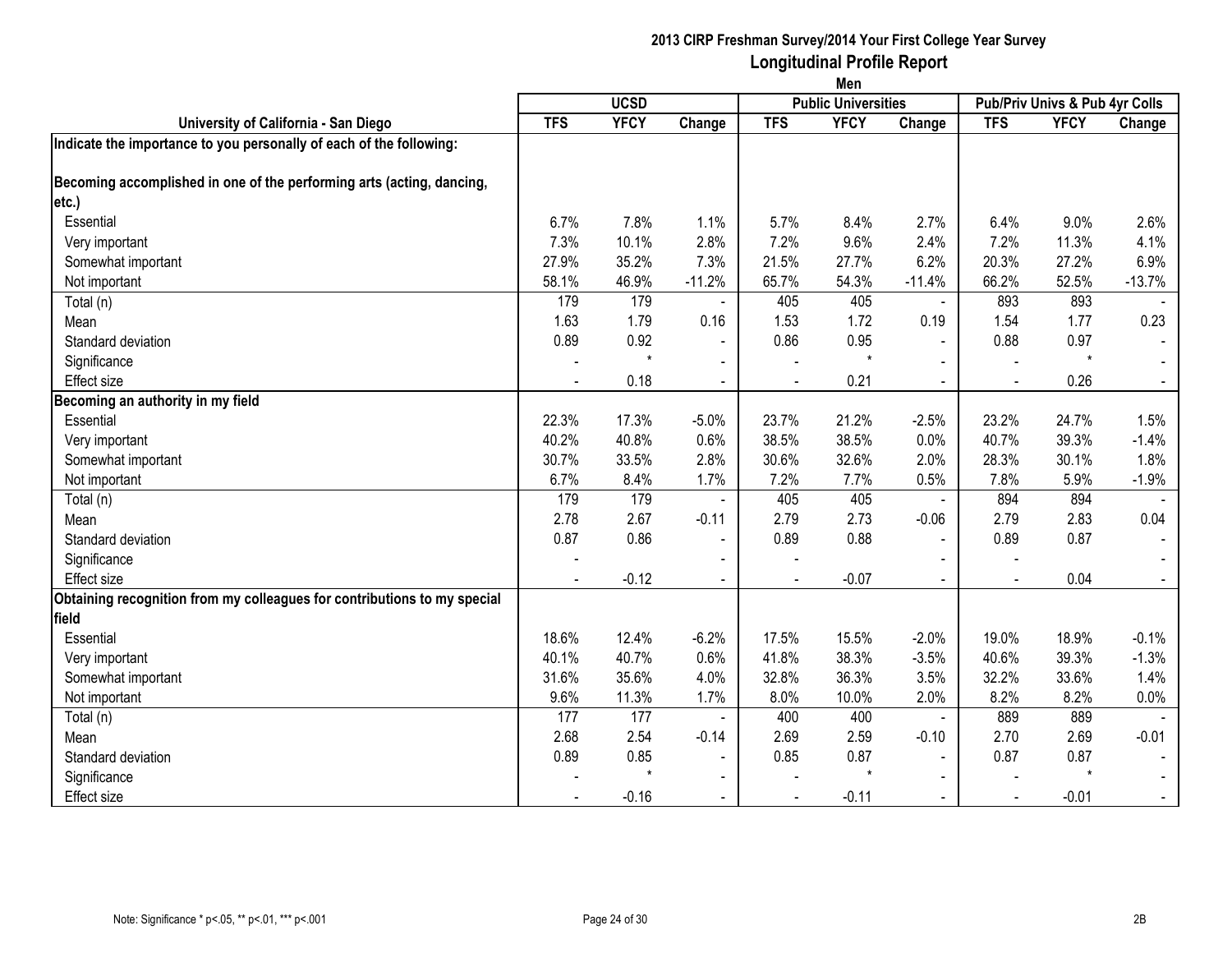|                                                                     | Men                                       |             |                |            |             |                |            |                                |         |  |
|---------------------------------------------------------------------|-------------------------------------------|-------------|----------------|------------|-------------|----------------|------------|--------------------------------|---------|--|
|                                                                     | <b>UCSD</b><br><b>Public Universities</b> |             |                |            |             |                |            | Pub/Priv Univs & Pub 4yr Colls |         |  |
| University of California - San Diego                                | <b>TFS</b>                                | <b>YFCY</b> | Change         | <b>TFS</b> | <b>YFCY</b> | Change         | <b>TFS</b> | <b>YFCY</b>                    | Change  |  |
| Indicate the importance to you personally of each of the following: |                                           |             |                |            |             |                |            |                                |         |  |
|                                                                     |                                           |             |                |            |             |                |            |                                |         |  |
| Influencing the political structure                                 |                                           |             |                |            |             |                |            |                                |         |  |
| Essential                                                           | 4.5%                                      | 4.0%        | $-0.5%$        | 5.5%       | 7.0%        | 1.5%           | 7.4%       | 9.4%                           | 2.0%    |  |
| Very important                                                      | 12.4%                                     | 19.8%       | 7.4%           | 13.9%      | 16.7%       | 2.8%           | 15.2%      | 18.3%                          | 3.1%    |  |
| Somewhat important                                                  | 40.7%                                     | 39.0%       | $-1.7%$        | 36.8%      | 39.1%       | 2.3%           | 36.9%      | 37.0%                          | 0.1%    |  |
| Not important                                                       | 42.4%                                     | 37.3%       | $-5.1%$        | 43.8%      | 37.3%       | $-6.5%$        | 40.5%      | 35.3%                          | $-5.2%$ |  |
| Total (n)                                                           | 177                                       | 177         |                | 402        | 402         | $\blacksquare$ | 892        | 892                            |         |  |
| Mean                                                                | 1.79                                      | 1.90        | 0.11           | 1.81       | 1.93        | 0.12           | 1.90       | 2.02                           | 0.12    |  |
| Standard deviation                                                  | 0.83                                      | 0.85        | $\sim$         | 0.87       | 0.90        | $\blacksquare$ | 0.92       | 0.96                           |         |  |
| Significance                                                        |                                           |             | $\blacksquare$ |            |             | $\blacksquare$ |            |                                |         |  |
| <b>Effect size</b>                                                  |                                           | 0.12        | $\blacksquare$ |            | 0.13        |                |            | 0.13                           |         |  |
| Influencing social values                                           |                                           |             |                |            |             |                |            |                                |         |  |
| Essential                                                           | 9.6%                                      | 7.9%        | $-1.7%$        | 8.8%       | 11.3%       | 2.5%           | 10.8%      | 15.2%                          | 4.4%    |  |
| Very important                                                      | 22.0%                                     | 31.1%       | 9.1%           | 25.8%      | 30.5%       | 4.7%           | 27.9%      | 31.9%                          | 4.0%    |  |
| Somewhat important                                                  | 45.8%                                     | 42.9%       | $-2.9%$        | 39.8%      | 39.0%       | $-0.8%$        | 38.4%      | 35.2%                          | $-3.2%$ |  |
| Not important                                                       | 22.6%                                     | 18.1%       | $-4.5%$        | 25.8%      | 19.3%       | $-6.5%$        | 22.9%      | 17.7%                          | $-5.2%$ |  |
| Total (n)                                                           | 177                                       | 177         |                | 400        | 400         | $\blacksquare$ | 888        | 888                            |         |  |
| Mean                                                                | 2.19                                      | 2.29        | 0.10           | 2.18       | 2.34        | 0.16           | 2.27       | 2.45                           | 0.18    |  |
| Standard deviation                                                  | 0.89                                      | 0.85        | $\blacksquare$ | 0.91       | 0.91        | $\sim$         | 0.93       | 0.95                           | $\sim$  |  |
| Significance                                                        |                                           |             |                |            |             |                |            |                                |         |  |
| <b>Effect size</b>                                                  |                                           | 0.10        | $\blacksquare$ |            | 0.16        |                |            | 0.18                           |         |  |
| Raising a family                                                    |                                           |             |                |            |             |                |            |                                |         |  |
| Essential                                                           | 43.2%                                     | 40.3%       | $-2.9%$        | 37.2%      | 40.9%       | 3.7%           | 40.2%      | 41.7%                          | 1.5%    |  |
| Very important                                                      | 29.0%                                     | 30.7%       | 1.7%           | 30.9%      | 26.9%       | $-4.0%$        | 31.1%      | 28.9%                          | $-2.2%$ |  |
| Somewhat important                                                  | 19.9%                                     | 21.0%       | 1.1%           | 20.7%      | 21.7%       | 1.0%           | 19.0%      | 20.2%                          | 1.2%    |  |
| Not important                                                       | 8.0%                                      | 8.0%        | 0.0%           | 11.2%      | 10.5%       | $-0.7%$        | 9.7%       | 9.2%                           | $-0.5%$ |  |
| Total (n)                                                           | 176                                       | 176         |                | 401        | 401         | $\blacksquare$ | 890        | 890                            |         |  |
| Mean                                                                | 3.07                                      | 3.03        | $-0.04$        | 2.94       | 2.98        | 0.04           | 3.02       | 3.03                           | 0.01    |  |
| Standard deviation                                                  | 0.97                                      | 0.97        | $\blacksquare$ | 1.01       | 1.02        | $\blacksquare$ | 0.99       | 0.99                           | $\sim$  |  |
| Significance                                                        |                                           |             | $\blacksquare$ |            |             | $\blacksquare$ |            |                                |         |  |
| <b>Effect size</b>                                                  |                                           | $-0.04$     |                |            | 0.04        | $\sim$         |            | 0.01                           | $\sim$  |  |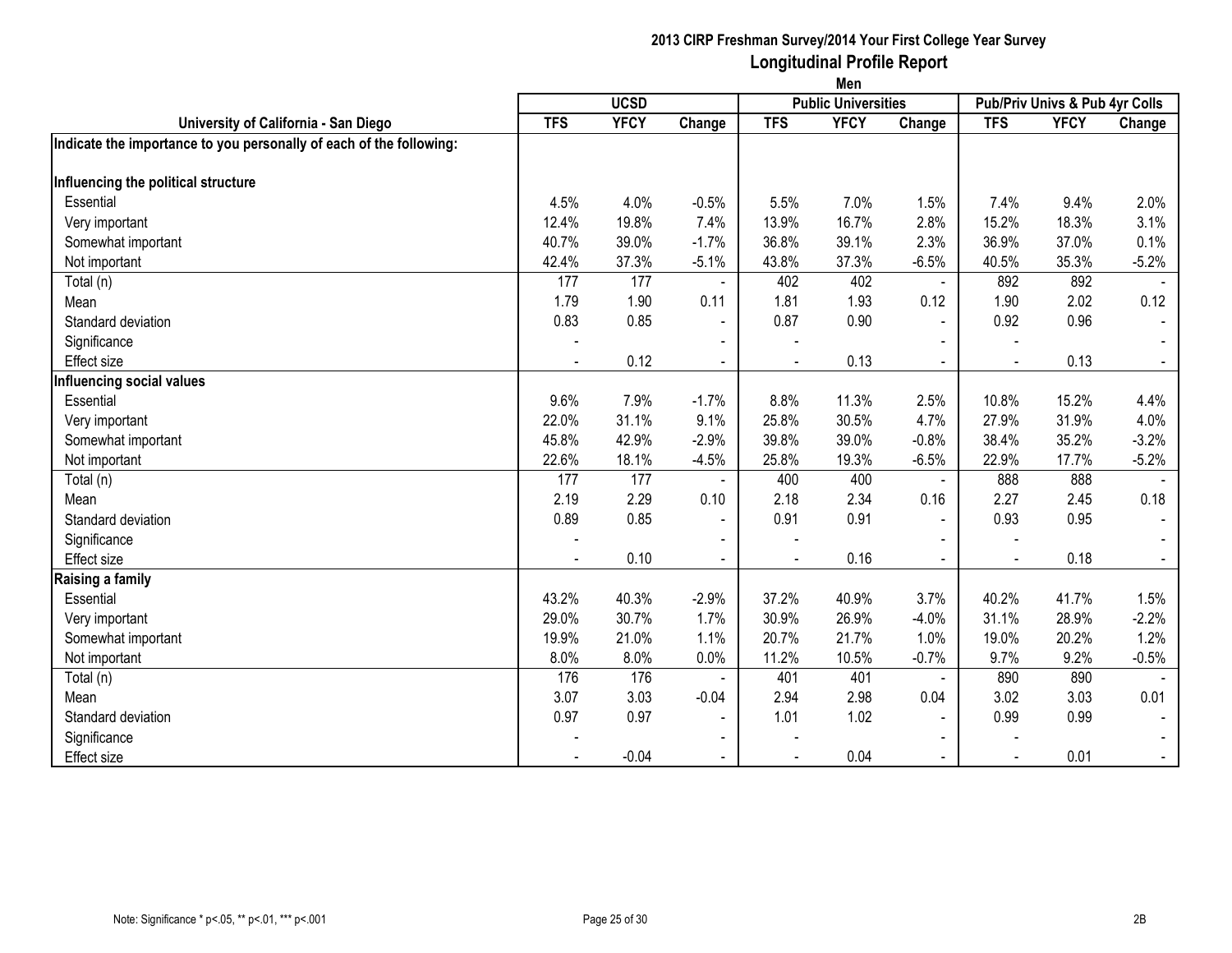|                                                                     | Men         |             |                          |                |             |                                                              |            |             |          |  |
|---------------------------------------------------------------------|-------------|-------------|--------------------------|----------------|-------------|--------------------------------------------------------------|------------|-------------|----------|--|
|                                                                     | <b>UCSD</b> |             |                          |                |             | <b>Public Universities</b><br>Pub/Priv Univs & Pub 4yr Colls |            |             |          |  |
| University of California - San Diego                                | <b>TFS</b>  | <b>YFCY</b> | Change                   | <b>TFS</b>     | <b>YFCY</b> | Change                                                       | <b>TFS</b> | <b>YFCY</b> | Change   |  |
| Indicate the importance to you personally of each of the following: |             |             |                          |                |             |                                                              |            |             |          |  |
| Being very well off financially                                     |             |             |                          |                |             |                                                              |            |             |          |  |
| Essential                                                           | 48.0%       | 33.1%       | $-14.9%$                 | 40.6%          | 34.8%       | $-5.8%$                                                      | 43.2%      | 38.3%       | $-4.9%$  |  |
| Very important                                                      | 32.6%       | 35.4%       | 2.8%                     | 36.3%          | 36.1%       | $-0.2%$                                                      | 34.8%      | 35.6%       | 0.8%     |  |
| Somewhat important                                                  | 18.3%       | 27.4%       | 9.1%                     | 20.8%          | 23.8%       | 3.0%                                                         | 19.1%      | 22.0%       | 2.9%     |  |
| Not important                                                       | 1.1%        | 4.0%        | 2.9%                     | 2.3%           | 5.3%        | 3.0%                                                         | 2.8%       | 4.2%        | 1.4%     |  |
| Total (n)                                                           | 175         | 175         |                          | 399            | 399         |                                                              | 888        | 888         |          |  |
| Mean                                                                | 3.27        | 2.98        | $-0.29$                  | 3.15           | 3.01        | $-0.14$                                                      | 3.18       | 3.08        | $-0.10$  |  |
| Standard deviation                                                  | 0.80        | 0.88        | $\sim$                   | 0.83           | 0.89        | $\blacksquare$                                               | 0.84       | 0.87        |          |  |
| Significance                                                        |             | $***$       | $\blacksquare$           |                | $***$       |                                                              |            | $***$       |          |  |
| <b>Effect size</b>                                                  |             | $-0.32$     |                          |                | $-0.16$     |                                                              |            | $-0.11$     |          |  |
| Helping others who are in difficulty                                |             |             |                          |                |             |                                                              |            |             |          |  |
| Essential                                                           | 24.0%       | 23.4%       | $-0.6%$                  | 25.3%          | 29.5%       | 4.2%                                                         | 27.0%      | 30.8%       | 3.8%     |  |
| Very important                                                      | 43.4%       | 45.7%       | 2.3%                     | 40.3%          | 40.3%       | 0.0%                                                         | 39.8%      | 41.4%       | 1.6%     |  |
| Somewhat important                                                  | 29.7%       | 28.0%       | $-1.7%$                  | 30.0%          | 25.3%       | $-4.7%$                                                      | 29.4%      | 24.4%       | $-5.0%$  |  |
| Not important                                                       | 2.9%        | 2.9%        | 0.0%                     | 4.5%           | 5.0%        | 0.5%                                                         | 3.8%       | 3.4%        | $-0.4%$  |  |
| Total (n)                                                           | 175         | 175         |                          | 400            | 400         | $\blacksquare$                                               | 889        | 889         |          |  |
| Mean                                                                | 2.89        | 2.90        | 0.01                     | 2.86           | 2.94        | 0.08                                                         | 2.90       | 3.00        | 0.10     |  |
| Standard deviation                                                  | 0.80        | 0.79        | $\overline{\phantom{a}}$ | 0.85           | 0.86        | $\blacksquare$                                               | 0.84       | 0.83        | $\sim$   |  |
| Significance                                                        |             |             |                          |                |             | $\sim$                                                       |            |             |          |  |
| <b>Effect</b> size                                                  |             | 0.01        |                          |                | 0.09        |                                                              |            | 0.11        |          |  |
| Making a theoretical contribution to science                        |             |             |                          |                |             |                                                              |            |             |          |  |
| Essential                                                           | 9.5%        | 8.4%        | $-1.1%$                  | 8.2%           | 10.2%       | 2.0%                                                         | 9.4%       | 11.0%       | 1.6%     |  |
| Very important                                                      | 33.0%       | 25.7%       | $-7.3%$                  | 22.3%          | 22.1%       | $-0.2%$                                                      | 19.7%      | 20.5%       | 0.8%     |  |
| Somewhat important                                                  | 38.5%       | 41.9%       | 3.4%                     | 39.0%          | 40.4%       | 1.4%                                                         | 34.5%      | 35.8%       | 1.3%     |  |
| Not important                                                       | 19.0%       | 24.0%       | 5.0%                     | 30.5%          | 27.3%       | $-3.2%$                                                      | 36.3%      | 32.7%       | $-3.6\%$ |  |
| Total (n)                                                           | 179         | 179         |                          | 403            | 403         | $\blacksquare$                                               | 892        | 892         |          |  |
| Mean                                                                | 2.33        | 2.18        | $-0.15$                  | 2.08           | 2.15        | 0.07                                                         | 2.02       | 2.10        | 0.08     |  |
| Standard deviation                                                  | 0.89        | 0.90        | $\blacksquare$           | 0.92           | 0.94        | $\blacksquare$                                               | 0.97       | 0.98        |          |  |
| Significance                                                        |             | $\star$     | $\blacksquare$           |                | $\star$     | $\blacksquare$                                               |            | $\star$     |          |  |
| <b>Effect size</b>                                                  |             | $-0.16$     |                          | $\blacksquare$ | 0.07        | $\blacksquare$                                               |            | 0.08        | $\sim$   |  |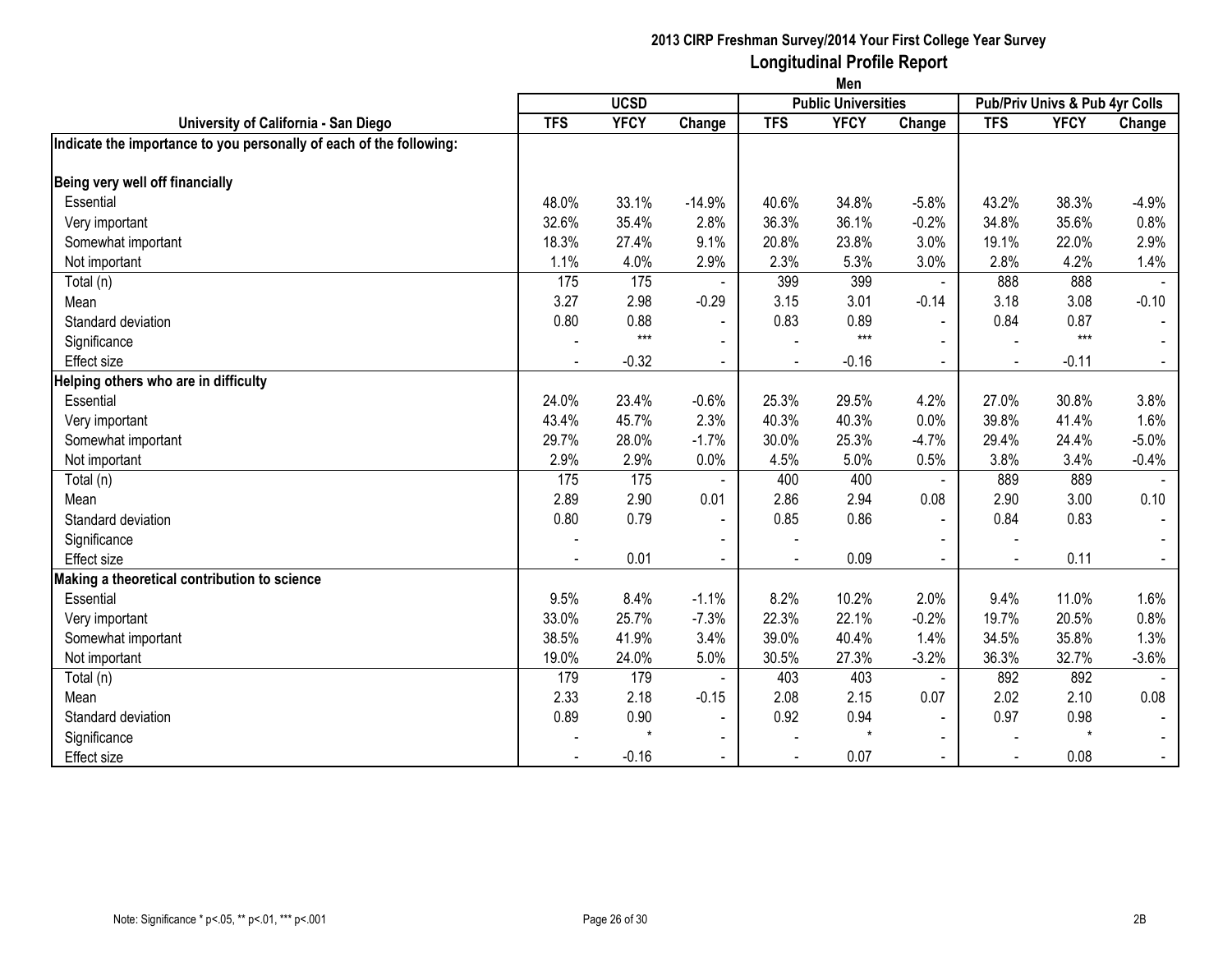|                                                                     | Men                                       |             |                          |            |             |                |            |                                |          |  |
|---------------------------------------------------------------------|-------------------------------------------|-------------|--------------------------|------------|-------------|----------------|------------|--------------------------------|----------|--|
|                                                                     | <b>UCSD</b><br><b>Public Universities</b> |             |                          |            |             |                |            | Pub/Priv Univs & Pub 4yr Colls |          |  |
| University of California - San Diego                                | <b>TFS</b>                                | <b>YFCY</b> | Change                   | <b>TFS</b> | <b>YFCY</b> | Change         | <b>TFS</b> | <b>YFCY</b>                    | Change   |  |
| Indicate the importance to you personally of each of the following: |                                           |             |                          |            |             |                |            |                                |          |  |
| Writing original works (poems, novels etc.)                         |                                           |             |                          |            |             |                |            |                                |          |  |
| Essential                                                           | 5.7%                                      | 6.3%        | 0.6%                     | 5.3%       | 6.3%        | 1.0%           | 5.5%       | 8.2%                           | 2.7%     |  |
| Very important                                                      | 7.4%                                      | 12.0%       | 4.6%                     | 7.5%       | 12.5%       | 5.0%           | 8.1%       | 12.6%                          | 4.5%     |  |
| Somewhat important                                                  | 18.9%                                     | 32.6%       | 13.7%                    | 20.3%      | 30.3%       | 10.0%          | 20.4%      | 29.4%                          | 9.0%     |  |
| Not important                                                       | 68.0%                                     | 49.1%       | $-18.9%$                 | 67.0%      | 51.0%       | $-16.0%$       | 66.0%      | 49.8%                          | $-16.2%$ |  |
| Total (n)                                                           | 175                                       | 175         |                          | 400        | 400         |                | 889        | 889                            |          |  |
| Mean                                                                | 1.51                                      | 1.75        | 0.24                     | 1.51       | 1.74        | 0.23           | 1.53       | 1.79                           | 0.26     |  |
| Standard deviation                                                  | 0.86                                      | 0.90        | $\sim$                   | 0.85       | 0.91        | $\blacksquare$ | 0.86       | 0.95                           |          |  |
| Significance                                                        |                                           | $***$       | $\blacksquare$           |            | $***$       | $\blacksquare$ |            | $***$                          |          |  |
| <b>Effect size</b>                                                  |                                           | 0.29        | $\blacksquare$           |            | 0.28        |                |            | 0.32                           |          |  |
| Creating artistic works (painting, sculpture, etc.)                 |                                           |             |                          |            |             |                |            |                                |          |  |
| Essential                                                           | 4.0%                                      | 5.1%        | 1.1%                     | 4.0%       | 7.6%        | 3.6%           | 3.5%       | 6.5%                           | 3.0%     |  |
| Very important                                                      | 5.1%                                      | 9.1%        | 4.0%                     | 5.8%       | 7.1%        | 1.3%           | 6.0%       | 8.6%                           | 2.6%     |  |
| Somewhat important                                                  | 20.6%                                     | 31.4%       | 10.8%                    | 17.4%      | 24.9%       | 7.5%           | 16.8%      | 24.0%                          | 7.2%     |  |
| Not important                                                       | 70.3%                                     | 54.3%       | $-16.0%$                 | 72.8%      | 60.5%       | $-12.3%$       | 73.7%      | 60.9%                          | $-12.8%$ |  |
| Total (n)                                                           | 175                                       | 175         |                          | 397        | 397         | $\blacksquare$ | 882        | 882                            |          |  |
| Mean                                                                | 1.43                                      | 1.65        | 0.22                     | 1.41       | 1.62        | 0.21           | 1.39       | 1.61                           | 0.22     |  |
| Standard deviation                                                  | 0.77                                      | 0.85        | $\overline{\phantom{a}}$ | 0.78       | 0.91        | $\sim$         | 0.76       | 0.89                           |          |  |
| Significance                                                        |                                           | $***$       | $\blacksquare$           |            | $***$       | $\blacksquare$ |            | $***$                          |          |  |
| <b>Effect size</b>                                                  |                                           | 0.27        | $\blacksquare$           |            | 0.26        |                |            | 0.27                           |          |  |
| Becoming successful in a business of my own                         |                                           |             |                          |            |             |                |            |                                |          |  |
| Essential                                                           | 14.4%                                     | 10.9%       | $-3.5%$                  | 15.2%      | 14.7%       | $-0.5%$        | 16.2%      | 18.8%                          | 2.6%     |  |
| Very important                                                      | 17.8%                                     | 29.9%       | 12.1%                    | 19.5%      | 25.4%       | 5.9%           | 20.4%      | 25.5%                          | 5.1%     |  |
| Somewhat important                                                  | 38.5%                                     | 36.8%       | $-1.7%$                  | 35.8%      | 35.8%       | 0.0%           | 34.4%      | 31.4%                          | $-3.0%$  |  |
| Not important                                                       | 29.3%                                     | 22.4%       | $-6.9%$                  | 29.4%      | 24.1%       | $-5.3%$        | 29.0%      | 24.3%                          | $-4.7%$  |  |
| Total (n)                                                           | 174                                       | 174         |                          | 394        | 394         | $\blacksquare$ | 878        | 878                            |          |  |
| Mean                                                                | 2.17                                      | 2.29        | 0.12                     | 2.21       | 2.31        | 0.10           | 2.24       | 2.39                           | 0.15     |  |
| Standard deviation                                                  | 1.01                                      | 0.94        | $\blacksquare$           | 1.03       | 1.00        | $\blacksquare$ | 1.04       | 1.05                           |          |  |
| Significance                                                        |                                           |             | $\blacksquare$           |            |             | $\blacksquare$ |            |                                |          |  |
| <b>Effect size</b>                                                  |                                           | 0.12        | $\blacksquare$           |            | 0.10        | $\sim$         |            | 0.15                           | $\sim$   |  |
|                                                                     |                                           |             |                          |            |             |                |            |                                |          |  |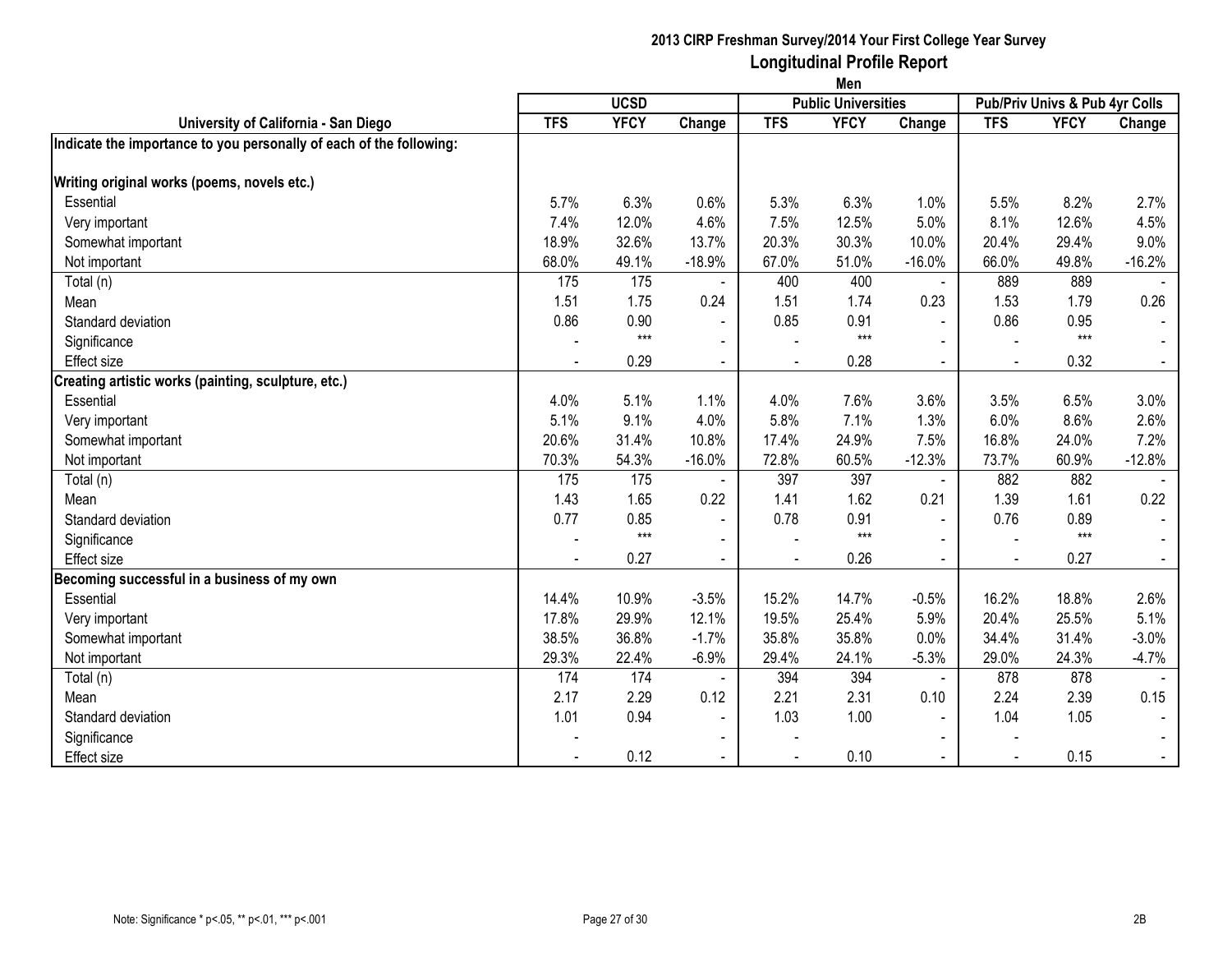|                                                                     | Men                                       |             |                          |            |             |                |                                |             |                |  |
|---------------------------------------------------------------------|-------------------------------------------|-------------|--------------------------|------------|-------------|----------------|--------------------------------|-------------|----------------|--|
|                                                                     | <b>UCSD</b><br><b>Public Universities</b> |             |                          |            |             |                | Pub/Priv Univs & Pub 4yr Colls |             |                |  |
| University of California - San Diego                                | <b>TFS</b>                                | <b>YFCY</b> | Change                   | <b>TFS</b> | <b>YFCY</b> | Change         | <b>TFS</b>                     | <b>YFCY</b> | Change         |  |
| Indicate the importance to you personally of each of the following: |                                           |             |                          |            |             |                |                                |             |                |  |
| Becoming involved in programs to clean up the environment           |                                           |             |                          |            |             |                |                                |             |                |  |
| Essential                                                           | 4.6%                                      | 5.7%        | 1.1%                     | 3.6%       | 7.1%        | 3.5%           | 5.6%                           | 8.2%        | 2.6%           |  |
| Very important                                                      | 19.4%                                     | 21.1%       | 1.7%                     | 17.8%      | 21.8%       | 4.0%           | 17.6%                          | 23.4%       | 5.8%           |  |
| Somewhat important                                                  | 53.1%                                     | 53.7%       | 0.6%                     | 48.2%      | 48.5%       | 0.3%           | 46.6%                          | 46.7%       | 0.1%           |  |
| Not important                                                       | 22.9%                                     | 19.4%       | $-3.5%$                  | 30.5%      | 22.6%       | $-7.9%$        | 30.3%                          | 21.8%       | $-8.5%$        |  |
| Total (n)                                                           | 175                                       | 175         |                          | 394        | 394         |                | 882                            | 882         |                |  |
| Mean                                                                | 2.06                                      | 2.13        | 0.07                     | 1.94       | 2.13        | 0.19           | 1.98                           | 2.18        | 0.20           |  |
| Standard deviation                                                  | 0.78                                      | 0.79        | $\blacksquare$           | 0.79       | 0.84        | $\blacksquare$ | 0.84                           | 0.86        | $\blacksquare$ |  |
| Significance                                                        |                                           |             | $\overline{\phantom{a}}$ |            |             |                |                                |             |                |  |
| Effect size                                                         |                                           | 0.08        | $\blacksquare$           |            | 0.22        |                |                                | 0.23        |                |  |
| Developing a meaningful philosophy of life                          |                                           |             |                          |            |             |                |                                |             |                |  |
| Essential                                                           | 18.3%                                     | 24.6%       | 6.3%                     | 18.1%      | 28.0%       | 9.9%           | 19.4%                          | 28.0%       | 8.6%           |  |
| Very important                                                      | 29.1%                                     | 31.4%       | 2.3%                     | 31.3%      | 30.3%       | $-1.0%$        | 30.2%                          | 32.2%       | 2.0%           |  |
| Somewhat important                                                  | 30.3%                                     | 29.7%       | $-0.6%$                  | 29.0%      | 27.0%       | $-2.0%$        | 29.8%                          | 26.9%       | $-2.9%$        |  |
| Not important                                                       | 22.3%                                     | 14.3%       | $-8.0%$                  | 21.6%      | 14.8%       | $-6.8%$        | 20.6%                          | 13.0%       | $-7.6%$        |  |
| Total (n)                                                           | 175                                       | 175         |                          | 393        | 393         | $\blacksquare$ | 880                            | 880         |                |  |
| Mean                                                                | 2.43                                      | 2.66        | 0.23                     | 2.46       | 2.72        | 0.26           | 2.49                           | 2.75        | 0.26           |  |
| Standard deviation                                                  | 1.03                                      | 1.00        | $\blacksquare$           | 1.02       | 1.03        | $\blacksquare$ | 1.03                           | 1.00        | $\sim$         |  |
| Significance                                                        |                                           | $***$       | $\overline{\phantom{a}}$ |            | $**$        |                |                                | $**$        | $\sim$         |  |
| <b>Effect size</b>                                                  |                                           | 0.21        | $\blacksquare$           |            | 0.24        |                |                                | 0.24        |                |  |
| Participating in a community action program                         |                                           |             |                          |            |             |                |                                |             |                |  |
| Essential                                                           | 4.0%                                      | 4.0%        | 0.0%                     | 4.8%       | 7.6%        | 2.8%           | 5.2%                           | 8.0%        | 2.8%           |  |
| Very important                                                      | 17.7%                                     | 19.4%       | 1.7%                     | 16.5%      | 20.3%       | 3.8%           | 20.6%                          | 24.3%       | 3.7%           |  |
| Somewhat important                                                  | 48.6%                                     | 53.1%       | 4.5%                     | 47.5%      | 47.7%       | 0.2%           | 44.2%                          | 45.9%       | 1.7%           |  |
| Not important                                                       | 29.7%                                     | 23.4%       | $-6.3%$                  | 31.2%      | 24.4%       | $-6.8%$        | 30.0%                          | 21.8%       | $-8.2%$        |  |
| Total (n)                                                           | 175                                       | 175         |                          | 394        | 394         | $\sim$         | 880                            | 880         |                |  |
| Mean                                                                | 1.96                                      | 2.04        | 0.08                     | 1.95       | 2.11        | 0.16           | 2.01                           | 2.18        | 0.17           |  |
| Standard deviation                                                  | 0.80                                      | 0.77        | $\blacksquare$           | 0.82       | 0.86        | $\blacksquare$ | 0.85                           | 0.86        |                |  |
| Significance                                                        |                                           |             | $\blacksquare$           |            |             | $\blacksquare$ |                                |             |                |  |
| <b>Effect size</b>                                                  |                                           | 0.09        | $\blacksquare$           |            | 0.18        |                |                                | 0.19        | $\sim$         |  |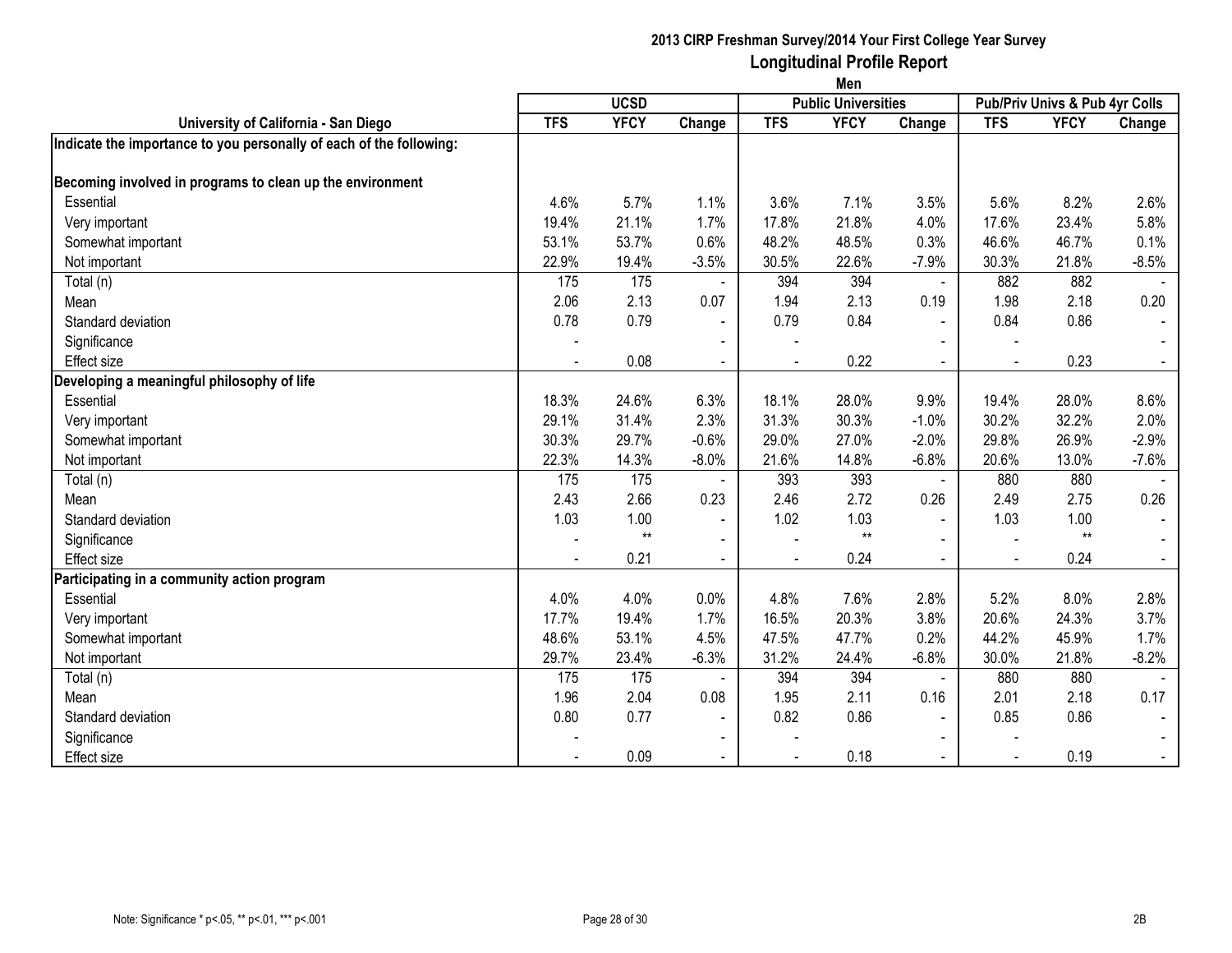|                                                                     | Men                                       |             |                          |            |             |                |            |                                |         |  |
|---------------------------------------------------------------------|-------------------------------------------|-------------|--------------------------|------------|-------------|----------------|------------|--------------------------------|---------|--|
|                                                                     | <b>UCSD</b><br><b>Public Universities</b> |             |                          |            |             |                |            | Pub/Priv Univs & Pub 4yr Colls |         |  |
| University of California - San Diego                                | <b>TFS</b>                                | <b>YFCY</b> | Change                   | <b>TFS</b> | <b>YFCY</b> | Change         | <b>TFS</b> | <b>YFCY</b>                    | Change  |  |
| Indicate the importance to you personally of each of the following: |                                           |             |                          |            |             |                |            |                                |         |  |
|                                                                     |                                           |             |                          |            |             |                |            |                                |         |  |
| Helping to promote racial understanding                             |                                           |             |                          |            |             |                |            |                                |         |  |
| Essential                                                           | 6.8%                                      | 6.8%        | 0.0%                     | 7.1%       | 7.9%        | 0.8%           | 9.0%       | 11.3%                          | 2.3%    |  |
| Very important                                                      | 28.2%                                     | 24.9%       | $-3.3%$                  | 23.0%      | 24.2%       | 1.2%           | 23.7%      | 26.2%                          | 2.5%    |  |
| Somewhat important                                                  | 43.5%                                     | 49.7%       | 6.2%                     | 40.8%      | 43.4%       | 2.6%           | 39.7%      | 39.5%                          | $-0.2%$ |  |
| Not important                                                       | 21.5%                                     | 18.6%       | $-2.9%$                  | 29.1%      | 24.5%       | $-4.6%$        | 27.6%      | 23.0%                          | $-4.6%$ |  |
| Total (n)                                                           | 177                                       | 177         |                          | 392        | 392         | $\blacksquare$ | 877        | 877                            |         |  |
| Mean                                                                | 2.20                                      | 2.20        | 0.00                     | 2.08       | 2.16        | 0.08           | 2.14       | 2.26                           | 0.12    |  |
| Standard deviation                                                  | 0.86                                      | 0.82        | $\sim$                   | 0.90       | 0.88        | $\blacksquare$ | 0.92       | 0.94                           |         |  |
| Significance                                                        |                                           |             | $\blacksquare$           |            |             | $\blacksquare$ |            |                                |         |  |
| <b>Effect size</b>                                                  |                                           | 0.00        | $\blacksquare$           |            | 0.08        |                |            | 0.13                           |         |  |
| Keeping up to date with political affairs                           |                                           |             |                          |            |             |                |            |                                |         |  |
| Essential                                                           | 8.0%                                      | 10.9%       | 2.9%                     | 14.3%      | 14.8%       | 0.5%           | 15.7%      | 17.0%                          | 1.3%    |  |
| Very important                                                      | 28.0%                                     | 25.7%       | $-2.3%$                  | 24.7%      | 27.6%       | 2.9%           | 25.3%      | 29.8%                          | 4.5%    |  |
| Somewhat important                                                  | 39.4%                                     | 40.6%       | 1.2%                     | 39.3%      | 38.5%       | $-0.8%$        | 39.1%      | 37.8%                          | $-1.3%$ |  |
| Not important                                                       | 24.6%                                     | 22.9%       | $-1.7%$                  | 21.7%      | 19.1%       | $-2.6%$        | 19.9%      | 15.4%                          | $-4.5%$ |  |
| Total (n)                                                           | 175                                       | 175         |                          | 392        | 392         | $\blacksquare$ | 878        | 878                            |         |  |
| Mean                                                                | 2.19                                      | 2.25        | 0.06                     | 2.32       | 2.38        | 0.06           | 2.37       | 2.48                           | 0.11    |  |
| Standard deviation                                                  | 0.90                                      | 0.93        | $\overline{\phantom{a}}$ | 0.97       | 0.96        | $\blacksquare$ | 0.97       | 0.95                           | $\sim$  |  |
| Significance                                                        |                                           |             |                          |            |             |                |            |                                |         |  |
| <b>Effect size</b>                                                  |                                           | 0.06        | $\blacksquare$           |            | 0.06        |                |            | 0.11                           |         |  |
| Becoming a community leader                                         |                                           |             |                          |            |             |                |            |                                |         |  |
| Essential                                                           | 4.0%                                      | 7.5%        | 3.5%                     | 8.9%       | 10.7%       | 1.8%           | 10.9%      | 13.6%                          | 2.7%    |  |
| Very important                                                      | 23.6%                                     | 29.3%       | 5.7%                     | 24.7%      | 30.6%       | 5.9%           | 27.3%      | 30.2%                          | 2.9%    |  |
| Somewhat important                                                  | 45.4%                                     | 37.4%       | $-8.0%$                  | 39.3%      | 33.7%       | $-5.6%$        | 35.5%      | 34.4%                          | $-1.1%$ |  |
| Not important                                                       | 27.0%                                     | 25.9%       | $-1.1%$                  | 27.0%      | 25.0%       | $-2.0%$        | 26.3%      | 21.8%                          | $-4.5%$ |  |
| Total (n)                                                           | 174                                       | 174         |                          | 392        | 392         | $\blacksquare$ | 877        | 877                            |         |  |
| Mean                                                                | 2.05                                      | 2.18        | 0.13                     | 2.16       | 2.27        | 0.11           | 2.23       | 2.36                           | 0.13    |  |
| Standard deviation                                                  | 0.82                                      | 0.91        | $\blacksquare$           | 0.92       | 0.96        | $\blacksquare$ | 0.96       | 0.97                           |         |  |
| Significance                                                        |                                           | $\star$     | $\blacksquare$           |            | $\star$     | $\sim$         |            | $\star$                        |         |  |
| <b>Effect size</b>                                                  |                                           | 0.14        | $\blacksquare$           |            | 0.12        | $\sim$         |            | 0.14                           | $\sim$  |  |